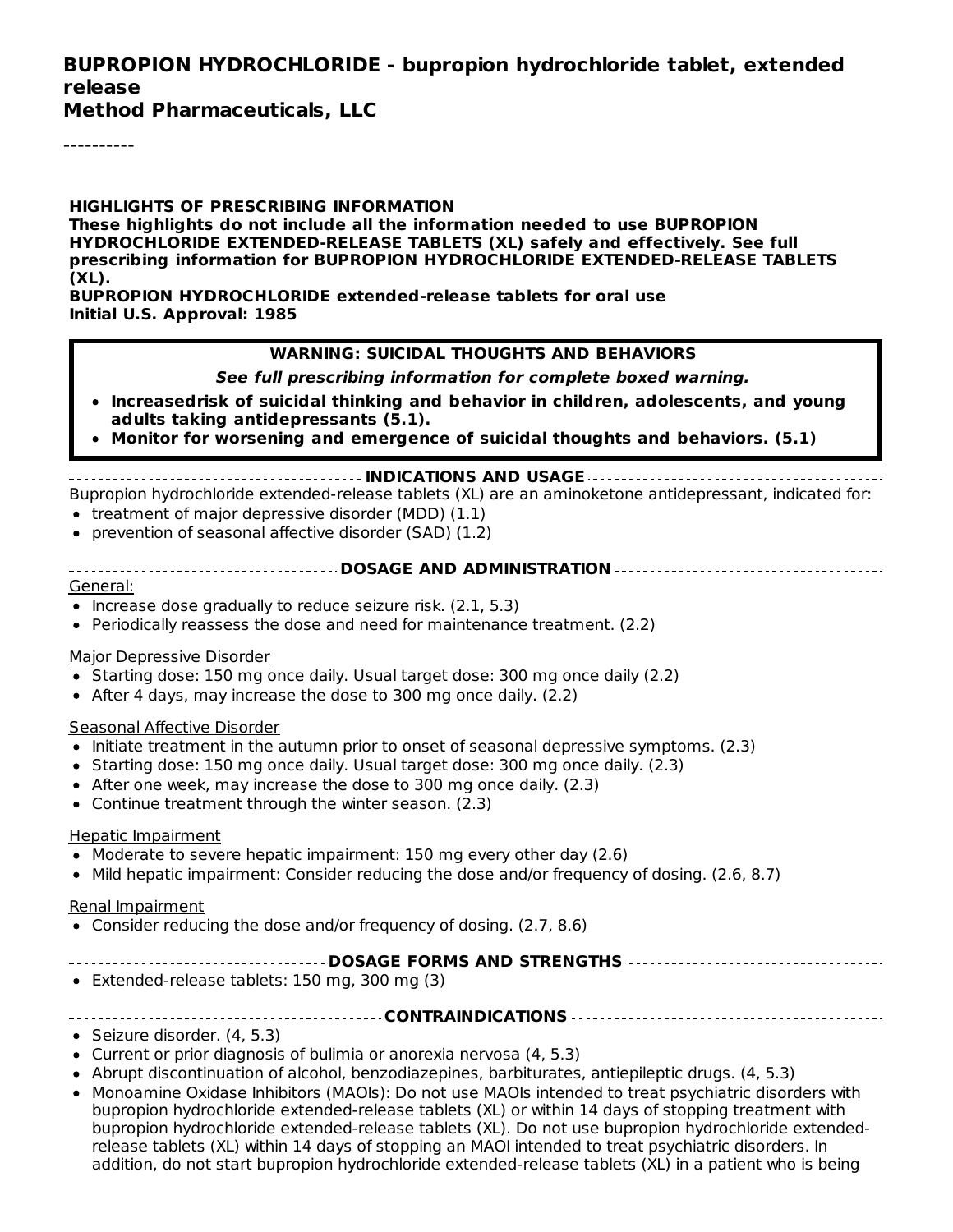addition, do not start bupropion hydrochloride extended-release tablets (XL) in a patient who is being treated with linezolid or intravenous methylene blue. (4, 7.6)

- Known hypersensitivity to bupropion or other ingredients of bupropion hydrochloride extended-release tablets (XL) (4, 5.8)
- **WARNINGS AND PRECAUTIONS**
- Neuropsychiatric Adverse Events During Smoking Cessation: Postmarketing reports of serious or clinically significant neuropsychiatric adverse events have included changes in mood (including depression and mania), psychosis, hallucinations, paranoia, delusions, homicidal ideation, aggression, hostility, agitation, anxiety, and panic, as well as suicidal ideation, suicide attempt, and completed suicide. Observe patients attempting to quit smoking with bupropion hydrochloride for the occurrence of such symptoms and instruct them to discontinue bupropion hydrochloride and contact a healthcare provider if they experience such adverse events. (5.2)
- Seizure Risk: The risk is dose-related. Can minimize risk by limiting daily dose to 450 mg and gradually increasing the dose. Discontinue if seizure occurs. (4, 5.3, 7.3)
- Hypertension: Bupropion hydrochloride can increase blood pressure. Monitor blood pressure before initiating treatment and periodically during treatment. (5.4)
- Activation of Mania/Hypomania: Screen patients for bipolar disorder and monitor for these symptoms.  $\bullet$ (5.5)
- Psychosis and Other Neuropsychiatric Reactions: Instruct patients to contact a healthcare professional if such reactions occur. (5.6)
- Angle-Closure Glaucoma: Angle-closure glaucoma has occurred in patients with untreated anatomically  $\bullet$ narrow angles treated with antidepressants. (5.7)

**ADVERSE REACTIONS**

Most common adverse reactions are (incidence ≥5%; ≥2× placebo rate): dry mouth, nausea, insomnia, dizziness, pharyngitis, abdominal pain, agitation, anxiety, tremor, palpitation, sweating, tinnitus, myalgia, anorexia, urinary frequency, rash. (6.1)

#### **To report SUSPECTED ADVERSE REACTIONS, contact Method Pharmaceuticals, LLC at 1-877- 250-3427 or FDA at 1-800-FDA-1088 or www.fda.gov/medwatch.**

- **DRUG INTERACTIONS**
- CYP2B6 inducers: Dose increase may be necessary if coadministered with CYP2B6 inducers (e.g., ritonavir, lopinavir, efavirenz, carbamazepine, phenobarbital, and phenytoin) based on clinical exposure, but should not exceed the maximum recommended dose. (7.1)
- Drugs metabolized by CYP2D6: Bupropion inhibits CYP2D6 and can increase concentrations of: antidepressants (e.g., venlafaxine, nortriptyline, imipramine, desipramine, paroxetine, fluoxetine, sertraline), antipsychotics (e.g., haloperidol, risperidone, thioridazine), beta-blockers (e.g., metoprolol), and Type 1C antiarrhythmics (e.g., propafenone, flecainide). Consider dose reduction when using with bupropion. (7.2)
- Drugs that lower seizure threshold: Dose bupropion hydrochloride with caution. (5.3, 7.3)
- Dopaminergic Drugs (levodopa and amantadine): CNS toxicity can occur when used concomitantly with bupropion hydrochloride. (7.4)
- MAOIs: Increased risk of hypertensive reactions can occur when used concomitantly with bupropion hydrochloride. (7.6)
- Drug-laboratory test interactions: Bupropion hydrochloride can cause false-positive urine test results for amphetamines. (7.7)

#### **See 17 for PATIENT COUNSELING INFORMATION and Medication Guide.**

**Revised: 10/2021**

#### **FULL PRESCRIBING INFORMATION: CONTENTS\* WARNING: SUICIDAL THOUGHTS AND BEHAVIORS 1 INDICATIONS AND USAGE**

- 1.1 Major Depressive Disorder (MDD)
- 1.2 Seasonal Affective Disorder (SAD)

## **2 DOSAGE AND ADMINISTRATION**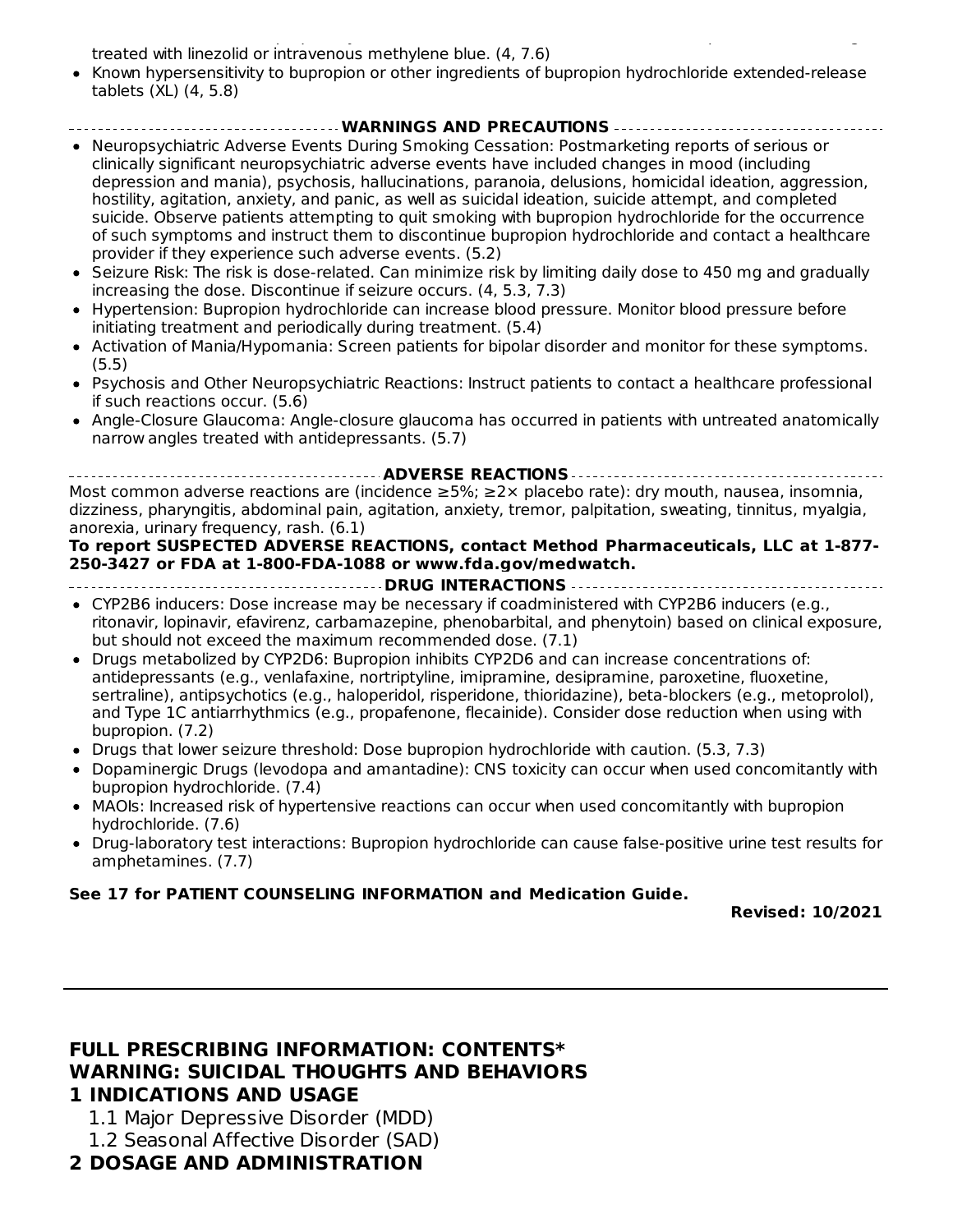- 2.1 General Instructions for Use
- 2.2 Dosage for Major Depressive Disorder (MDD)
- 2.3 Dosage for Seasonal Affective Disorder (SAD)
- 2.4 Switching Patients from WELLBUTRIN Tablets or from WELLBUTRIN SR Sustained-Release Tablets

2.5 To Discontinue Bupropion Hydrochloride Extended-Release Tablets (XL), Taper the Dose

- 2.6 Dosage Adjustment in Patients with Hepatic Impairment
- 2.7 Dose Adjustment in Patients with Renal Impairment

2.8 Switching a Patient to or from a Monoamine Oxidase Inhibitor (MAOI) Antidepressant

2.9 Use of Bupropion Hydrochloride Extended-Release Tablets (XL) with Reversible MAOIs such as Linezolid or Methylene Blue

# **3 DOSAGE FORMS AND STRENGTHS**

# **4 CONTRAINDICATIONS**

# **5 WARNINGS AND PRECAUTIONS**

5.1 Suicidal Thoughts and Behaviors in Children, Adolescents, and Young Adults

5.2 Neuropsychiatric Adverse Events and Suicide Risk in Smoking Cessation **Treatment** 

5.3 Seizure

- 5.4 Hypertension
- 5.5 Activation of Mania/Hypomania
- 5.6 Psychosis and Other Neuropsychiatric Reactions
- 5.7 Angle-Closure Glaucoma
- 5.8 Hypersensitivity Reactions

# **6 ADVERSE REACTIONS**

- 6.1 Clinical Trials Experience
- 6.2 Postmarketing Experience

# **7 DRUG INTERACTIONS**

- 7.1 Potential for Other Drugs to Affect Bupropion Hydrochloride
- 7.2 Potential for Bupropion Hydrochloride to Affect Other Drugs
- 7.3 Drugs That Lower Seizure Threshold
- 7.4 Dopaminergic Drugs (Levodopa and Amantadine)
- 7.5 Use with Alcohol
- 7.6 MAO Inhibitors
- 7.7 Drug-Laboratory Test Interactions

# **8 USE IN SPECIFIC POPULATIONS**

- 8.1 Pregnancy
- 8.2 Lactation
- 8.4 Pediatric Use
- 8.5 Geriatric Use
- 8.6 Renal Impairment
- 8.7 Hepatic Impairment

## **9 DRUG ABUSE AND DEPENDENCE**

- 9.1 Controlled Substance
- 9.2 Abuse

# **10 OVERDOSAGE**

- 10.1 Human Overdose Experience
- 10.2 Overdosage Management

## **11 DESCRIPTION**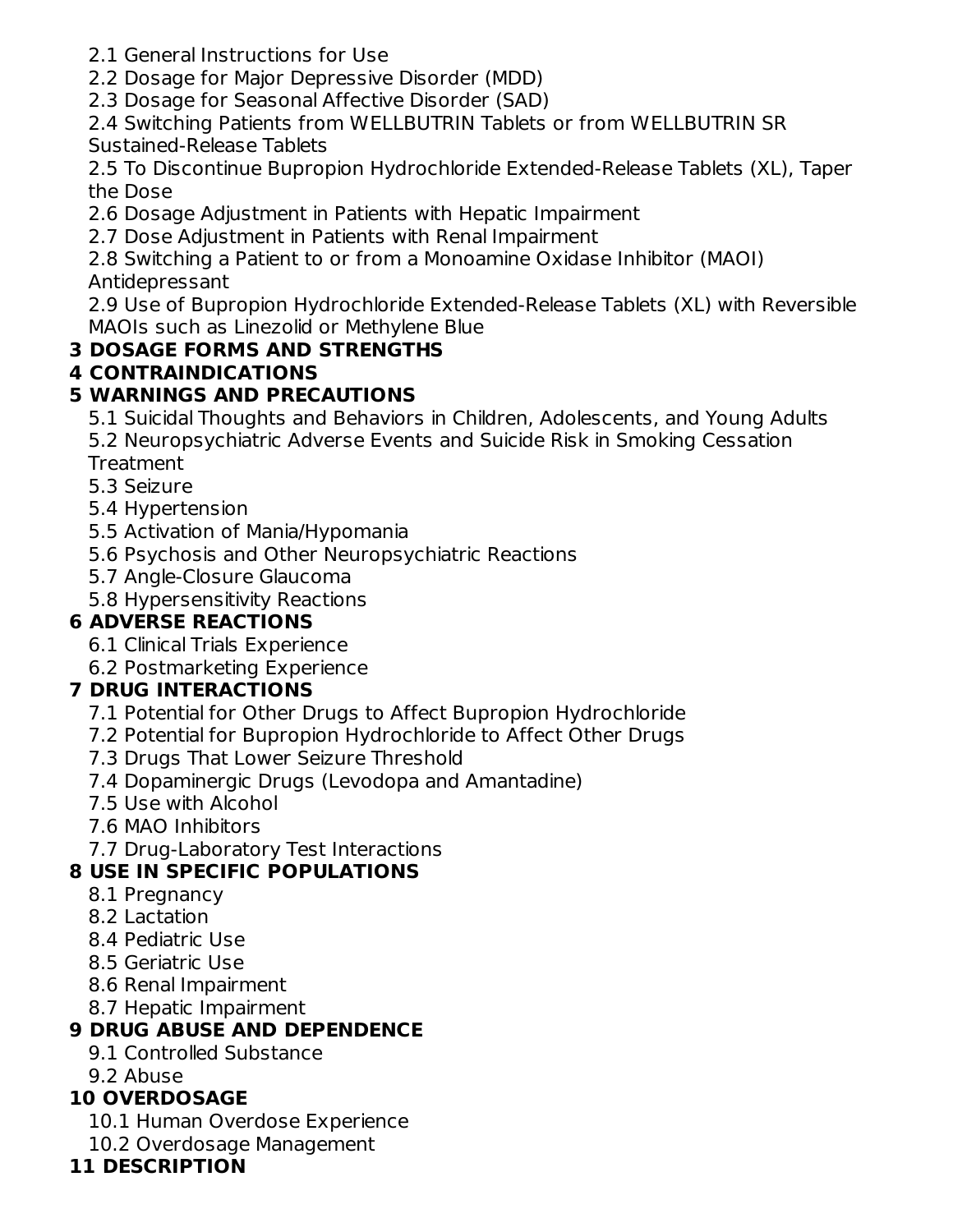### **12 CLINICAL PHARMACOLOGY**

12.1 Mechanism of Action

12.3 Pharmacokinetics

#### **13 NONCLINICAL TOXICOLOGY**

13.1 Carcinogenesis, Mutagenesis, Impairment of Fertility

#### **14 CLINICAL STUDIES**

14.1 Major Depressive Disorder

14.2 Seasonal Affective Disorder

#### **16 HOW SUPPLIED/STORAGE AND HANDLING**

#### **17 PATIENT COUNSELING INFORMATION**

 $\ast$  Sections or subsections omitted from the full prescribing information are not listed.

### **FULL PRESCRIBING INFORMATION**

### **WARNING: SUICIDAL THOUGHTS AND BEHAVIORS**

### **SUICIDALITY AND ANTIDEPRESSANT DRUGS**

**Antidepressants increased the risk of suicidal thoughts and behavior in children, adolescents, and young adults in short-term trials. These trials did not show an increase in the risk of suicidal thoughts and behavior with antidepressant use in subjects aged 65 and older [see Warnings and Precautions (5.1)].**

**In patients of all ages who are started on antidepressant therapy, monitor closely for worsening, and for emergence of suicidal thoughts and behaviors. Advise families and caregivers of the need for close observation and communication with the prescriber [see Warnings and Precautions (5.1)].**

### **1 INDICATIONS AND USAGE**

### **1.1 Major Depressive Disorder (MDD)**

Bupropion hydrochloride extended-release tablets (XL) are indicated for the treatment of major depressive disorder (MDD), as defined by the Diagnostic and Statistical Manual (DSM).

The efficacy of the immediate-release formulation of bupropion was established in two 4 week controlled inpatient trials and one 6-week controlled outpatient trial of adult patients with MDD. The efficacy of the sustained-release formulation of bupropion in the maintenance treatment of MDD was established in a long-term (up to 44 weeks), placebo-controlled trial in patients who had responded to bupropion in an 8-week study of acute treatment [see Clinical Studies (14.1)].

## **1.2 Seasonal Affective Disorder (SAD)**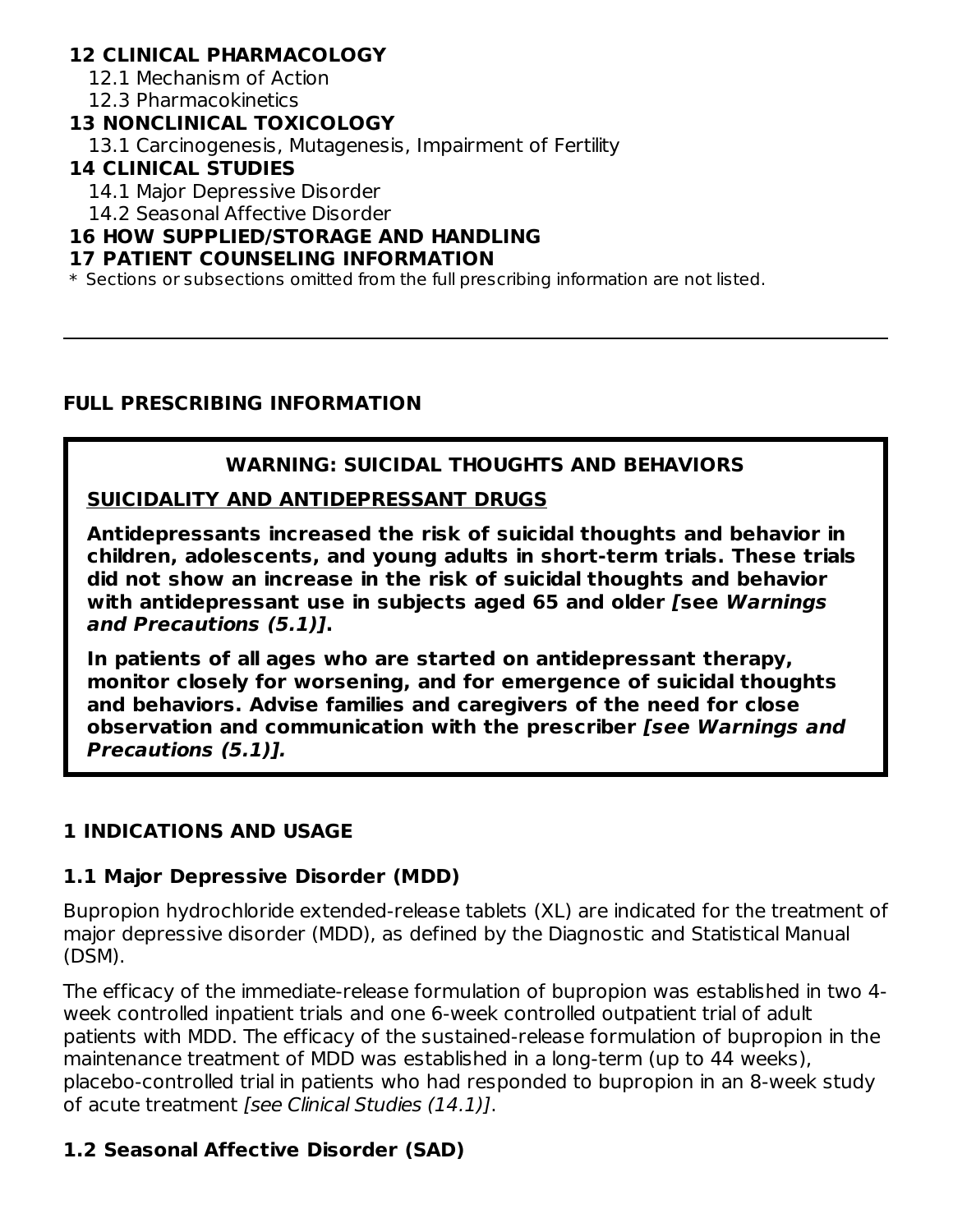Bupropion hydrochloride extended-release tablets (XL) are indicated for the prevention of seasonal major depressive episodes in patients with a diagnosis of seasonal affective disorder (SAD).

The efficacy of bupropion hydrochloride extended-release tablets in the prevention of seasonal major depressive episodes was established in 3 placebo-controlled trials in adult outpatients with a history of MDD with an autumn-winter seasonal pattern as defined in the DSM [see Clinical Studies (14.2)].

# **2 DOSAGE AND ADMINISTRATION**

# **2.1 General Instructions for Use**

To minimize the risk of seizure, increase the dose gradually *[see Warnings and* Precautions (5.3)].

Bupropion hydrochloride extended-release tablets (XL) should be swallowed whole and not crushed, divided, or chewed.

Bupropion hydrochloride extended-release tablets (XL) should be administered in the morning and may be taken with or without food.

# **2.2 Dosage for Major Depressive Disorder (MDD)**

The recommended starting dose for MDD is 150 mg once daily in the morning. After 4 days of dosing, the dose may be increased to the target dose of 300 mg once daily in the morning.

It is generally agreed that acute episodes of depression require several months or longer of antidepressant treatment beyond the response in the acute episode. It is unknown whether the bupropion hydrochloride extended-release tablets (XL) dose needed for maintenance treatment is identical to the dose that provided an initial response. Periodically reassess the need for maintenance treatment and the appropriate dose for such treatment.

# **2.3 Dosage for Seasonal Affective Disorder (SAD)**

The recommended starting dose for SAD is 150 mg once daily. After 7 days of dosing, the dose may be increased to the target dose of 300 mg once daily in the morning. Doses above 300 mg of bupropion hydrochloride extended-release were not assessed in the SAD trials.

For the prevention of seasonal MDD episodes associated with SAD, initiate bupropion hydrochloride extended-release tablets (XL) in the autumn, prior to the onset of depressive symptoms. Continue treatment through the winter season. Taper and discontinue bupropion hydrochloride extended-release tablets (XL) in early spring. For patients treated with 300 mg per day, decrease the dose to 150 mg once daily before discontinuing bupropion hydrochloride extended-release tablets (XL). Individualize the timing of initiation, and duration of treatment should be individualized, based on the patient's historical pattern of seasonal MDD episodes.

# **2.4 Switching Patients from WELLBUTRIN Tablets or from WELLBUTRIN SR Sustained-Release Tablets**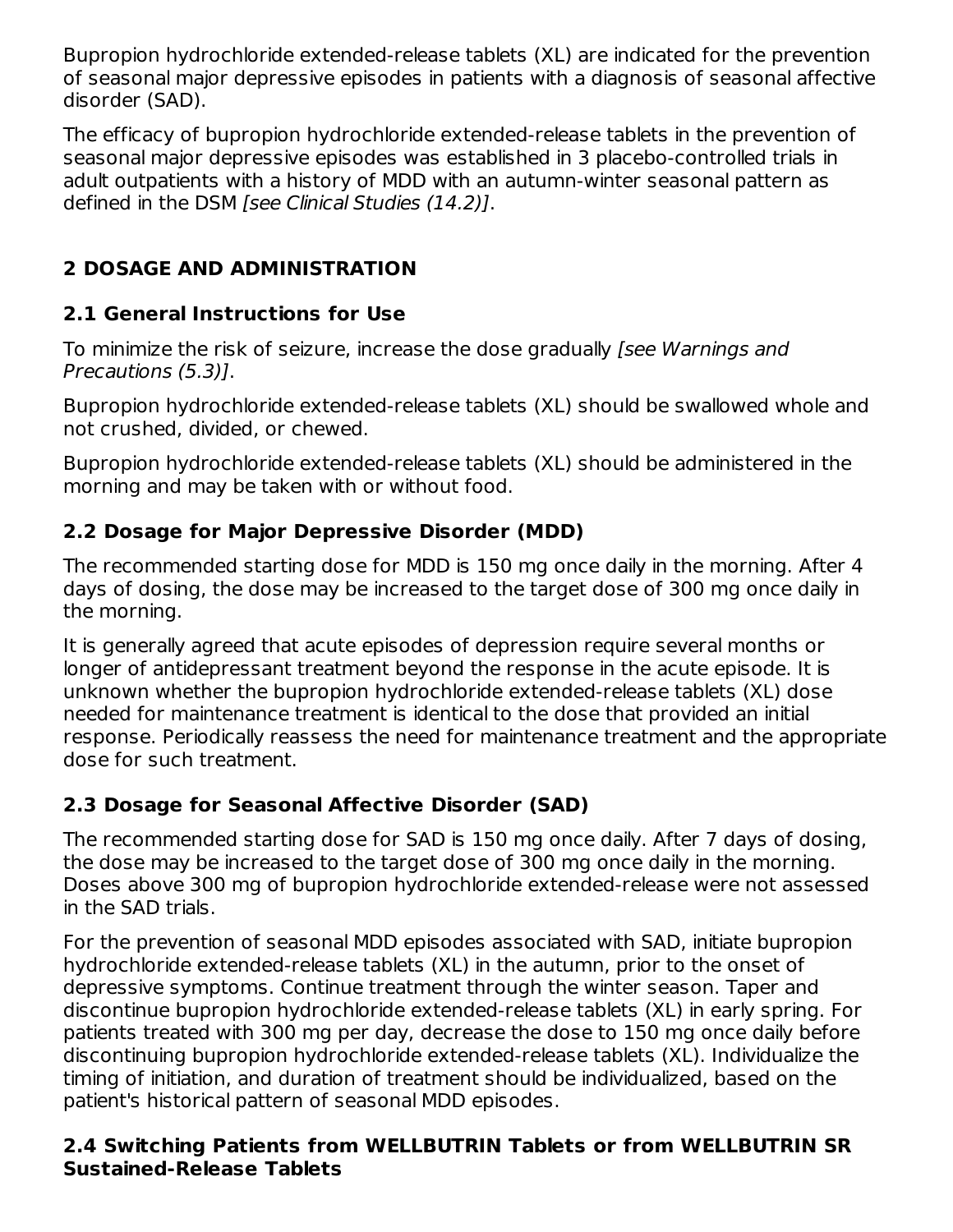When switching patients from WELLBUTRIN Tablets to Bupropion Hydrochloride extended-release tablets (XL) or from WELLBUTRIN SR Sustained-Release Tablets to bupropion hydrochloride extended-release tablets (XL), give the same total daily dose when possible.

## **2.5 To Discontinue Bupropion Hydrochloride Extended-Release Tablets (XL), Taper the Dose**

When discontinuing treatment in patients treated with bupropion hydrochloride extended-release tablets (XL) 300 mg once daily, decrease the dose to 150 mg once daily prior to discontinuation.

# **2.6 Dosage Adjustment in Patients with Hepatic Impairment**

In patients with moderate to severe hepatic impairment (Child-Pugh score: 7 to 15), the maximum dose is **150 mg every other day**. In patients with mild hepatic impairment (Child-Pugh score: 5 to 6), consider reducing the dose and/or frequency of dosing [see Use in Specific Populations (8.7) and Clinical Pharmacology (12.3)].

# **2.7 Dose Adjustment in Patients with Renal Impairment**

Consider reducing the dose and/or frequency of bupropion hydrochloride extendedrelease tablets (XL) in patients with renal impairment (glomerular filtration rate less than 90 mL/min) [see Use in Specific Populations (8.6) and Clinical Pharmacology (12.3)].

## **2.8 Switching a Patient to or from a Monoamine Oxidase Inhibitor (MAOI) Antidepressant**

At least 14 days should elapse between discontinuation of an MAOI intended to treat depression and initiation of therapy with bupropion hydrochloride extended-release tablets (XL). Conversely, at least 14 days should be allowed after stopping bupropion hydrochloride extended-release tablets (XL) before starting an MAOI antidepressant [see Contraindications (4) and Drug Interactions (7.6)].

### **2.9 Use of Bupropion Hydrochloride Extended-Release Tablets (XL) with Reversible MAOIs such as Linezolid or Methylene Blue**

Do not start bupropion hydrochloride extended-release tablets (XL) in a patient who is being treated with a reversible MAOI such as linezolid or intravenous methylene blue. Drug interactions can increase risk of hypertensive reactions. In a patient who requires more urgent treatment of a psychiatric condition, non-pharmacological interventions, including hospitalization, should be considered [see Contraindications (4)].

In some cases, a patient already receiving therapy with bupropion hydrochloride extended-release tablets (XL) may require urgent treatment with linezolid or intravenous methylene blue. If acceptable alternatives to linezolid or intravenous methylene blue treatment are not available and the potential benefits of linezolid or intravenous methylene blue treatment are judged to outweigh the risks of hypertensive reactions in a particular patient, bupropion hydrochloride extended-release tablets (XL) should be stopped promptly, and linezolid or intravenous methylene blue can be administered. The patient should be monitored for 2 weeks or until 24 hours after the last dose of linezolid or intravenous methylene blue, whichever comes first. Therapy with bupropion hydrochloride extended-release tablets (XL) may be resumed 24 hours after the last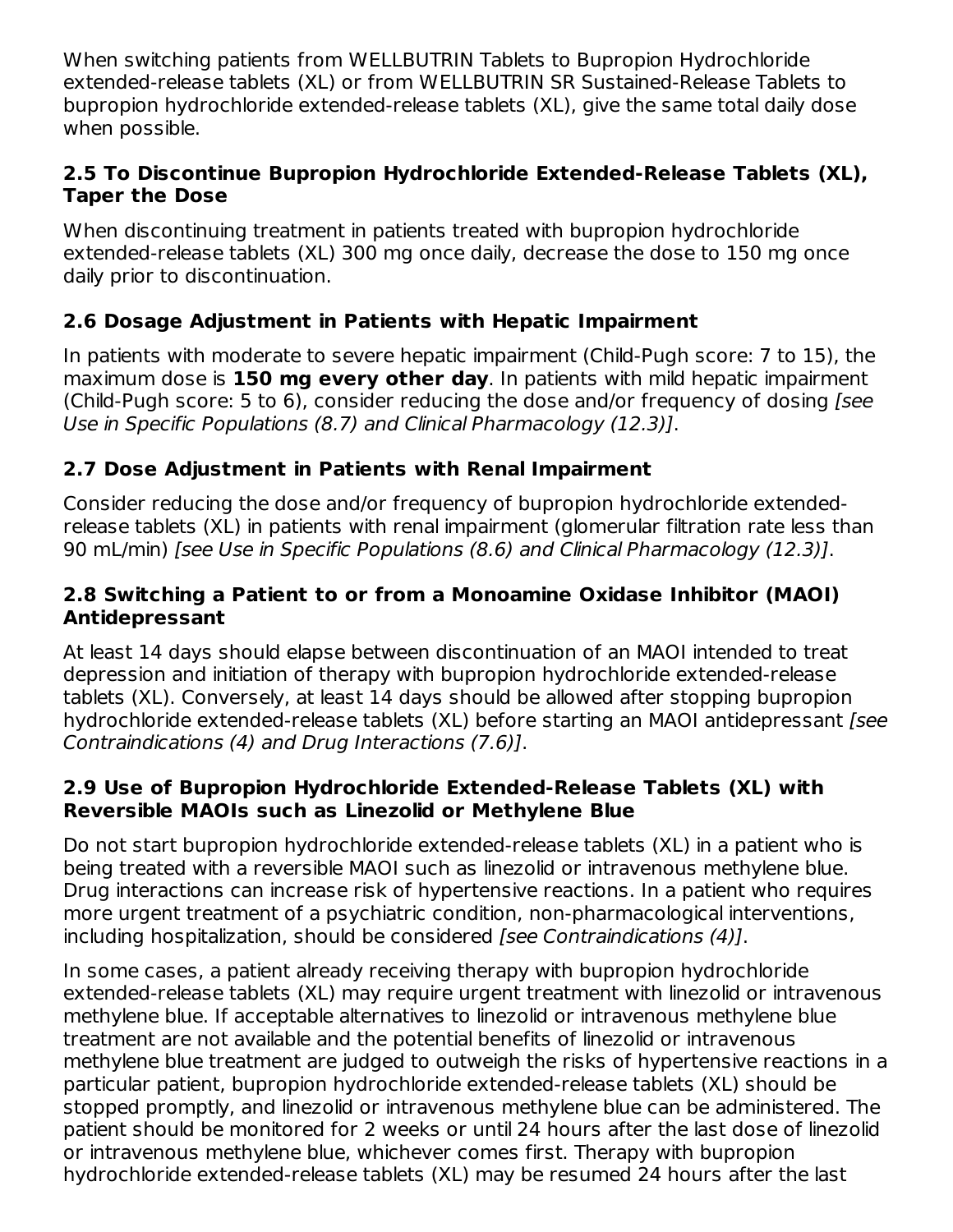dose of linezolid or intravenous methylene blue.

The risk of administering methylene blue by non-intravenous routes (such as oral tablets or by local injection) or in intravenous doses much lower than 1 mg per kg with bupropion hydrochloride extended-release tablets (XL) are unclear. The clinician should, nevertheless, be aware of the possibility of a drug interaction with such use [see Contraindications (4) and Drug Interactions (7.6)].

# **3 DOSAGE FORMS AND STRENGTHS**

Bupropion hydrochloride extended-release tablets, USP (XL) 150 mg are white to pale yellow round biconvex coated tablet imprinted with '188' in black ink on one side and plain on the other side.

Bupropion hydrochloride extended-release tablets, USP (XL) 300 mg are white to pale yellow, round biconvex coated tablet imprinted with '189' in black ink on one side and plain on the other side.

# **4 CONTRAINDICATIONS**

- Bupropion hydrochloride extended-release tablets (XL) are contraindicated in patients with seizure disorder.
- Bupropion hydrochloride extended-release tablets (XL) are contraindicated in patients with a current or prior diagnosis of bulimia or anorexia nervosa as a higher incidence of seizures was observed in such patients treated with bupropion hydrochloride extended-release tablets (XL) [see Warnings and Precautions (5.3)].
- Bupropion hydrochloride extended-release tablets (XL) are contraindicated in patients undergoing abrupt discontinuation of alcohol, benzodiazepines, barbiturates, and antiepileptic drugs [see Warnings and Precautions (5.3) and Drug Interactions (7.3)] .
- The use of MAOIs (intended to treat psychiatric disorders) concomitantly with bupropion hydrochloride extended-release tablets (XL) or within 14 days of discontinuing treatment with bupropion hydrochloride extended-release tablets (XL) are contraindicated. There is an increased risk of hypertensive reactions when bupropion hydrochloride extended-release tablets (XL) are used concomitantly with MAOIs. The use of bupropion hydrochloride extended-release tablets (XL) within 14 days of discontinuing treatment with an MAOI is also contraindicated. Starting bupropion hydrochloride extended-release tablets (XL) in a patient treated with reversible MAOIs such as linezolid or intravenous methylene blue is contraindicated [see Dosage and Administration (2.9), Warnings and Precautions (5.4) and Drug Interactions (7.6)] .
- Bupropion hydrochloride extended-release tablets (XL) are contraindicated in patients with known hypersensitivity to bupropion or other ingredients of bupropion hydrochloride extended-release tablets (XL). Anaphylactoid/anaphylactic reactions and Stevens-Johnson syndrome have been reported [see Warnings and Precautions (5.8)].

# **5 WARNINGS AND PRECAUTIONS**

## **5.1 Suicidal Thoughts and Behaviors in Children, Adolescents, and Young Adults**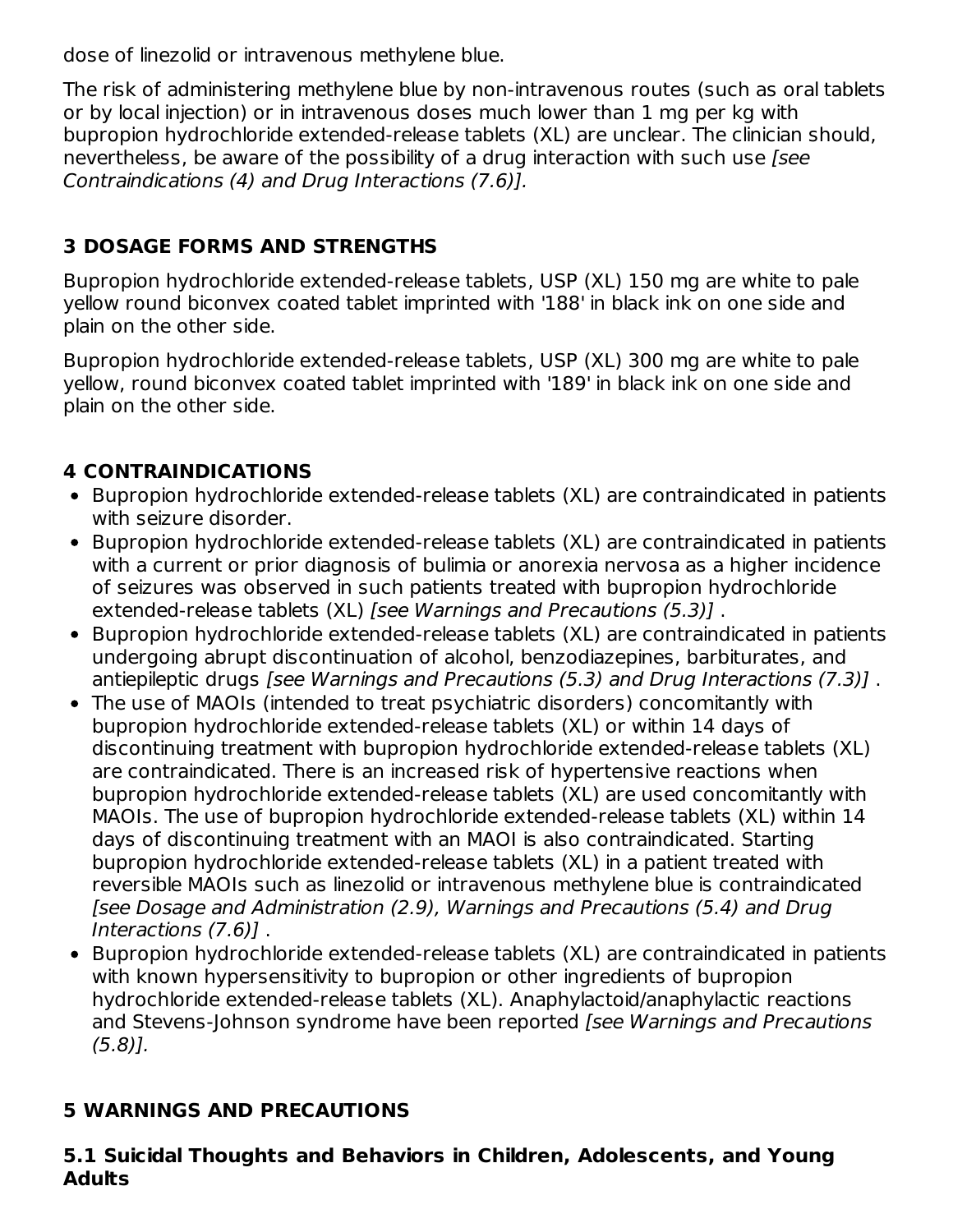Patients with major depressive disorder (MDD), both adult and pediatric, may experience worsening of their depression and/or the emergence of suicidal ideation and behavior (suicidality) or unusual changes in behavior, whether or not they are taking antidepressant medications, and this risk may persist until significant remission occurs. Suicide is a known risk of depression and certain other psychiatric disorders, and these disorders themselves are the strongest predictors of suicide. There has been a longstanding concern that antidepressants may have a role in inducing worsening of depression and the emergence of suicidality in certain patients during the early phases of treatment.

Pooled analyses of short-term placebo-controlled trials of antidepressant drugs (Selective Serotonin Reuptake Inhibitors [SSRIs] and others) show that these drugs increase the risk of suicidal thinking and behavior (suicidality) in children, adolescents, and young adults (ages 18 to 24) with major depressive disorder (MDD) and other psychiatric disorders. Short-term studies did not show an increase in the risk of suicidality with antidepressants compared to placebo in adults beyond age 24; there was a reduction with antidepressants compared to placebo in adults aged 65 and older.

The pooled analyses of placebo-controlled trials in children and adolescents with MDD, obsessive compulsive disorder (OCD), or other psychiatric disorders included a total of 24 short-term trials of 9 antidepressant drugs in over 4,400 patients. The pooled analyses of placebo-controlled trials in adults with MDD or other psychiatric disorders included a total of 295 short-term trials (median duration of 2 months) of 11 antidepressant drugs in over 77,000 patients. There was considerable variation in risk of suicidality among drugs, but a tendency toward an increase in the younger patients for almost all drugs studied. There were differences in absolute risk of suicidality across the different indications, with the highest incidence in MDD. The risk differences (drug vs. placebo), however, were relatively stable within age strata and across indications. These risk differences (drug-placebo difference in the number of cases of suicidality per 1,000 patients treated) are provided in **Table 1**.

#### **Table 1: Risk Differences in the Number of Suicidality Cases by Age Group in the Pooled Placebo-Controlled Trials of Antidepressants in Pediatric and Adult Patients**

| <b>Age Range</b> | Drug-Placebo Difference in Number of Cases of Suicidality per<br>1,000 Patients Treated |
|------------------|-----------------------------------------------------------------------------------------|
|                  | Increases Compared to Placebo                                                           |
| $<$ 18 years     | 14 additional cases                                                                     |
| 18 to 24 years   | 5 additional cases                                                                      |
|                  | Decreases Compared to Placebo                                                           |
| $25$ to 64 years | 1 fewer case                                                                            |
| $\geq 65$ years  | 6 fewer cases                                                                           |

No suicides occurred in any of the pediatric trials. There were suicides in the adult trials, but the number was not sufficient to reach any conclusion about drug effect on suicide.

It is unknown whether the suicidality risk extends to longer-term use, i.e., beyond several months. However, there is substantial evidence from placebo-controlled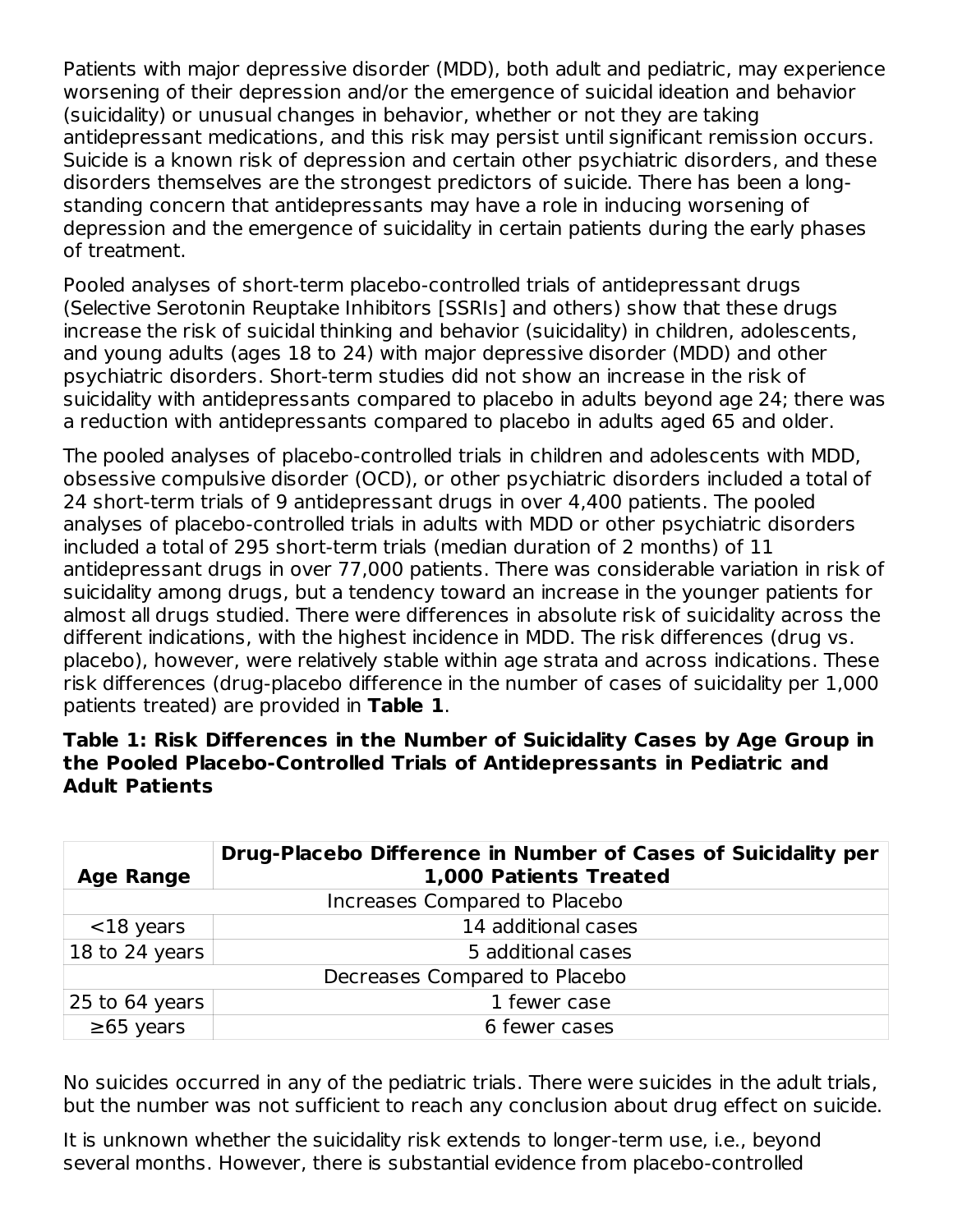maintenance trials in adults with depression that the use of antidepressants can delay the recurrence of depression.

#### **All patients being treated with antidepressants for any indication should be monitored appropriately and observed closely for clinical worsening, suicidality, and unusual changes in behavior, especially during the initial few months of a course of drug therapy, or at times of dose changes, either increases or decreases [see Boxed Warning and Use in Specific Populations (8.4)].**

The following symptoms, anxiety, agitation, panic attacks, insomnia, irritability, hostility, aggressiveness, impulsivity, akathisia (psychomotor restlessness), hypomania, and mania, have been reported in adult and pediatric patients being treated with antidepressants for major depressive disorder as well as for other indications, both psychiatric and nonpsychiatric. Although a causal link between the emergence of such symptoms and either the worsening of depression and/or the emergence of suicidal impulses has not been established, there is concern that such symptoms may represent precursors to emerging suicidality.

Consideration should be given to changing the therapeutic regimen, including possibly discontinuing the medication, in patients whose depression is persistently worse, or who are experiencing emergent suicidality or symptoms that might be precursors to worsening depression or suicidality, especially if these symptoms are severe, abrupt in onset, or were not part of the patient's presenting symptoms.

**Families and caregivers of patients being treated with antidepressants for major depressive disorder or other indications, both psychiatric and nonpsychiatric, should be alerted about the need to monitor patients for the emergence of agitation, irritability, unusual changes in behavior, and the other symptoms described above, as well as the emergence of suicidality, and to report such symptoms immediately to healthcare providers. Such monitoring should include daily observation by families and caregivers. Prescriptions for bupropion hydrochloride should be written for the smallest quantity of tablets consistent with good patient management, in order to reduce the risk of overdose.**

### **5.2 Neuropsychiatric Adverse Events and Suicide Risk in Smoking Cessation Treatment**

Bupropion hydrochloride is not approved for smoking cessation treatment; however, bupropion HCl sustained-release is approved for this use. Serious neuropsychiatric adverse events have been reported in patients taking bupropion for smoking cessation. These postmarketing reports have included changes in mood (including depression and mania), psychosis, hallucinations, paranoia, delusions, homicidal ideation, aggression, hostility, agitation, anxiety, and panic, as well as suicidal ideation, suicide attempt, and completed suicide [see Adverse Reactions (6.2)]. Some patients who stopped smoking may have been experiencing symptoms of nicotine withdrawal, including depressed mood. Depression, rarely including suicidal ideation, has been reported in smokers undergoing a smoking cessation attempt without medication. However, some of these adverse events occurred in patients taking bupropion who continued to smoke.

Neuropsychiatric adverse events occurred in patients without and with pre-existing psychiatric disease; some patients experienced worsening of their psychiatric illnesses.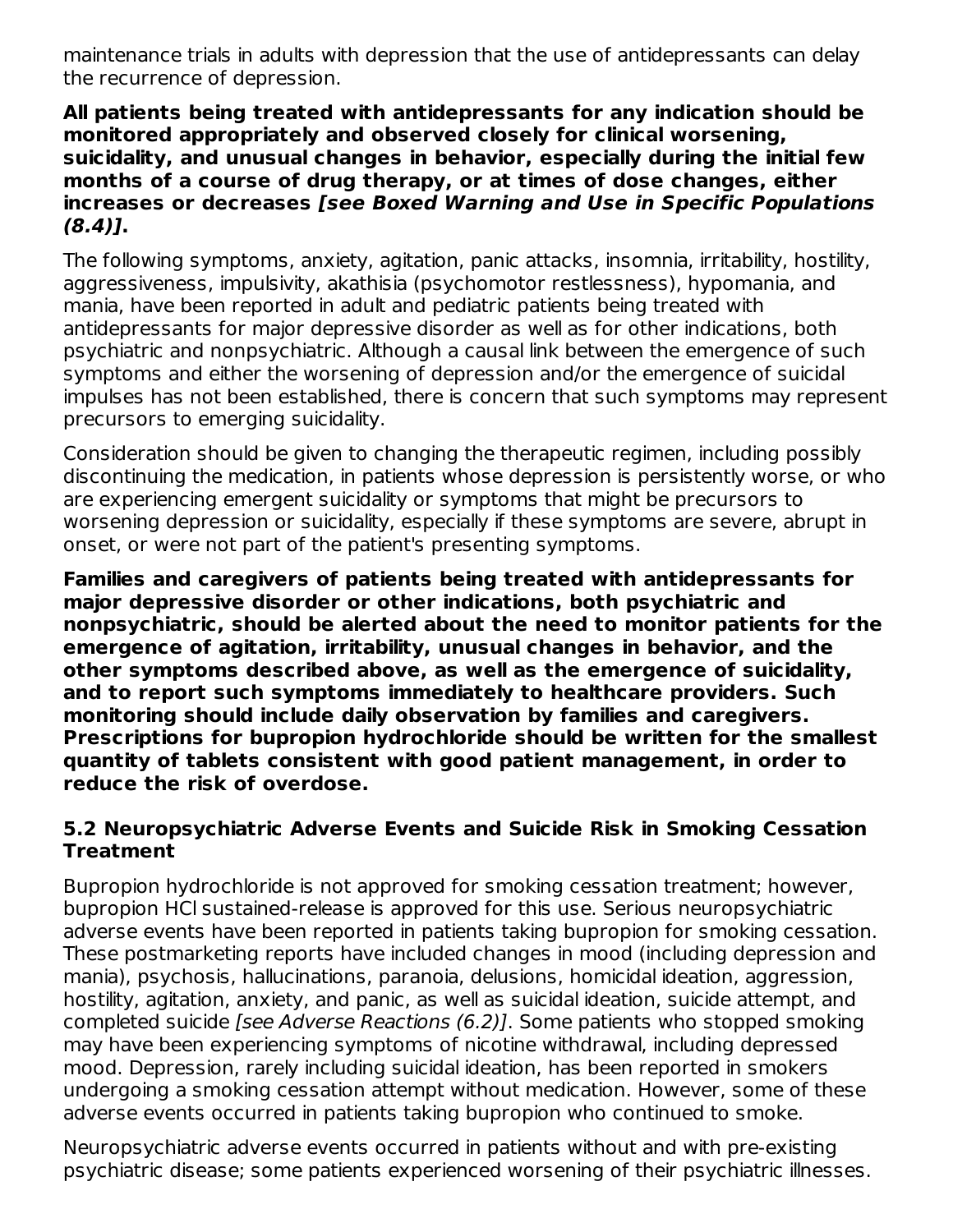Observe patients for the occurrence of neuropsychiatric adverse events. Advise patients and caregivers that the patient should stop taking bupropion hydrochloride and contact a healthcare provider immediately if agitation, depressed mood, or changes in behavior or thinking that are not typical for the patient are observed, or if the patient develops suicidal ideation or suicidal behavior. The healthcare provider should evaluate the severity of the adverse events and the extent to which the patient is benefiting from treatment, and consider options including continued treatment under closer monitoring, or discontinuing treatment. In many postmarketing cases, resolution of symptoms after discontinuation of bupropion was reported. However, the symptoms persisted in some cases; therefore, ongoing monitoring and supportive care should be provided until symptoms resolve.

# **5.3 Seizure**

Bupropion hydrochloride can cause seizure. The risk of seizure is dose-related. The dose should not exceed 300 mg once daily. Increase the dose gradually. Discontinue bupropion hydrochloride and do not restart treatment if the patient experiences a seizure.

The risk of seizures is also related to patient factors, clinical situations, and concomitant medications that lower the seizure threshold. Consider these risks before initiating treatment with bupropion hydrochloride. Bupropion hydrochloride is contraindicated in patients with a seizure disorder or conditions that increase the risk of seizure (e.g., severe head injury, arteriovenous malformation, CNS tumor or CNS infection, severe stroke, anorexia nervosa or bulimia, or abrupt discontinuation of alcohol, benzodiazepines, barbiturates, and antiepileptic drugs [see Contraindications (4)]. The following conditions can also increase the risk of seizure: concomitant use of other medications that lower the seizure threshold (e.g., other bupropion products, antipsychotics, tricyclic antidepressants, theophylline, and systemic corticosteroids), metabolic disorders (e.g., hypoglycemia, hyponatremia, severe hepatic impairment, and hypoxia), or use of illicit drugs (e.g., cocaine) or abuse or misuse of prescription drugs such as CNS stimulants. Additional predisposing conditions include diabetes mellitus treated with oral hypoglycemic drugs or insulin, use of anorectic drugs, excessive use of alcohol, benzodiazepines, sedative/hypnotics, or opiates.

## Incidence of Seizure with Bupropion Use

The incidence of seizure with bupropion hydrochloride has not been formally evaluated in clinical trials. In studies using bupropion HCl sustained-release up to 300 mg per day the incidence of seizure was approximately 0.1% (1/1,000 patients). In a large prospective, follow-up study, the seizure incidence was approximately 0.4% (13/3,200) with bupropion HCl immediate-release in the range of 300 mg to 450 mg per day.

Additional data accumulated for bupropion immediate-release suggests that the estimated seizure incidence increases almost tenfold between 450 and 600 mg/day. The risk of seizure can be reduced if the bupropion hydrochloride dose does not exceed 450 mg once daily and the titration rate is gradual.

# **5.4 Hypertension**

Treatment with bupropion hydrochloride can result in elevated blood pressure and hypertension.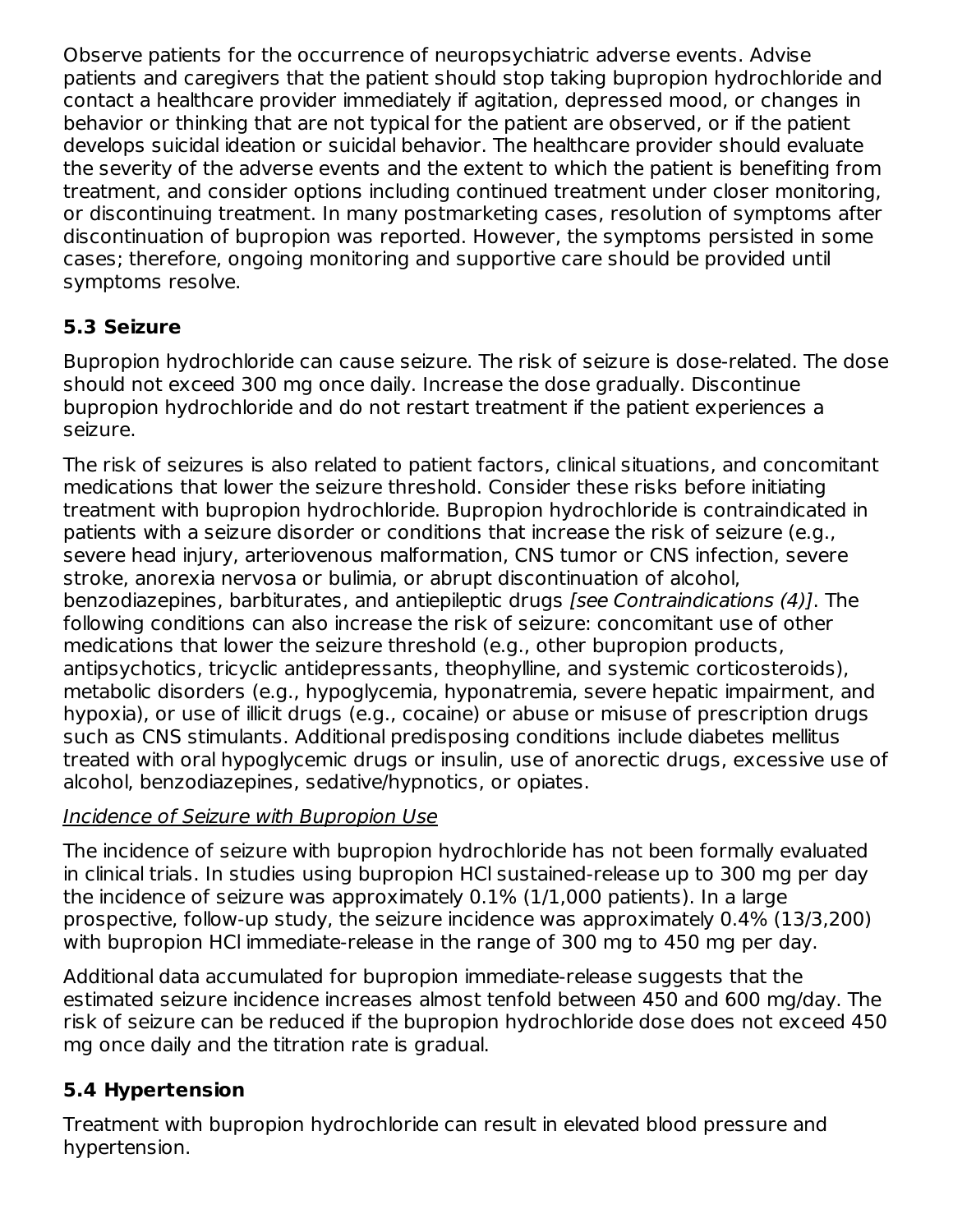Assess blood pressure before initiating treatment with bupropion hydrochloride, and monitor periodically during treatment. The risk of hypertension is increased if bupropion hydrochloride is used concomitantly with MAOIs or other drugs that increase dopaminergic or noradrenergic activity [see Contraindications (4)].

Data from a comparative trial of the sustained-release formulation of bupropion HCl, nicotine transdermal system (NTS), the combination of sustained-release bupropion plus NTS, and placebo as an aid to smoking cessation suggest a higher incidence of treatment-emergent hypertension in patients treated with the combination of sustainedrelease bupropion and NTS. In this trial, 6.1% of subjects treated with the combination of sustained-release bupropion and NTS had treatment-emergent hypertension compared to 2.5%, 1.6%, and 3.1% of subjects treated with sustained-release bupropion, NTS, and placebo, respectively. The majority of these subjects had evidence of pre-existing hypertension. Three subjects (1.2%) treated with the combination of sustained-release bupropion and NTS and 1 subject (0.4%) treated with NTS had study medication discontinued due to hypertension compared with none of the subjects treated with sustained-release bupropion or placebo. Monitoring of blood pressure is recommended in patients who receive the combination of bupropion and nicotine replacement.

In the 3 trials of bupropion HCl extended-release in seasonal affective disorder, there were significant elevations in blood pressure. Hypertension was reported as an adverse reaction for 2% of the bupropion group (11/537) and none in the placebo group (0/511). In the SAD trials, 2 patients treated with bupropion discontinued from the study because they developed hypertension. None of the placebo group discontinued because of hypertension. The mean increase in systolic blood pressure was 1.3 mmHg in the bupropion group and 0.1 mmHg in the placebo group. The difference was statistically significant (p=0.013). The mean increase in diastolic blood pressure was 0.8 mmHg in the bupropion group and 0.1 mmHg in the placebo group. The difference was not statistically significant (p=0.075). In the SAD trials, 82% of patients were treated with 300 mg per day, and 18% were treated with 150 mg per day. The mean daily dose was 270 mg per day. The mean duration of bupropion exposure was 126 days.

In a clinical trial of bupropion immediate-release in MDD subjects with stable congestive heart failure (CHF) (N=36), bupropion was associated with an exacerbation of preexisting hypertension in 2 subjects, leading to discontinuation of bupropion treatment. There are no controlled studies assessing the safety of bupropion in patients with a recent history of myocardial infarction or unstable cardiac disease.

## **5.5 Activation of Mania/Hypomania**

Antidepressant treatment can precipitate a manic, mixed, or hypomanic manic episode. The risk appears to be increased in patients with bipolar disorder or who have risk factors for bipolar disorder. Prior to initiating bupropion hydrochloride, screen patients for a history of bipolar disorder and the presence of risk factors for bipolar disorder (e.g., family history of bipolar disorder, suicide, or depression). Bupropion hydrochloride is not approved for the treatment of bipolar depression.

## **5.6 Psychosis and Other Neuropsychiatric Reactions**

Depressed patients treated with bupropion have had a variety of neuropsychiatric signs and symptoms, including delusions, hallucinations, psychosis, concentration disturbance, paranoia, and confusion. Some of these patients had a diagnosis of bipolar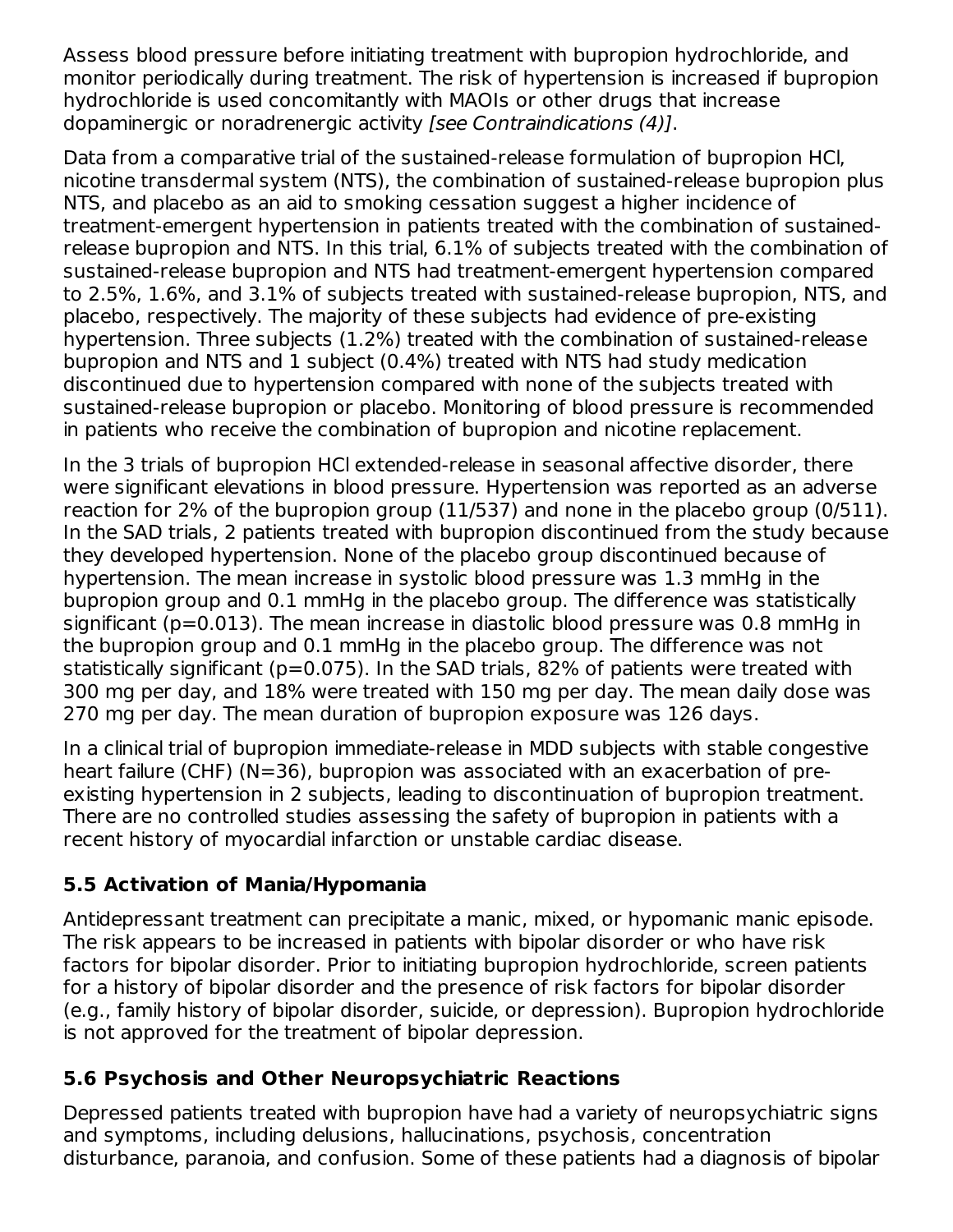disorder. In some cases, these symptoms abated upon dose reduction and/or withdrawal of treatment. Discontinue bupropion hydrochloride if these reactions occur.

# **5.7 Angle-Closure Glaucoma**

Angle-Closure Glaucoma: The pupillary dilation that occurs following use of many antidepressant drugs including bupropion hydrochloride may trigger an angle-closure attack in a patient with anatomically narrow angles who does not have a patent iridectomy.

# **5.8 Hypersensitivity Reactions**

Anaphylactoid/anaphylactic reactions have occurred during clinical trials with bupropion. Reactions have been characterized by pruritus, urticaria, angioedema, and dyspnea, requiring medical treatment. In addition, there have been rare, spontaneous postmarketing reports of erythema multiforme, Stevens-Johnson syndrome, and anaphylactic shock associated with bupropion. Instruct patients to discontinue bupropion hydrochloride and consult a healthcare provider if they develop an allergic or anaphylactoid/anaphylactic reaction (e.g., skin rash, pruritus, hives, chest pain, edema, and shortness of breath) during treatment.

There are reports of arthralgia, myalgia, fever with rash and other symptoms of serum sickness suggestive of delayed hypersensitivity.

# **6 ADVERSE REACTIONS**

The following adverse reactions are discussed in greater detail in other sections of the labeling:

- Suicidal thoughts and behaviors in children, adolescents, and young adults [see Warnings and Precautions (5.1)]
- Neuropsychiatric adverse events and suicide risk in smoking cessation treatment [see Warnings and Precautions (5.2)]
- Seizure [see Warnings and Precautions (5.3)]
- Hypertension [see Warnings and Precautions (5.4)]
- Activation of mania or hypomania [see Warnings and Precautions (5.5)]
- Psychosis and other neuropsychiatric events [see Warnings and Precautions (5.6)]
- Angle-Closure Glaucoma [see Warnings and Precautions (5.7)]
- Hypersensitivity reactions *[see Warnings and Precautions (5.8)]*

# **6.1 Clinical Trials Experience**

Because clinical trials are conducted under widely varying conditions, adverse reaction rates observed in the clinical trials of a drug cannot be directly compared to rates in the clinical trials of another drug and may not reflect the rates observed in practice.

## Commonly Observed Adverse Reactions in Controlled Clinical Trials of Sustained-Release Bupropion Hydrochloride

Adverse reactions that occurred in at least 5% of patients treated with bupropion HCl sustained-release (300 mg and 400 mg per day) and at a rate at least twice the placebo rate are listed below.

300 mg/day of bupropion HCl sustained-release: anorexia, dry mouth, rash, sweating,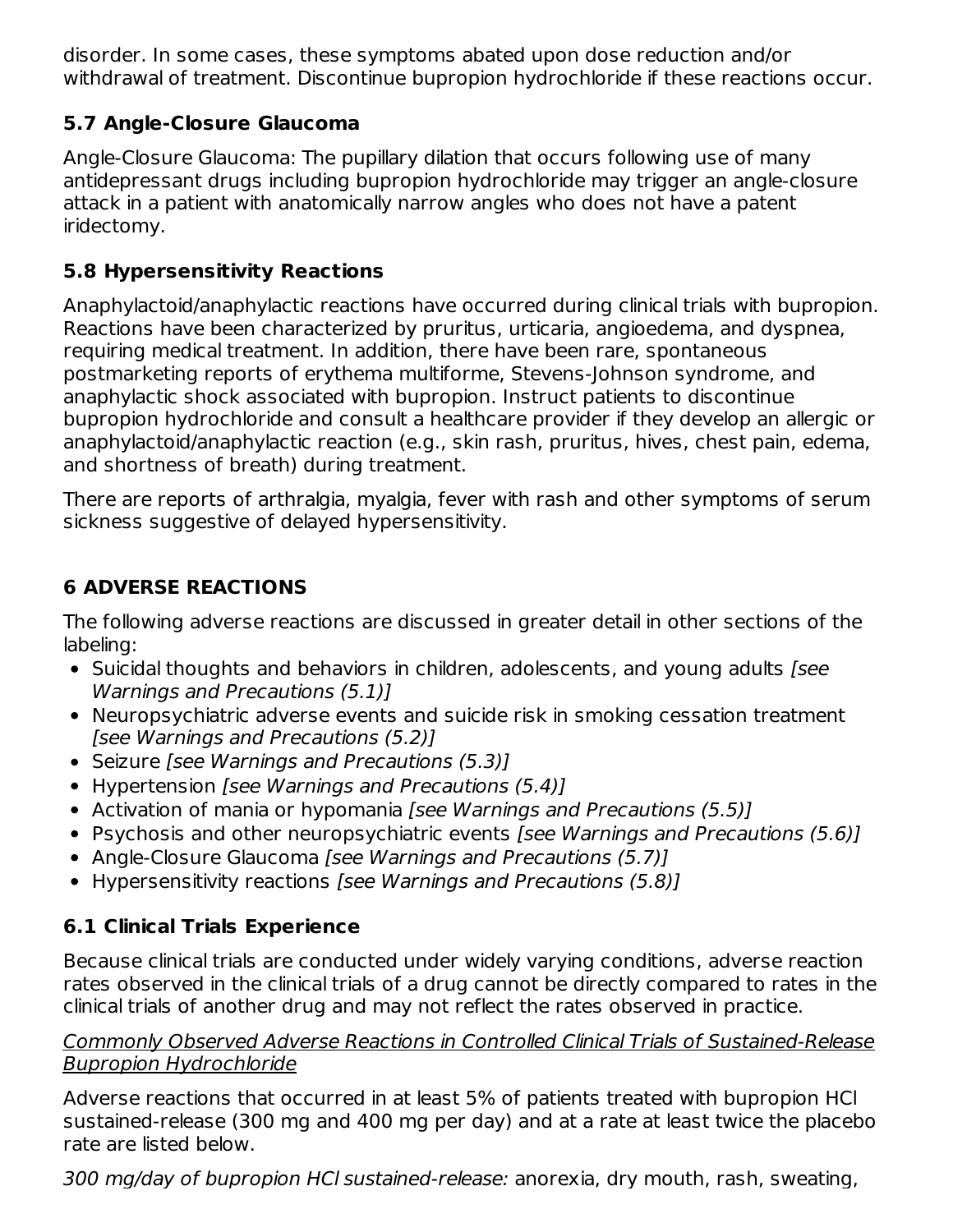300 mg/day of bupropion HCl sustained-release: anorexia, dry mouth, rash, sweating, tinnitus, and tremor.

400 mg/day of bupropion HCl sustained-release: abdominal pain, agitation, anxiety, dizziness, dry mouth, insomnia, myalgia, nausea, palpitation, pharyngitis, sweating, tinnitus, and urinary frequency.

Bupropion hydrochloride has been demonstrated to have similar bioavailability both to the immediate-release and sustained-release formulations of bupropion. The information included under this subsection and under subsection 6.2 is based primarily on data from controlled clinical trials with the sustained-release and extended-release formulations of bupropion hydrochloride.

#### Major Depressive Disorder

Adverse Reactions Leading to Discontinuation of Treatment with Bupropion HCl Immediate-Release, Bupropion HCl Sustained-Release, and Bupropion HCl Extended-Release in Major Depressive Disorder Trials

In placebo-controlled clinical trials with bupropion HCl sustained-release, 4%, 9%, and 11% of the placebo, 300 mg/day and 400 mg/day groups, respectively, discontinued treatment because of adverse reactions. The specific adverse reactions leading to discontinuation in at least 1% of the 300 mg/day or 400 mg/day groups and at a rate at least twice the placebo rate are listed in **Table 2**.

#### **Table 2: Treatment Discontinuation Due to Adverse Reactions in Placebo-Controlled Trials in MDD**

| <b>Adverse Reaction</b><br>Term | <b>Placebo</b><br>$(n=385)$ | <b>Bupropion HCI</b><br>mg/day<br>$(n=376)$ | <b>Bupropion HCI</b><br>Sustained-Release 300 Sustained-Release 400<br>mg/day<br>$(n=114)$ |
|---------------------------------|-----------------------------|---------------------------------------------|--------------------------------------------------------------------------------------------|
| Rash                            | 0.0%                        | 2.4%                                        | 0.9%                                                                                       |
| Nausea                          | 0.3%                        | 0.8%                                        | 1.8%                                                                                       |
| Agitation                       | 0.3%                        | 0.3%                                        | 1.8%                                                                                       |
| Migraine                        | 0.3%                        | 0.0%                                        | 1.8%                                                                                       |

In clinical trials with bupropion HCl immediate-release, 10% of patients and volunteers discontinued due to an adverse reaction. Reactions resulting in discontinuation (in addition to those listed above for the sustained-release formulation) included vomiting, seizures, and sleep disturbances.

Adverse Reactions Occurring at an Incidence of >1% in Patients Treated with Bupropion HCl Immediate-Release or Bupropion HCl Sustained-Release in MDD

**Table 3** summarizes the adverse reactions that occurred in placebo-controlled trials in patients treated with bupropion HCl sustained-release 300 mg/day and 400 mg/day. These include reactions that occurred in either the 300 mg or 400 mg group at an incidence of 1% or more and were more frequent than in the placebo group.

### **Table 3: Adverse Reactions in Placebo-Controlled Trials in Patients with MDD**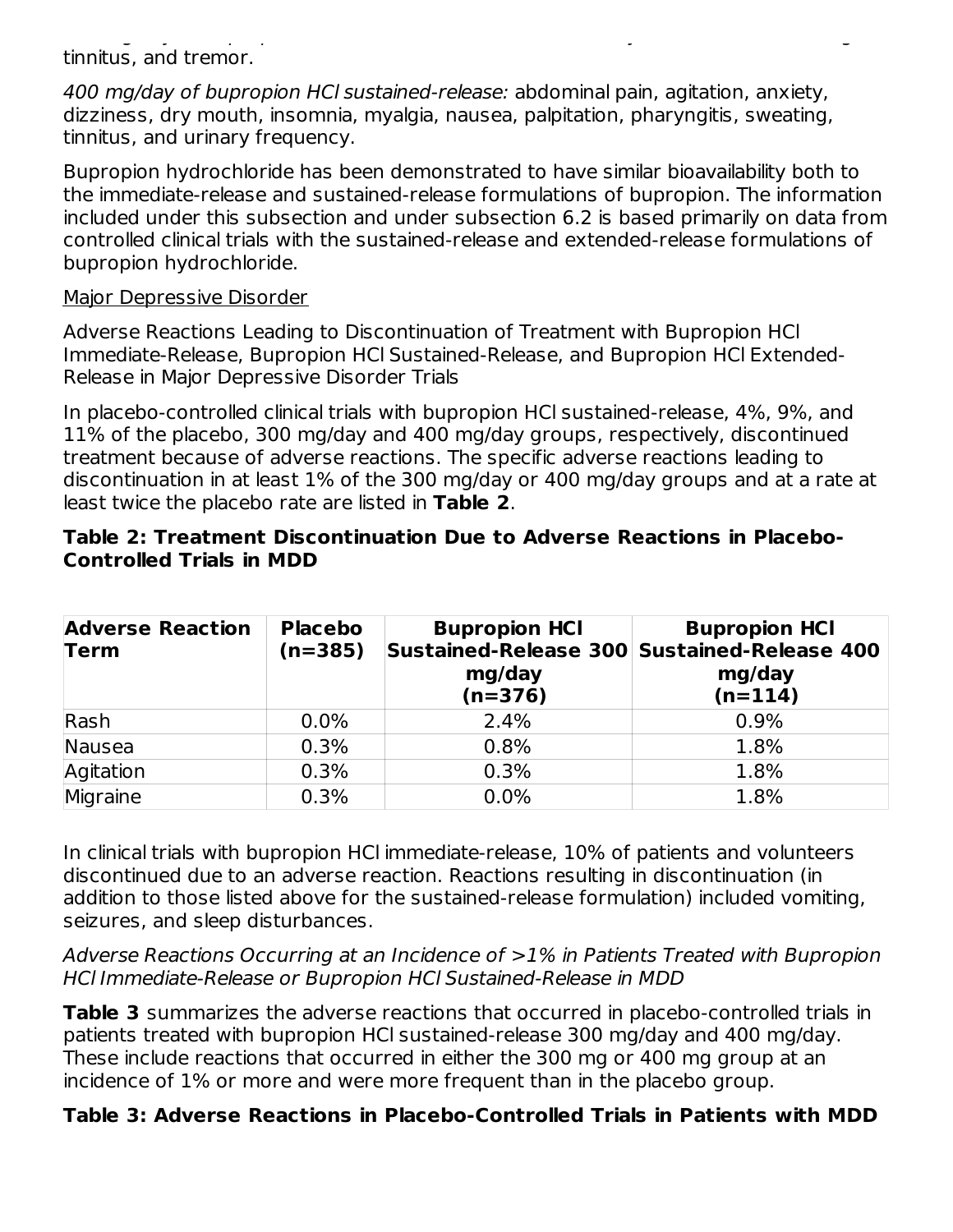| <b>Body</b><br><b>System/Adverse</b><br><b>Reaction</b> | <b>Placebo</b><br>$(n=385)$ | <b>Bupropion HCI</b><br><b>Sustained-Release</b><br>300 mg/day<br>$(n=376)$ | <b>Bupropion HCI</b><br><b>Sustained-Release</b><br>400 mg/day<br>$(n=114)$ |
|---------------------------------------------------------|-----------------------------|-----------------------------------------------------------------------------|-----------------------------------------------------------------------------|
| <b>Body (General)</b>                                   |                             |                                                                             |                                                                             |
| Headache                                                | 23%                         | 26%                                                                         | 25%                                                                         |
| Infection                                               | 6%                          | 8%                                                                          | 9%                                                                          |
| Abdominal pain                                          | 2%                          | 3%                                                                          | 9%                                                                          |
| Asthenia                                                | 2%                          | 2%                                                                          | 4%                                                                          |
| Chest pain                                              | 1%                          | 3%                                                                          | 4%                                                                          |
| Pain                                                    | 2%                          | 2%                                                                          | 3%                                                                          |
| Fever                                                   |                             | 1%                                                                          | 2%                                                                          |
| Cardiovascular<br>Palpitation                           | 2%                          | 2%                                                                          | 6%                                                                          |
| Flushing                                                | $\overline{\phantom{0}}$    | 1%                                                                          | 4%                                                                          |
| Migraine                                                | 1%                          | 1%                                                                          | 4%                                                                          |
| <b>Hot flashes</b>                                      | 1%                          | 1%                                                                          | 3%                                                                          |
| Digestive                                               |                             |                                                                             |                                                                             |
| Dry mouth                                               | 7%                          | 17%                                                                         | 24%                                                                         |
| Nausea                                                  | 8%                          | 13%                                                                         | 18%                                                                         |
| Constipation                                            | 7%                          | 10%                                                                         | 5%                                                                          |
| <b>Diarrhea</b>                                         | 6%                          | 5%                                                                          | 7%                                                                          |
| Anorexia                                                | 2%                          | 5%                                                                          | 3%                                                                          |
| Vomiting                                                | 2%                          | 4%                                                                          | 2%                                                                          |
| Dysphagia                                               | 0%                          | 0%                                                                          | 2%                                                                          |
| Musculoskeletal                                         |                             |                                                                             |                                                                             |
| Myalgia                                                 | 3%                          | 2%                                                                          | 6%                                                                          |
| Arthralgia                                              | 1%                          | 1%                                                                          | 4%                                                                          |
| <b>Arthritis</b>                                        | $0\%$                       | $0\%$                                                                       | 2%                                                                          |
| Twitch                                                  |                             | 1%                                                                          | 2%                                                                          |
| Nervous System                                          |                             |                                                                             |                                                                             |
| Insomnia                                                | 6%                          | 11%                                                                         | 16%                                                                         |
| <b>Dizziness</b>                                        | 5%                          | 7%                                                                          | 11%                                                                         |
| Agitation                                               | 2%                          | 3%                                                                          | 9%                                                                          |
| Anxiety                                                 | 3%                          | 5%                                                                          | 6%                                                                          |
| Tremor                                                  | 1%                          | 6%                                                                          | 3%                                                                          |
| Nervousness                                             | 3%                          | 5%                                                                          | 3%                                                                          |
| Somnolence                                              | 2%                          | 2%                                                                          | 3%                                                                          |
| Irritability                                            | 2%                          | 3%                                                                          | 2%                                                                          |
| Memory decreased                                        | 1%                          |                                                                             | 3%                                                                          |
| Paresthesia                                             | 1%                          | $1\%$                                                                       | 2%                                                                          |
| Central nervous                                         |                             |                                                                             |                                                                             |
| system stimulation                                      | 1%                          | 2%                                                                          | 1%                                                                          |
| Respiratory                                             |                             |                                                                             |                                                                             |
| Pharyngitis                                             | 2%                          | 3%                                                                          | 11%                                                                         |
| Sinusitis                                               | 2%                          | 3%                                                                          | 1%                                                                          |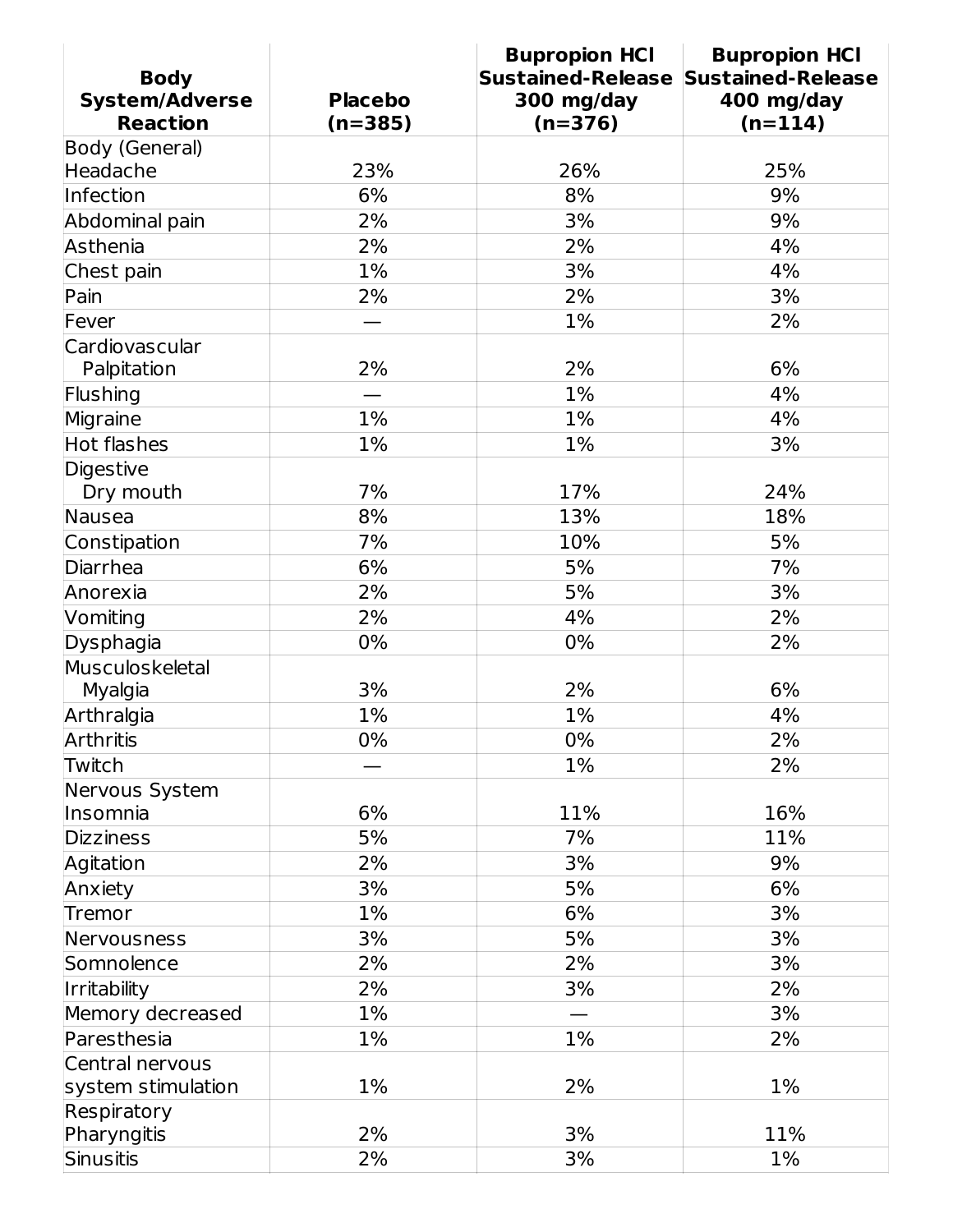| Increased cough                 | 1%    | $1\%$ | 2% |
|---------------------------------|-------|-------|----|
| <b>Skin</b>                     |       |       |    |
| Sweating                        | 2%    | 6%    | 5% |
| Rash                            | 1%    | 5%    | 4% |
| Pruritus                        | 2%    | 2%    | 4% |
| Urticaria                       | 0%    | 2%    | 1% |
| Special Senses                  |       |       |    |
| Tinnitus                        | 2%    | 6%    | 6% |
| Taste perversion                |       | 2%    | 4% |
| Blurred vision or               |       |       |    |
| diplopia                        | 2%    | 3%    | 2% |
| Urogenital                      |       |       |    |
| Urinary frequency               | 2%    | 2%    | 5% |
| Urinary urgency                 | $0\%$ |       | 2% |
| Vaginal hemorrhage <sup>*</sup> |       | 0%    | 2% |
| Urinary tract infection         |       | 1%    | 0% |

\*Incidence based on the number of female patients.

 $^\dagger$ Hyphen denotes adverse reactions occurring in greater than 0 but less than 0.5% of patients.

The following additional adverse reactions occurred in controlled trials of bupropion HCl immediate-release (300 to 600 mg per day) at an incidence of at least 1% more frequently than in the placebo group were: cardiac arrhythmia (5% vs. 4%), hypertension (4% vs. 2%), hypotension (3% vs. 2%), menstrual complaints (5% vs. 1%), akathisia (2% vs. 1%), impaired sleep quality (4% vs. 2%), sensory disturbance (4% vs. 3%), confusion (8% vs. 5%), decreased libido (3% vs. 2%), hostility (6% vs. 4%), auditory disturbance (5% vs. 3%), and gustatory disturbance (3% vs. 1%).

#### Seasonal Affective Disorder

In placebo-controlled clinical trials in SAD, 9% of patients treated with bupropion hydrochloride and 5% of patients treated with placebo discontinued treatment because of adverse reactions. The adverse reactions leading to discontinuation in at least 1% of patients treated with bupropion and at a rate numerically greater than the placebo rate were insomnia (2% vs.  $\langle 1\% \rangle$  and headache (1% vs.  $\langle 1\% \rangle$ ).

**Table 4** summarizes the adverse reactions that occurred in patients treated with bupropion hydrochloride for up to approximately 6 months in 3 placebo-controlled trials. These include reactions that occurred at an incidence of 2% or more and were more frequent than in the placebo group.

#### **Table 4: Adverse Reactions in Placebo-Controlled Trials in Patients with SAD**

| <b>System Organ</b><br><b>Class/Preferred Term</b> | <b>Placebo</b><br>$(n=511)$ | <b>Bupropion HCI</b><br><b>Extended-Release</b><br>$(n=537)$ |
|----------------------------------------------------|-----------------------------|--------------------------------------------------------------|
| Gastrointestinal Disorder                          |                             |                                                              |
| Dry mouth                                          | 15%                         | 26%                                                          |
| Nausea                                             | 8%                          | 13%                                                          |
| Constipation                                       | 2%                          | 9%                                                           |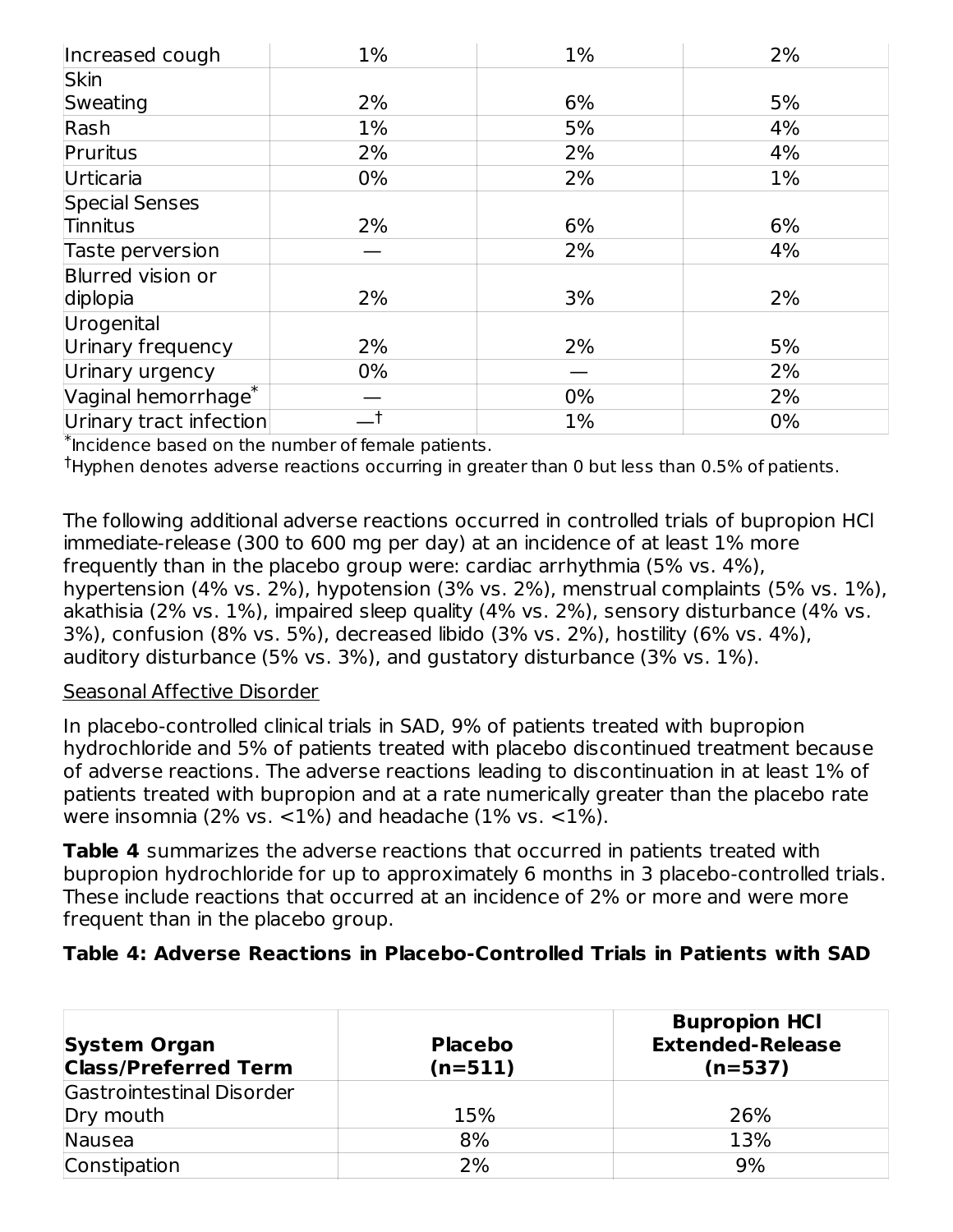| Flatulence                                       | 3%      | 6%  |
|--------------------------------------------------|---------|-----|
| Abdominal pain                                   | <1%     | 2%  |
| Nervous System Disorders                         |         |     |
| Headache                                         | 26%     | 34% |
| <b>Dizziness</b>                                 | 5%      | 6%  |
| Tremor                                           | <1%     | 3%  |
| Infections and Infestations                      |         |     |
| Nasopharyngitis                                  | 12%     | 13% |
| Upper respiratory tract                          |         |     |
| infection                                        | 8%      | 9%  |
| Sinusitis                                        | 4%      | 5%  |
| Psychiatric Disorders                            |         |     |
| Insomnia                                         | 13%     | 20% |
| Anxiety                                          | 5%      | 7%  |
| Abnormal dreams                                  | 2%      | 3%  |
| Agitation                                        | <1%     | 2%  |
| Musculoskeletal and                              |         |     |
| <b>Connective Tissue Disorders</b>               |         |     |
| Myalgia                                          | 2%      | 3%  |
| Pain in extremity                                | 2%      | 3%  |
| Respiratory, Thoracic, and                       |         |     |
| <b>Mediastinal Disorders</b>                     |         |     |
| Cough                                            | 3%      | 4%  |
| General Disorders and                            |         |     |
| <b>Administration Site</b>                       |         |     |
| Conditions                                       |         |     |
| Feeling jittery                                  | 2%      | 3%  |
| Skin and Subcutaneous<br><b>Tissue Disorders</b> |         |     |
| Rash                                             | 2%      | 3%  |
| <b>Metabolism and Nutrition</b>                  |         |     |
| Disorders                                        |         |     |
| Decreased appetite                               | 1%      | 4%  |
| Reproductive System and                          |         |     |
| <b>Breast Disorders</b>                          |         |     |
| Dysmenorrhea                                     | $< 1\%$ | 2%  |
| Ear and Labyrinth Disorders                      |         |     |
| <b>Tinnitus</b>                                  | <1%     | 3%  |
| Vascular Disorders                               |         |     |
| <b>Hypertension</b>                              | 0%      | 2%  |

### Changes in Body Weight

**Table 5** presents the incidence of body weight changes (≥5 lbs) in the short-term MDD trials using bupropion HCl sustained-release. There was a dose-related decrease in body weight.

## **Table 5: Incidence of Weight Gain or Weight Loss (≥5 lbs) in MDD Trials Using**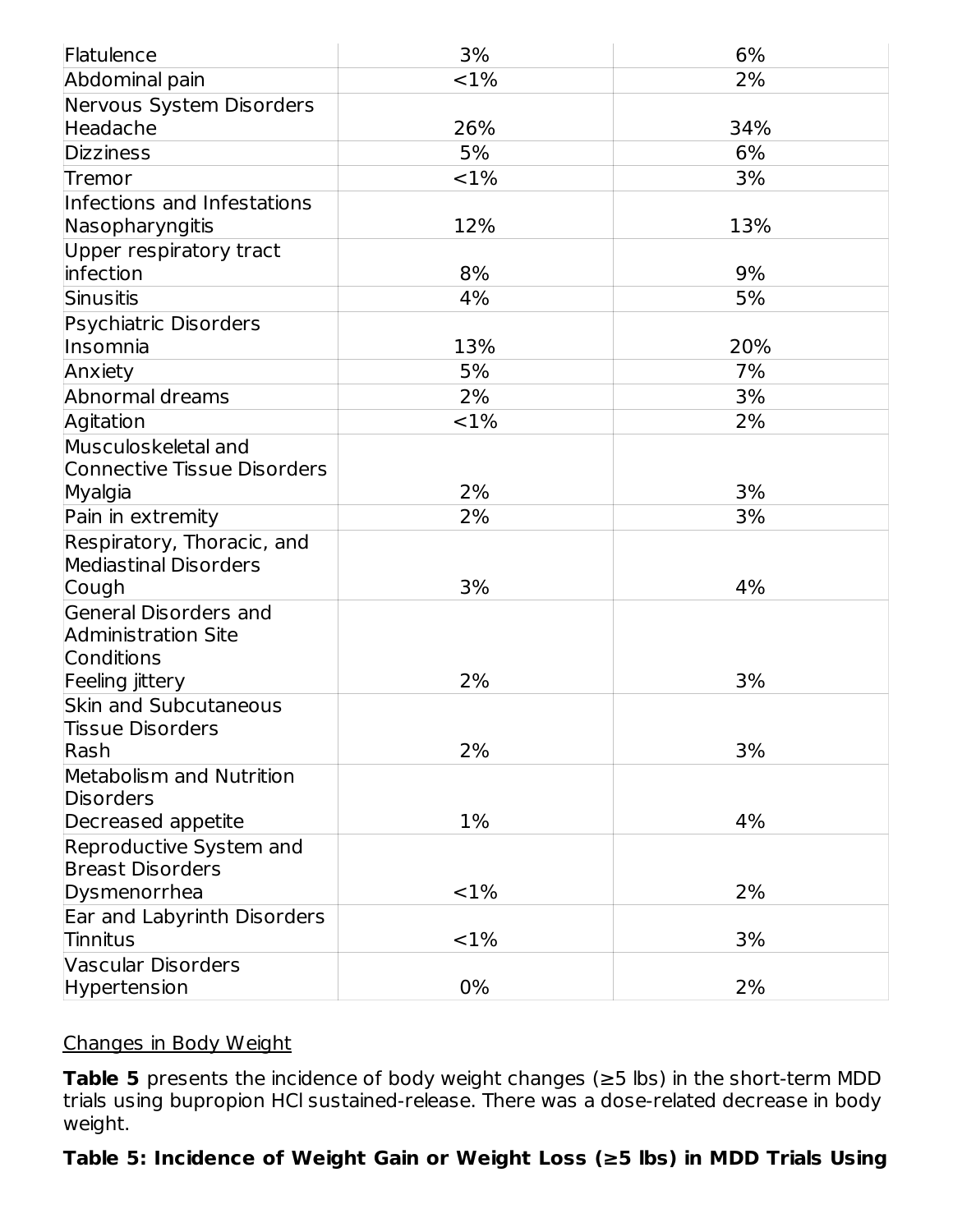| <b>Weight Change</b>              | <b>Bupropion HCI</b><br>300 mg/day<br>$(n=339)$ | <b>Bupropion HCI</b><br>Sustained-Release Sustained-Release<br>400 mg/day<br>$(n=112)$ | <b>Placebo</b><br>$(n=347)$ |
|-----------------------------------|-------------------------------------------------|----------------------------------------------------------------------------------------|-----------------------------|
| Gained $>5$ lbs                   | 3%                                              | 2%                                                                                     | 4%                          |
| $\textsf{Loss} > 5 \textsf{ lbs}$ | 14%                                             | 19%                                                                                    | 6%                          |

**Table 6** presents the incidence of body weight changes (≥5 lbs) in the 3 SAD trials using bupropion HCl extended-release. A higher proportion of subjects in the bupropion group (23%) had a weight loss  $\geq$ 5 lbs, compared to the placebo group (11%). These were relatively long-term trials (up to 6 months).

#### **Table 6: Incidence of Weight Gain or Weight Loss (≥5 lbs) in SAD Trials Using Bupropion HCl Extended-Release**

| <b>Weight Change</b> | <b>Bupropion HCI</b><br><b>Extended-Release</b><br>150 to 300 mg/day<br>(n=537) | <b>Placebo</b><br>$(n=511)$ |
|----------------------|---------------------------------------------------------------------------------|-----------------------------|
| Gained > 5 lbs       | 11%                                                                             | 21%                         |
| $Loss > 5$ lbs       | 23%                                                                             | 11%                         |

## **6.2 Postmarketing Experience**

The following adverse reactions have been identified during post-approval use of bupropion hydrochloride. Because these reactions are reported voluntarily from a population of uncertain size, it is not always possible to reliably estimate their frequency or establish a causal relationship to drug exposure.

### Body (General)

Chills, facial edema, edema, peripheral edema, musculoskeletal chest pain, photosensitivity, and malaise.

### Cardiovascular

Postural hypotension, hypertension, stroke, vasodilation, syncope, complete atrioventricular block, extrasystoles, myocardial infarction, phlebitis, and pulmonary embolism.

### **Digestive**

Abnormal liver function, bruxism, gastric reflux, gingivitis, glossitis, increased salivation, jaundice, mouth ulcers, stomatitis, thirst, edema of tongue, colitis, esophagitis, gastrointestinal hemorrhage, gum hemorrhage, hepatitis, intestinal perforation, liver damage, pancreatitis, and stomach ulcer.

## Endocrine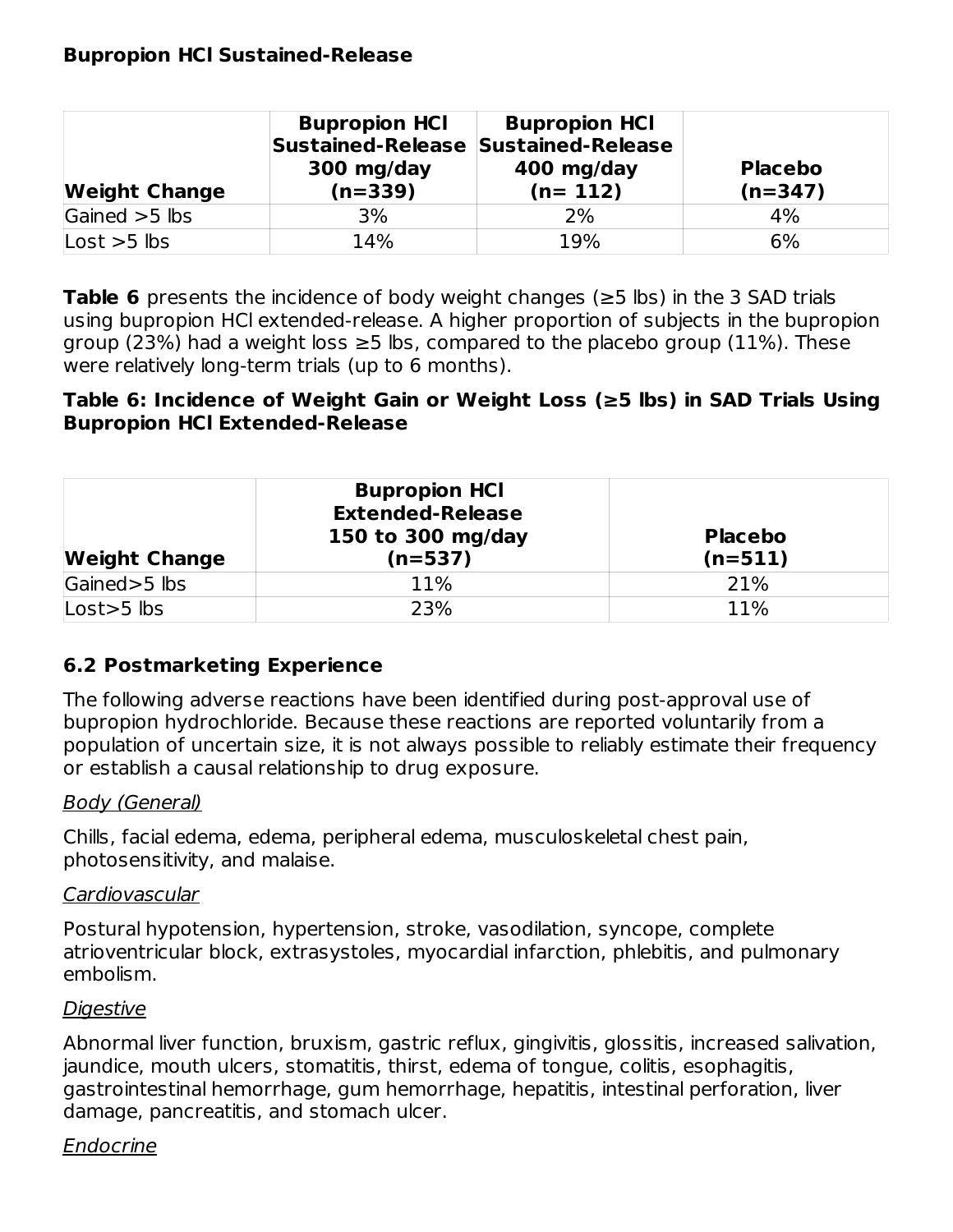Hyperglycemia, hypoglycemia, and syndrome of inappropriate antidiuretic hormone secretion.

### Hemic and Lymphatic

Ecchymosis, anemia, leukocytosis, leukopenia, lymphadenopathy, pancytopenia, and thrombocytopenia. Altered PT and/or INR, associated with hemorrhagic or thrombotic complications, were observed when bupropion was coadministered with warfarin.

### Metabolic and Nutritional

Glycosuria.

## Musculoskeletal

Leg cramps, fever/rhabdomyolysis, and muscle weakness.

## Nervous System

Abnormal coordination, depersonalization, emotional lability, hyperkinesia, hypertonia, hypesthesia, vertigo, amnesia, ataxia, derealization, abnormal electroencephalogram (EEG), aggression, akinesia, aphasia, coma, dysarthria, dyskinesia, dystonia, euphoria, extrapyramidal syndrome, hypokinesia, increased libido, neuralgia, neuropathy, paranoid ideation, restlessness, suicide attempt, and unmasking tardive dyskinesia.

### Respiratory

Bronchospasm and pneumonia.

## Skin

Maculopapular rash, alopecia, angioedema, exfoliative dermatitis, and hirsutism.

### Special Senses

Accommodation abnormality, dry eye, deafness, increased intraocular pressure, angleclosure glaucoma, and mydriasis.

### **Urogenital**

Impotence, polyuria, prostate disorder, abnormal ejaculation, cystitis, dyspareunia, dysuria, gynecomastia, menopause, painful erection, salpingitis, urinary incontinence, urinary retention, and vaginitis.

# **7 DRUG INTERACTIONS**

# **7.1 Potential for Other Drugs to Affect Bupropion Hydrochloride**

Bupropion is primarily metabolized to hydroxybupropion by CYP2B6. Therefore, the potential exists for drug interactions between bupropion hydrochloride and drugs that are inhibitors or inducers of CYP2B6.

## Inhibitors of CYP2B6

Ticlopidine and Clopidogrel: Concomitant treatment with these drugs can increase bupropion exposures but decrease hydroxybupropion exposure. Based on clinical response, dosage adjustment of bupropion hydrochloride may be necessary when coadministered with CYP2B6 inhibitors (e.g., ticlopidine or clopidogrel) [see Clinical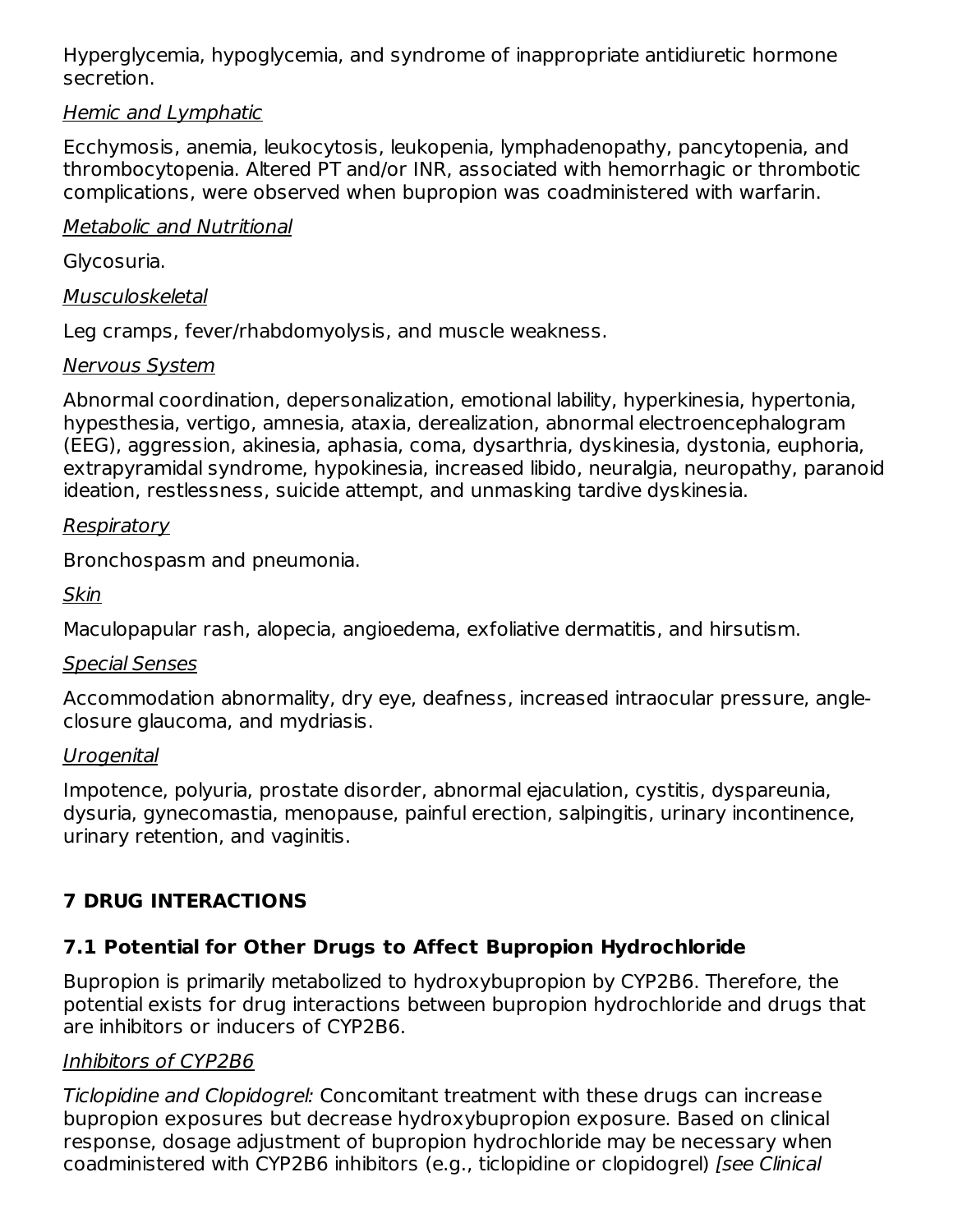Pharmacology (12.3)].

## Inducers of CYP2B6

Ritonavir, Lopinavir, and Efavirenz: Concomitant treatment with these drugs can decrease bupropion and hydroxybupropion exposure. Dosage increase of bupropion hydrochloride may be necessary when coadministered with ritonavir, lopinavir, or efavirenz but should not exceed the maximum recommended dose *[see Clinical*] Pharmacology (12.3)].

Carbamazepine, Phenobarbital, Phenytoin: While not systemically studied, these drugs may induce metabolism of bupropion and may decrease bupropion exposure [see Clinical Pharmacology (12.3)]. If bupropion is used concomitantly with a CYP inducer, it may be necessary to increase the dose of bupropion, but the maximum recommended dose should not be exceeded.

# **7.2 Potential for Bupropion Hydrochloride to Affect Other Drugs**

## Drugs Metabolized by CYP2D6

Bupropion and its metabolites (erythrohydrobupropion, threohydrobupropion, hydroxybupropion) are CYP2D6 inhibitors. Therefore, coadministration of bupropion hydrochloride with drugs that are metabolized by CYP2D6 can increase the exposures of drugs that are substrates of CYP2D6. Such drugs include certain antidepressants (e.g., venlafaxine, nortriptyline, imipramine, desipramine, paroxetine, fluoxetine, and sertraline), antipsychotics (e.g., haloperidol, risperidone, and thioridazine), beta-blockers (e.g., metoprolol), and Type 1C antiarrhythmics (e.g., propafenone, and flecainide). When used concomitantly with bupropion hydrochloride, it may be necessary to decrease the dose of these CYP2D6 substrates, particularly for drugs with a narrow therapeutic index.

Drugs that require metabolic activation by CYP2D6 to be effective (e.g., tamoxifen), theoretically could have reduced efficacy when administered concomitantly with inhibitors of CYP2D6 such as bupropion. Patients treated concomitantly with bupropion hydrochloride and such drugs may require increased doses of the drug *[see Clinical*] Pharmacology (12.3)].

# **7.3 Drugs That Lower Seizure Threshold**

Use extreme caution when coadministering bupropion hydrochloride with other drugs that lower the seizure threshold (e.g., other bupropion products, antipsychotics, antidepressants, theophylline, or systemic corticosteroids). Use low initial doses of bupropion hydrochloride and increase the dose gradually [see Warnings and Precautions (5.3)].

# **7.4 Dopaminergic Drugs (Levodopa and Amantadine)**

Bupropion, levodopa, and amantadine have dopamine agonist effects. CNS toxicity has been reported when bupropion was coadministered with levodopa or amantadine. Adverse reactions have included restlessness, agitation, tremor, ataxia, gait disturbance, vertigo, and dizziness. It is presumed that the toxicity results from cumulative dopamine agonist effects. Use caution when administering bupropion hydrochloride concomitantly with these drugs.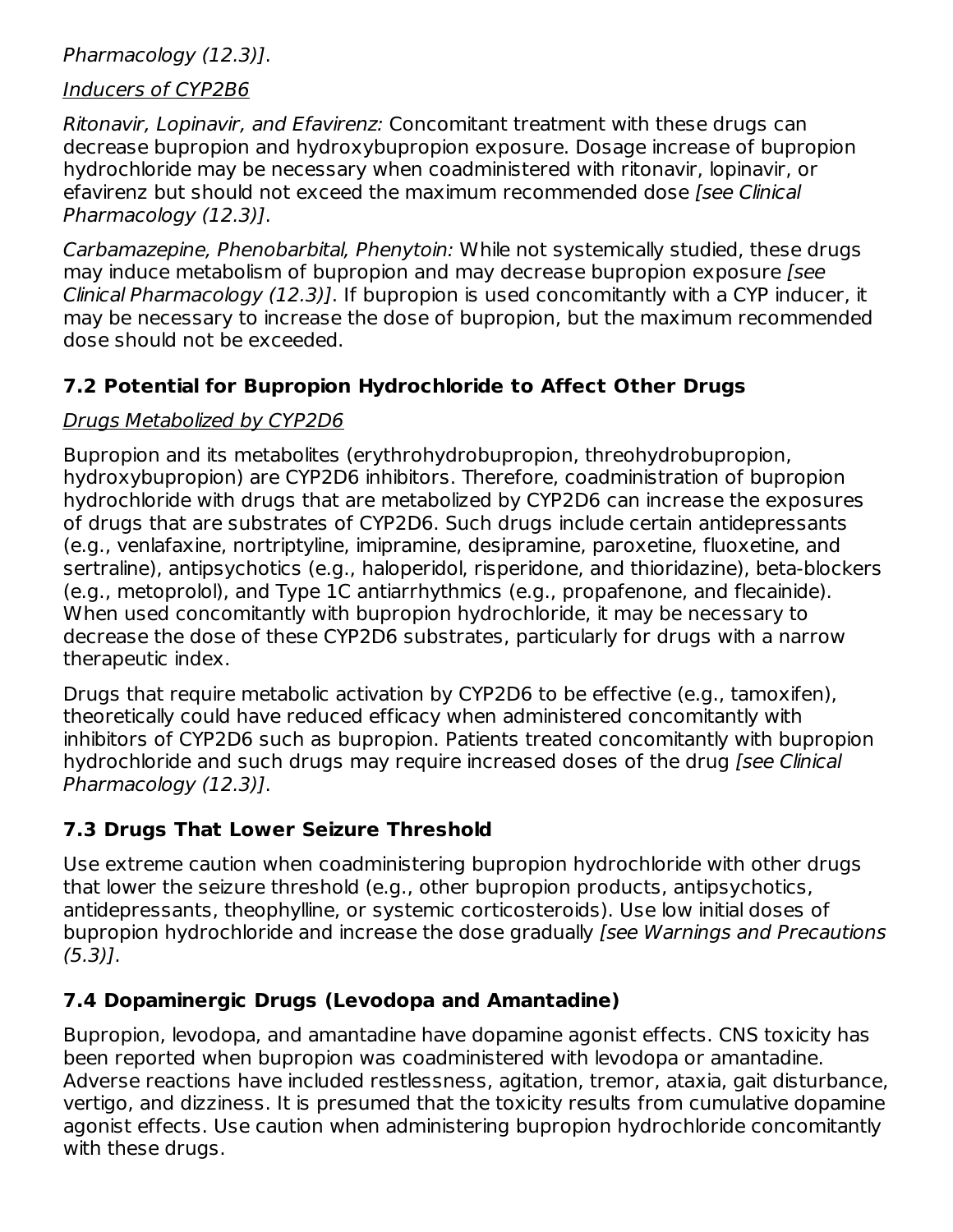# **7.5 Use with Alcohol**

In postmarketing experience, there have been rare reports of adverse neuropsychiatric events or reduced alcohol tolerance in patients who were drinking alcohol during treatment with bupropion hydrochloride. The consumption of alcohol during treatment with bupropion hydrochloride should be minimized or avoided.

# **7.6 MAO Inhibitors**

Bupropion inhibits the reuptake of dopamine and norepinephrine. Concomitant use of MAOIs and bupropion is contraindicated because there is an increased risk of hypertensive reactions if bupropion is used concomitantly with MAOIs. Studies in animals demonstrate that the acute toxicity of bupropion is enhanced by the MAO inhibitor phenelzine. At least 14 days should elapse between discontinuation of an MAOI intended to treat depression and initiation of treatment with bupropion hydrochloride. Conversely, at least 14 days should be allowed after stopping bupropion hydrochloride before starting an MAOI antidepressant *[see Dosage and Administration (2.8, 2.9) and* Contraindications (4)].

# **7.7 Drug-Laboratory Test Interactions**

False-positive urine immunoassay screening tests for amphetamines have been reported in patients taking bupropion. This is due to lack of specificity of some screening tests. False-positive test results may result even following discontinuation of bupropion therapy. Confirmatory tests, such as gas chromatography/mass spectrometry, will distinguish bupropion from amphetamines.

# **8 USE IN SPECIFIC POPULATIONS**

## **8.1 Pregnancy**

## Risk Summary

Data from epidemiological studies of pregnant women exposed to bupropion in the first trimester have not identified an increased risk of congenital malformations overall (see Data). There are risks to the mother associated with untreated depression (see Clinical Considerations). When bupropion was administered to pregnant rats during organogenesis, there was no evidence of fetal malformations at doses up to approximately 10 times the maximum recommended human dose (MRHD) of 450 mg/day. When given to pregnant rabbits during organogenesis, non-dose-related increases in incidence of fetal malformations and skeletal variations were observed at doses approximately equal to the MRHD and greater. Decreased fetal weights were seen at doses twice the MRHD and greater (see Animal Data).

The estimated background risk for major birth defects and miscarriage are unknown for the indicated population. All pregnancies have a background rate of birth defect, loss, or other adverse outcomes. In the U.S. general population, the estimated background risk of major birth defects and miscarriage in clinically recognized pregnancies is 2% to 4% and 15% to 20%, respectively.

Clinical Considerations

Disease-Associated Maternal and/or Embryo/Fetal risk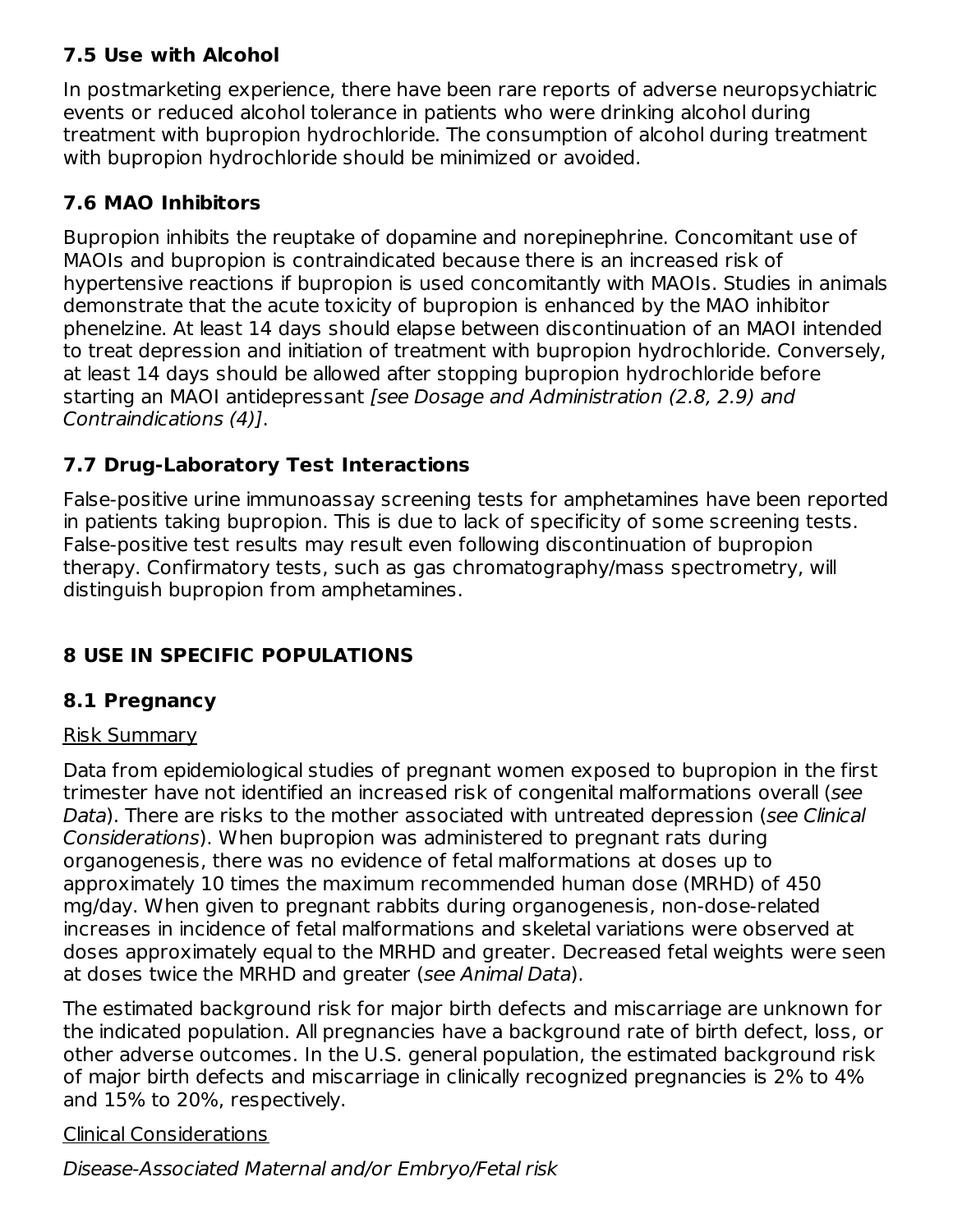A prospective, longitudinal study followed 201 pregnant women with a history of major depressive disorder who were euthymic and taking antidepressants during pregnancy at the beginning of pregnancy.

The women who discontinued antidepressants during pregnancy were more likely to experience a relapse of major depression than women who continued antidepressants. Consider the risks to the mother of untreated depression and potential effects on the fetus when discontinuing or changing treatment with antidepressant medications during pregnancy and postpartum.

Data

## Human Data

Data from the international bupropion Pregnancy Registry (675 first trimester exposures) and a retrospective cohort study using the United Healthcare database (1,213 first trimester exposures) did not show an increased risk for malformations overall. The Registry was not designed or powered to evaluate specific defects but suggested a possible increase in cardiac malformations.

No increased risk for cardiovascular malformations overall has been observed after bupropion exposure during the first trimester. The prospectively observed rate of cardiovascular malformations in pregnancies with exposure to bupropion in the first trimester from the international Pregnancy Registry was 1.3% (9 cardiovascular malformations/675 first-trimester maternal bupropion exposures), which is similar to the background rate of cardiovascular malformations (approximately 1%). Data from the United Healthcare database, which has a limited number of exposed cases with cardiovascular malformations, and a case-controlled study (6,853 infants with cardiovascular malformations and 5,753 with non-cardiovascular malformations) from the National Birth Defects Prevention Study (NBDPS) did not show an increased risk for cardiovascular malformations overall after bupropion exposure during the first trimester.

Study findings on bupropion exposure during the first trimester and risk left ventricular outflow tract obstruction (LVOTO) are inconsistent and do not allow conclusions regarding possible association. The United Healthcare database lacked sufficient power to evaluate this association; the NBDPS found increased risk for LVOTO ( $n = 10$ ; adjusted odds ratio (OR) = 2.6; 95% CI 1.2, 5.7), and the Slone Epidemiology case control study did not find increased risk for LVOTO.

Study findings on bupropion exposure during the first trimester and risk for ventricular septal defect (VSD) are inconsistent and do not allow conclusions regarding a possible association. The Slone Epidemiology Study found an increased risk for VSD following first trimester maternal bupropion exposure ( $n = 17$ ; adjusted  $OR = 2.5$ ; 95% CI; 1.3, 5.0) but did not find an increased risk for any other cardiovascular malformations studied (including LVOTO as above). The NBDPS and United Healthcare database study did not find an association between first trimester maternal bupropion exposure and VSD.

For the findings of LVOTO and VSD, the studies were limited by the small number of exposed cases, inconsistent findings among studies, and the potential for chance findings from multiple comparisons in case control studies.

Animal Data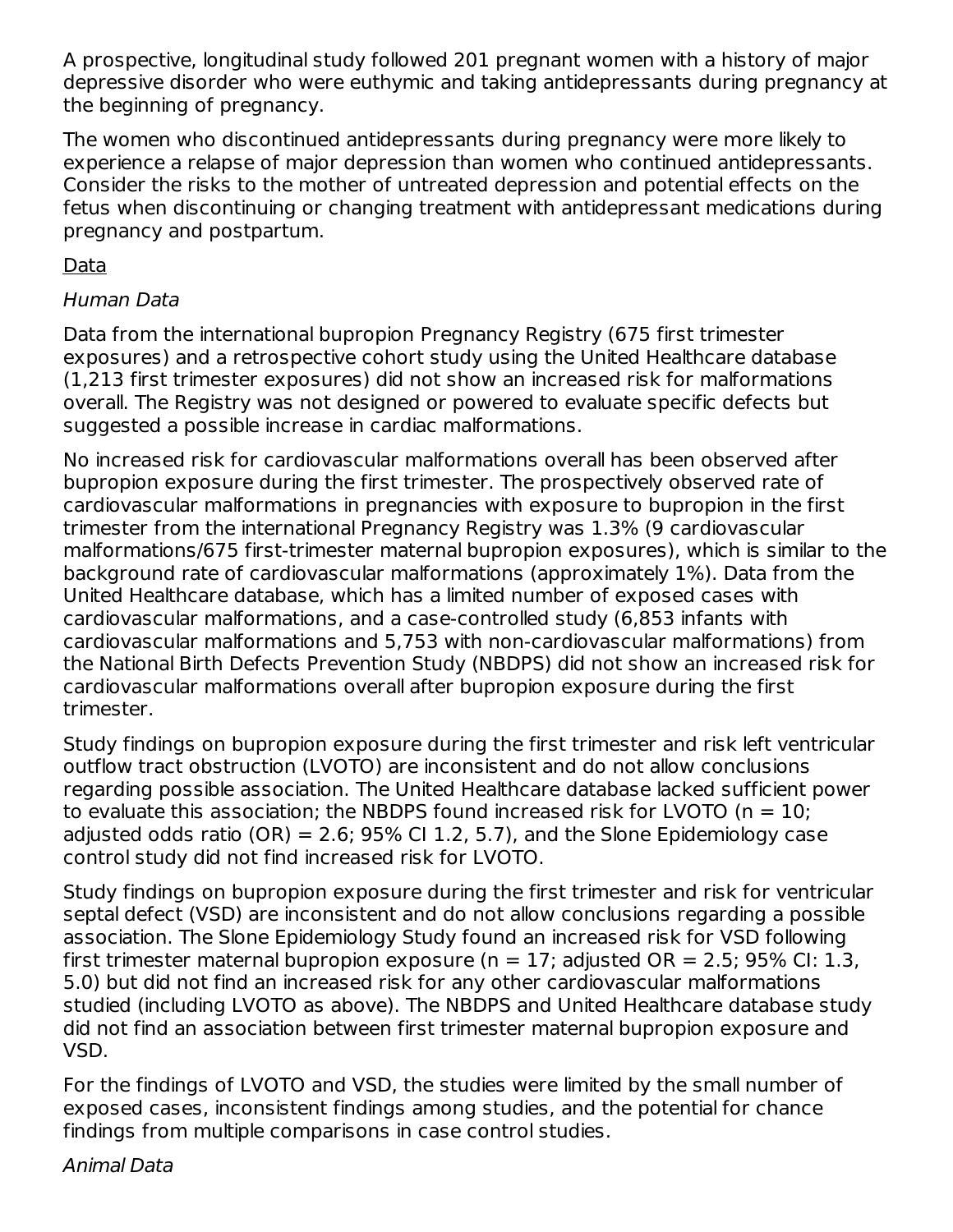In studies conducted in pregnant rats and rabbits, bupropion was administered orally during the period of organogenesis at doses of up to 450 and 150 mg/kg/day, respectively (approximately 10 and 6 times the MRHD, respectively, on a mg/m<sup>2</sup> basis). There was no evidence of fetal malformations in rats. When given to pregnant rabbits during organogenesis, non-dose-related increases in incidence of fetal malformations and skeletal variations were observed at the lowest dose tested (25 mg/kg/day, approximately equal to the MRHD on a mg/m<sup>2</sup> basis) and greater. Decreased fetal weights were observed at doses of 50 mg/kg/day (approximately 2 times the MRHD on a mg/m<sup>2</sup> basis) and greater. No maternal toxicity was evident at doses of 50 mg/kg/day or less.

In a pre- and postnatal development study, bupropion administered orally to pregnant rats at doses of up to 150 mg/kg/day (approximately 3 times the MRHD on a mg/m<sup>2</sup> basis) from embryonic implantation through lactation had no effect on pup growth or development.

# **8.2 Lactation**

# Risk Summary

Data from published literature report the presence of bupropion and its metabolites in human milk (see Data). There are no data on the effects of bupropion or its metabolites on milk production. Limited data from postmarketing reports have not identified a clear association of adverse reactions in the breastfed infant. The developmental and health benefits of breastfeeding should be considered along with the mother's clinical need for bupropion hydrochloride and any potential adverse effects on the breastfed child from bupropion hydrochloride or from the underlying maternal condition.

## **Data**

In a lactation study of ten women, levels of orally dosed bupropion and its active metabolites were measured in expressed milk. The average daily infant exposure (assuming 150 mL/kg daily consumption) to bupropion and its active metabolites was 2% of the maternal weight-adjusted dose. Postmarketing reports have described seizures in breastfed infants. The relationship of bupropion exposure and these seizures is unclear.

# **8.4 Pediatric Use**

Safety and effectiveness in the pediatric population have not been established. When considering the use of bupropion hydrochloride in a child or adolescent, balance the potential risks with the clinical need [see Boxed Warning and Warnings and Precautions  $(5.1)$ .

# **8.5 Geriatric Use**

Of the approximately 6,000 patients who participated in clinical trials with bupropion hydrochloride sustained-release tablets (depression and smoking cessation studies), 275 were ≥65 years old and 47 were ≥75 years old. In addition, several hundred patients ≥65 years of age participated in clinical trials using the immediate-release formulation of bupropion hydrochloride (depression studies). No overall differences in safety or effectiveness were observed between these subjects and younger subjects. Reported clinical experience has not identified differences in responses between the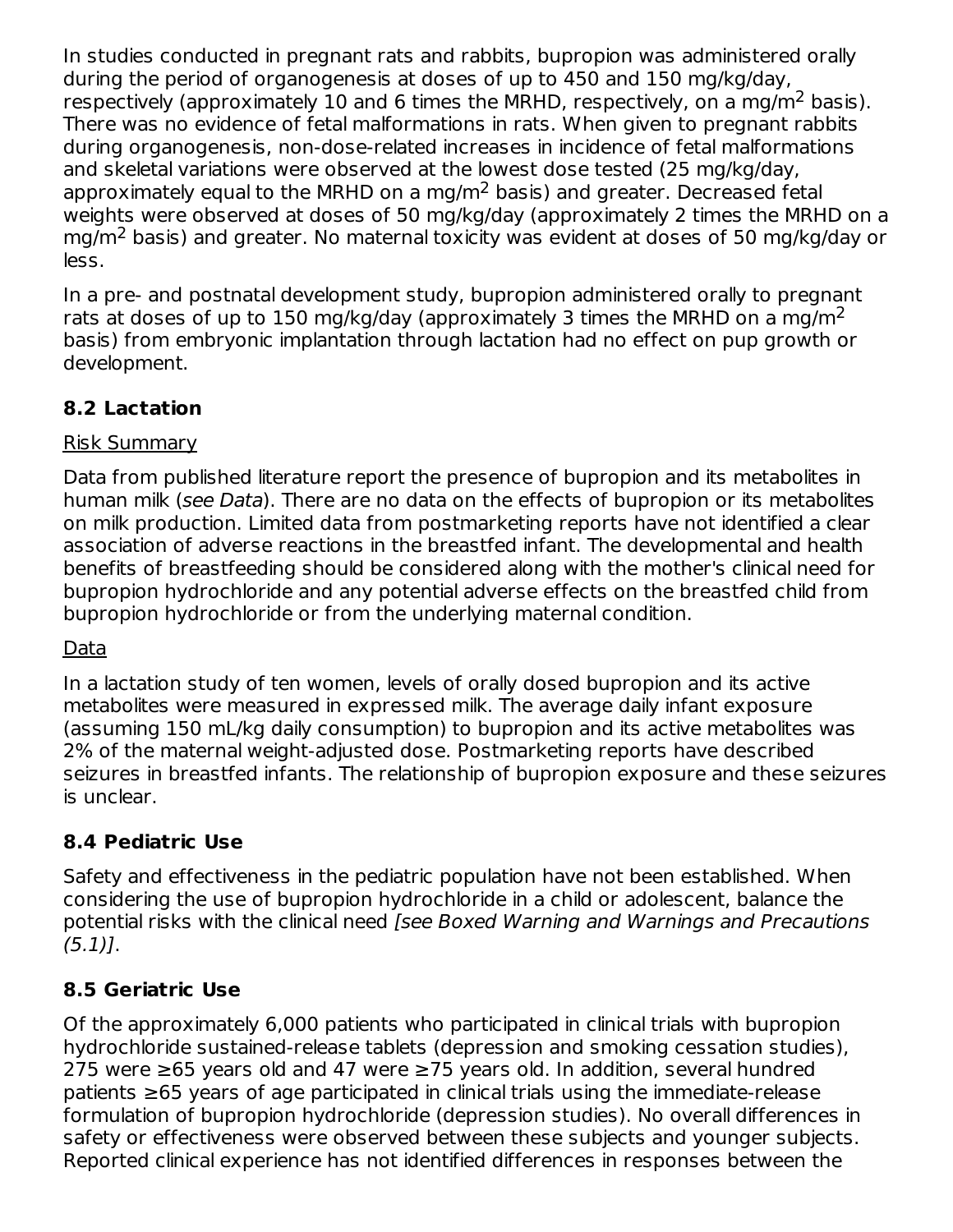elderly and younger patients, but greater sensitivity of some older individuals cannot be ruled out.

Bupropion is extensively metabolized in the liver to active metabolites, which are further metabolized and excreted by the kidneys. The risk of adverse reactions may be greater in patients with impaired renal function. Because elderly patients are more likely to have decreased renal function, it may be necessary to consider this factor in dose selection; it may be useful to monitor renal function [see Dosage and Administration (2.7), Use in Specific Populations (8.6), and Clinical Pharmacology (12.3)].

## **8.6 Renal Impairment**

Consider a reduced dose and/or dosing frequency of bupropion hydrochloride in patients with renal impairment (glomerular filtration rate: <90 mL/min). Bupropion and its metabolites are cleared renally and may accumulate in such patients to a greater extent than usual. Monitor closely for adverse reactions that could indicate high bupropion or metabolite exposures [see Dosage and Administration (2.7) and Clinical Pharmacology (12.3)].

## **8.7 Hepatic Impairment**

In patients with moderate to severe hepatic impairment (Child-Pugh score: 7 to 15), the maximum bupropion hydrochloride dose is 150 mg every other day. In patients with mild hepatic impairment (Child-Pugh score: 5 to 6), consider reducing the dose and/or frequency of dosing [see Dosage and Administration (2.6) and Clinical Pharmacology  $(12.3)$ ].

## **9 DRUG ABUSE AND DEPENDENCE**

### **9.1 Controlled Substance**

Bupropion is not a controlled substance.

## **9.2 Abuse**

### Humans

Controlled clinical studies of bupropion HCl immediate-release conducted in normal volunteers, in subjects with a history of multiple drug abuse, and in depressed patients demonstrated an increase in motor activity and agitation/excitement.

In a population of individuals experienced with drugs of abuse, a single dose of 400 mg bupropion produced mild amphetamine-like activity as compared to placebo on the Morphine-Benzedrine Subscale of the Addiction Research Center Inventories (ARCI), and a score intermediate between placebo and amphetamine on the Liking Scale of the ARCI. These scales measure general feelings of euphoria and drug desirability.

Findings in clinical trials, however, are not known to reliably predict the abuse potential of drugs. Nonetheless, evidence from single-dose studies does suggest that the recommended daily dosage of bupropion when administered in divided doses is not likely to be significantly reinforcing to amphetamine or CNS stimulant abusers. However, higher doses (that could not be tested because of the risk of seizure) might be modestly attractive to those who abuse CNS stimulant drugs.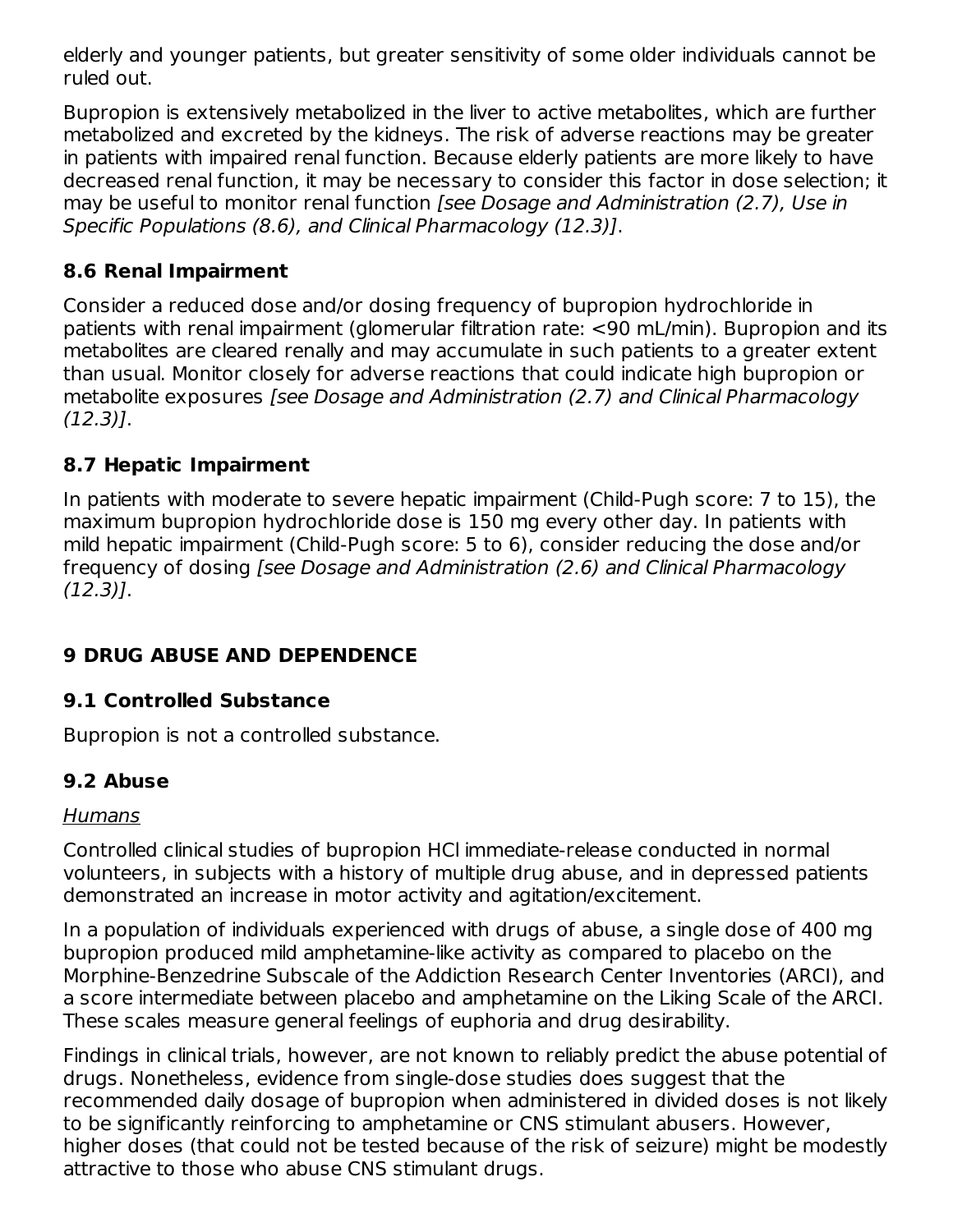Bupropion hydrochloride extended-release tablets are intended for oral use only. The inhalation of crushed tablets or injection of dissolved bupropion has been reported. Seizures and/or cases of death have been reported when bupropion has been administered intranasally or by parenteral injection.

## Animals

Studies in rodents and primates demonstrated that bupropion exhibits some pharmacologic actions common to psychostimulants. In rodents, it has been shown to increase locomotor activity, elicit a mild stereotyped behavioral response, and increase rates of responding in several schedule-controlled behavior paradigms. In primate models assessing the positive reinforcing effects of psychoactive drugs, bupropion was self-administered intravenously. In rats, bupropion produced amphetamine-like and cocaine-like discriminative stimulus effects in drug discrimination paradigms used to characterize the subjective effects of psychoactive drugs.

# **10 OVERDOSAGE**

## **10.1 Human Overdose Experience**

Overdoses of up to 30 grams or more of bupropion have been reported. Seizure was reported in approximately one third of all cases. Other serious reactions reported with overdoses of bupropion alone included hallucinations, loss of consciousness, mental status changes, sinus tachycardia, ECG changes such as conduction disturbances or arrhythmias, clonus, myoclonus, and hyperreflexia. Fever, muscle rigidity, rhabdomyolysis, hypotension, stupor, coma, and respiratory failure have been reported mainly when bupropion was part of multiple drug overdoses.

Although most patients recovered without sequelae, deaths associated with overdoses of bupropion alone have been reported in patients ingesting large doses of the drug. Multiple uncontrolled seizures, bradycardia, cardiac failure, and cardiac arrest prior to death were reported in these patients.

## **10.2 Overdosage Management**

Consult a Certified Poison Control Center for up-to-date guidance and advice. Call 1-800- 222-1222 or refer to www.poison.org.

There are no known antidotes for bupropion. In case of an overdose, provide supportive care, including close medical supervision and monitoring. Consider the possibility of multiple drug overdose.

# **11 DESCRIPTION**

Bupropion hydrochloride USP, an antidepressant of the aminoketone class, is chemically unrelated to tricyclic, tetracyclic, selective serotonin reuptake inhibitor, or other known antidepressant agents. Its structure closely resembles that of diethylpropion; it is related to phenylethylamines. It is designated as  $(\pm)$ -1-(3-chorophenyl)-2- $(1,1$ dimethylethyl)amino]-1-propanone hydrochloride. The molecular weight is 276.2. The molecular formula is  $\mathsf{C}_{13}\mathsf{H}_{18}\mathsf{C}$ INO•HCl. Bupropion hydrochloride powder is white and soluble in water, in 0.1 N Hydrochloric acid and in alcohol. It has a bitter taste and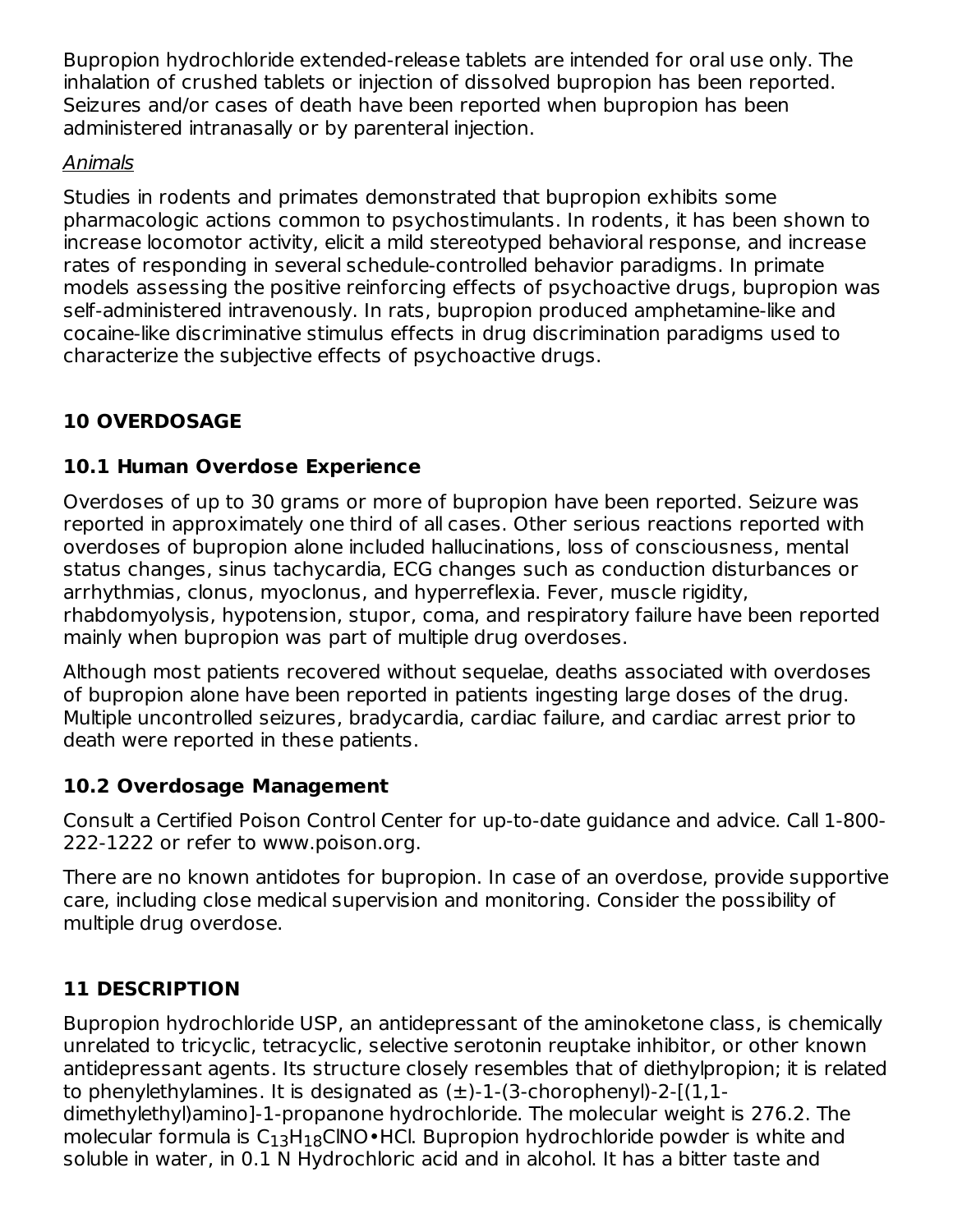produces the sensation of local anesthesia on the oral mucosa. The structural formula is:



Bupropion hydrochloride extended-release tablets, USP (XL) are supplied for oral administration as 150 mg and 300 mg which are white to pale yellow round biconvex coated tablets imprinted with '188' and '189' in black ink on one side and plain on other side respectively. Each tablet contains the labeled amount of bupropion hydrochloride and the inactive ingredients: Ethylcellulose, glyceryl behenate, hydrochloric acid, magnesium stearate, methacrylic acid and ethyl acrylate copolymer dispersion, methylene chloride, opadry®clear (it contains hypromellose, triacetin and talc), opacode® (it contains shellac glaze, ferrosoferric oxide, propylene glycol and ammonium hydroxide), polyethylene glycol, povidone, silicon dioxide and triethyl citrate.

The insoluble shell of the extended-release tablet may remain intact during gastrointestinal transit and is eliminated in the feces.

The drug Product meets the requirements of USP Dissolution Test 14.

# **12 CLINICAL PHARMACOLOGY**

## **12.1 Mechanism of Action**

The mechanism of action of bupropion is unknown, as is the case with other antidepressants. However, it is presumed that this action is mediated by noradrenergic and/or dopaminergic mechanisms. Bupropion is a relatively weak inhibitor of the neuronal uptake of norepinephrine and dopamine and does not inhibit monoamine oxidase or the reuptake of serotonin.

## **12.3 Pharmacokinetics**

Bupropion is a racemic mixture. The pharmacologic activity and pharmacokinetics of the individual enantiomers have not been studied.

Following chronic dosing, the mean steady-state plasma concentration of bupropion was reached within 8 days. The mean elimination half-life ( $\pm$ SD) of bupropion is 21 ( $\pm$ 9) hours.

In a study comparing 14-day dosing with bupropion hydrochloride, 300 mg once-daily to the immediate-release formulation of bupropion at 100 mg 3 times daily, equivalence was demonstrated for peak plasma concentration and area under the curve for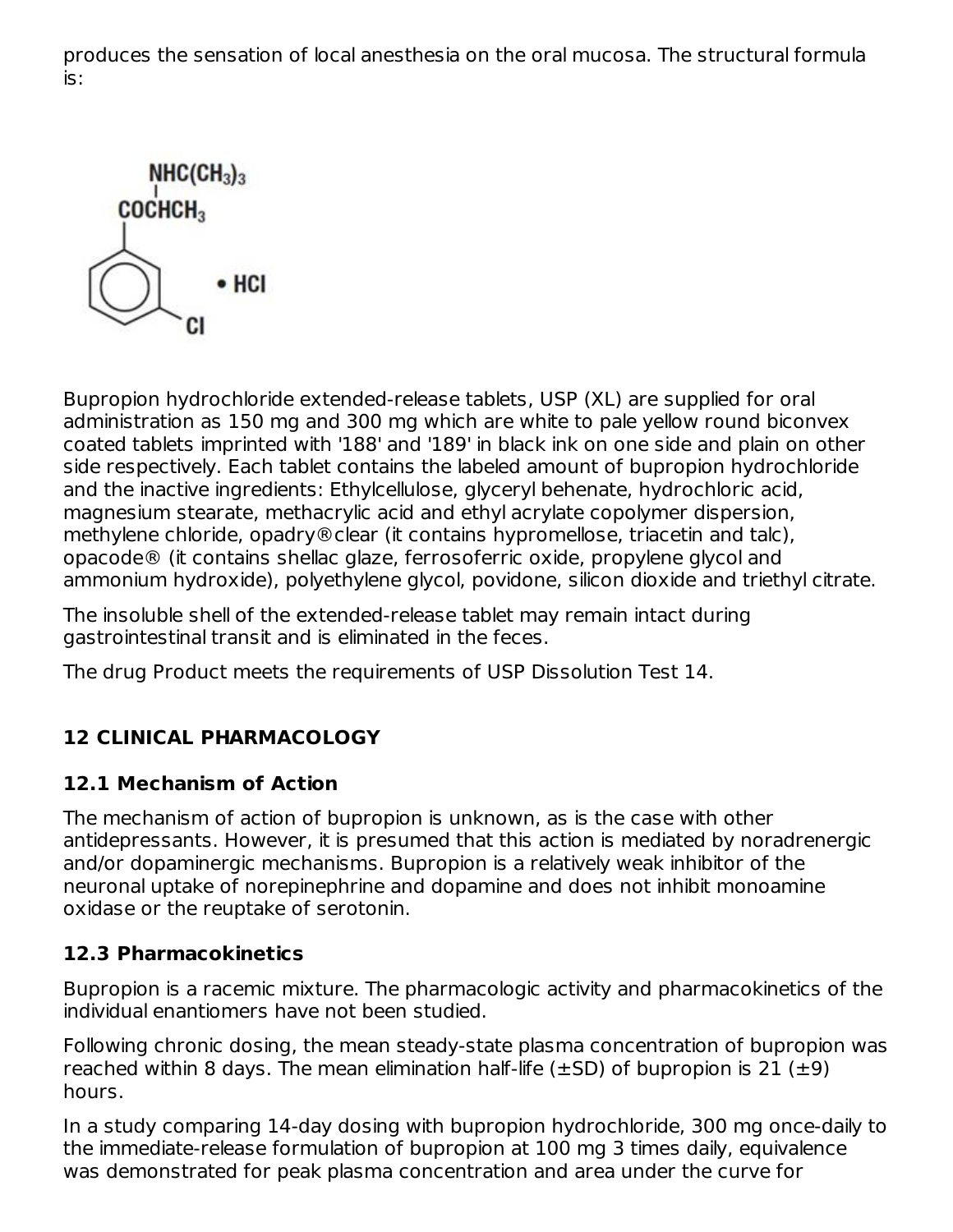bupropion and the three metabolites (hydroxybupropion, threohydrobupropion, and erythrohydrobupropion). Additionally, in a study comparing 14-day dosing with bupropion hydrochloride 300 mg once daily to the sustained-release formulation of bupropion at 150 mg 2 times daily, equivalence was demonstrated for peak plasma concentration and area under the curve for bupropion and the three metabolites.

## Absorption

Following single oral administration of bupropion hydrochloride to healthy volunteers, the median time to peak plasma concentrations for bupropion was approximately 5 hours. The presence of food did not affect the peak concentration or area under the curve of bupropion.

## **Distribution**

In vitro tests show that bupropion is 84% bound to human plasma proteins at concentrations up to 200 mcg/mL. The extent of protein binding of the hydroxybupropion metabolite is similar to that for bupropion, whereas the extent of protein binding of the threohydrobupropion metabolite is about half that of bupropion.

## **Metabolism**

Bupropion is extensively metabolized in humans. Three metabolites are active: hydroxybupropion, which is formed via hydroxylation of the tert-butyl group of bupropion, and the amino-alcohol isomers threohydrobupropion and erythrohydrobupropion, which are formed via reduction of the carbonyl group. In vitro findings suggest that CYP2B6 is the principal isoenzyme involved in the formation of hydroxybupropion, while cytochrome P450 enzymes are not involved in the formation of threohydrobupropion. Oxidation of the bupropion side chain results in the formation of a glycine conjugate of meta-chlorobenzoic acid, which is then excreted as the major urinary metabolite. The potency and toxicity of the metabolites relative to bupropion have not been fully characterized. However, it has been demonstrated in an antidepressant screening test in mice that hydroxybupropion is one half as potent as bupropion, while threohydrobupropion and erythrohydrobupropion are 5-fold less potent than bupropion. This may be of clinical importance, because the plasma concentrations of the metabolites are as high or higher than those of bupropion.

At steady state, peak plasma concentration of hydroxybupropion occurred approximately 7 hours after administration of bupropion hydrochloride, and it was approximately 7 times the peak level of the parent drug. The elimination half-life of hydroxybupropion is approximately 20  $(\pm 5)$  hours, and its AUC at steady state is about 13 times that of bupropion. The times to peak concentrations for the erythrohydrobupropion and threohydrobupropion metabolites are similar to that of hydroxybupropion. However, the elimination half-lives of erythrohydrobupropion and threohydrobupropion are longer, approximately 33 ( $\pm$ 10) and 37 ( $\pm$ 13) hours, respectively, and steady-state AUCs were 1.4 and 7 times that of bupropion, respectively.

Bupropion and its metabolites exhibit linear kinetics following chronic administration of 300 to 450 mg/day.

## Elimination

Following oral administration of 200 mg of  $^{14}$ C-bupropion in humans, 87% and 10% of the radioactive dose were recovered in the urine and feces, respectively. Only 0.5% of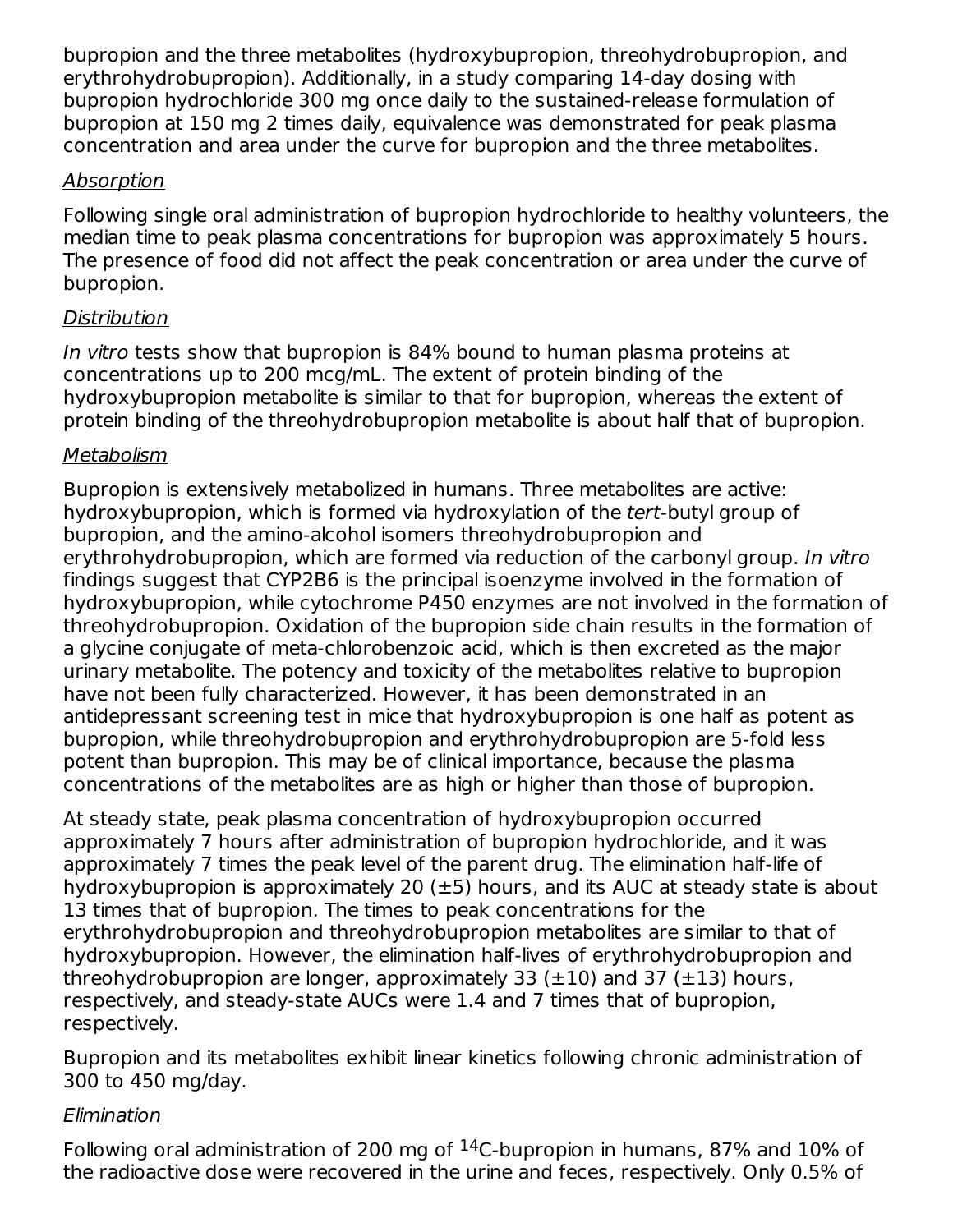the oral dose was excreted as unchanged bupropion.

## Population Subgroups

Factors or conditions altering metabolic capacity (e.g., liver disease, congestive heart failure [CHF], age, concomitant medications, etc.) or elimination may be expected to influence the degree and extent of accumulation of the active metabolites of bupropion. The elimination of the major metabolites of bupropion may be affected by reduced renal or hepatic function, because they are moderately polar compounds and are likely to undergo further metabolism or conjugation in the liver prior to urinary excretion.

## Renal Impairment

There is limited information on the pharmacokinetics of bupropion in patients with renal impairment. An inter-trial comparison between normal subjects and subjects with endstage renal failure demonstrated that the parent drug C<sub>max</sub> and AUC values were comparable in the 2 groups, whereas the hydroxybupropion and threohydrobupropion metabolites had a 2.3- and 2.8-fold increase, respectively, in AUC for subjects with endstage renal failure. A second study, comparing normal subjects and subjects with moderate-to-severe renal impairment (GFR 30.9  $\pm$  10.8 mL/min) showed that after a single 150 mg dose of sustained-release bupropion, exposure to bupropion was approximately 2-fold higher in subjects with impaired renal function, while levels of the hydroxybupropion and threo/erythrohydrobupropion (combined) metabolites were similar in the 2 groups. Bupropion is extensively metabolized in the liver to active metabolites, which are further metabolized and subsequently excreted by the kidneys. The elimination of the major metabolites of bupropion may be reduced by impaired renal function. Bupropion hydrochloride should be used with caution in patients with renal impairment, and a reduced frequency and/or dose should be considered [see Dosage] and Administration (2.7) and Use in Specific Populations (8.6)].

## Hepatic Impairment

The effect of hepatic impairment on the pharmacokinetics of bupropion was characterized in 2 single-dose trials, one in subjects with alcoholic liver disease and one in subjects with mild to severe cirrhosis. The first trial demonstrated that the half-life of hydroxybupropion was significantly longer in 8 subjects with alcoholic liver disease than in 8 healthy volunteers  $(32\pm14$  hours versus  $21\pm5$  hours, respectively). Although not statistically significant, the AUCs for bupropion and hydroxybupropion were more variable and tended to be greater (by 53% to 57%) in patients with alcoholic liver disease. The differences in half-life for bupropion and the other metabolites in the 2 groups were minimal.

The second trial demonstrated no statistically significant differences in the pharmacokinetics of bupropion and its active metabolites in 9 subjects with mild to moderate hepatic cirrhosis compared to 8 healthy volunteers. However, more variability was observed in some of the pharmacokinetic parameters for bupropion (AUC, C<sub>max</sub>, and T $_{\sf max}$ ) and its active metabolites (t $_{\rm \gamma_2}$ ) in subjects with mild to moderate hepatic cirrhosis. In addition, in patients with severe hepatic cirrhosis, the bupropion  ${\sf C}_{\sf max}$  and AUC were substantially increased (mean difference: by approximately 70% and 3-fold, respectively) and more variable when compared to values in healthy volunteers; the mean bupropion half-life was also longer (29 hours in subjects with severe hepatic cirrhosis vs. 19 hours in healthy subjects). For the metabolite hydroxybupropion, the mean C $_{\sf max}$  was approximately 69% lower. For the combined amino-alcohol isomers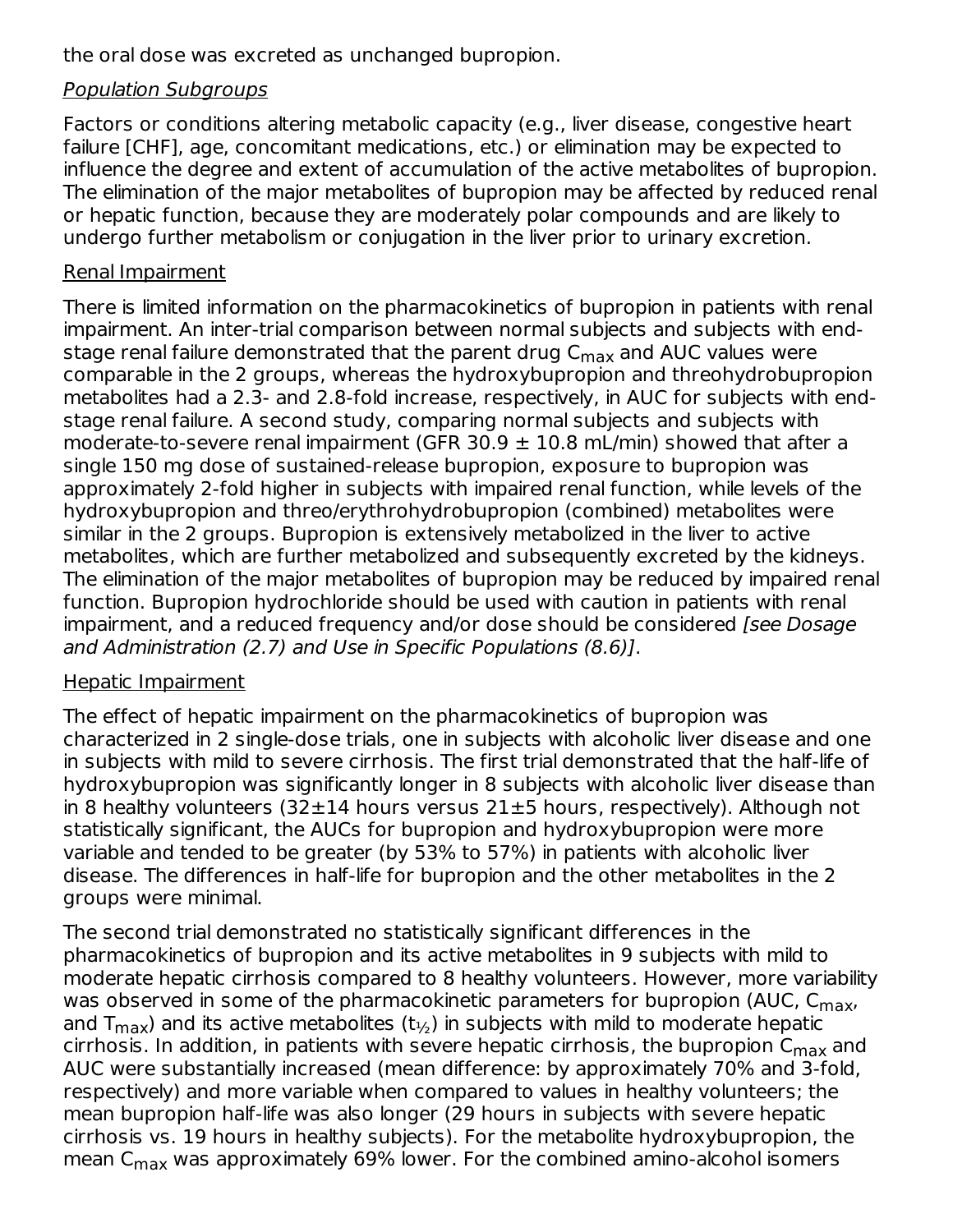threohydrobupropion and erythrohydrobupropion, the mean C<sub>max</sub> was approximately 31% lower. The mean AUC increased by about  $1\frac{1}{2}$ -fold for hydroxybupropion and about 2½-fold for threo/erythrohydrobupropion. The median  $\mathsf{T}_{\mathsf{max}}$  was observed 19 hours later for hydroxybupropion and 31 hours later for threo/erythrohydrobupropion. The mean half-lives for hydroxybupropion and threo/erythrohydrobupropion were increased 5-and 2-fold, respectively, in patients with severe hepatic cirrhosis compared to healthy volunteers [see Dosage and Administration (2.6) and Use in Specific Populations (8.7)].

## Left Ventricular Dysfunction

During a chronic dosing study with bupropion in 14 depressed patients with left ventricular dysfunction (history of CHF or an enlarged heart on x-ray), there was no apparent effect on the pharmacokinetics of bupropion or its metabolites, compared to healthy volunteers.

# Age

The effects of age on the pharmacokinetics of bupropion and its metabolites have not been fully characterized, but an exploration of steady-state bupropion concentrations from several depression efficacy studies involving patients dosed in a range of 300 to 750 mg/day, on a 3 times daily schedule, revealed no relationship between age (18 to 83 years) and plasma concentration of bupropion. A single-dose pharmacokinetic study demonstrated that the disposition of bupropion and its metabolites in elderly subjects was similar to that in younger subjects. These data suggest that there is no prominent effect of age on bupropion concentration; however, another single- and multiple-dose pharmacokinetic study suggested that the elderly are at increased risk for accumulation of bupropion and its metabolites [see Use in Specific Populations (8.5)].

# Gender

A single-dose study involving 12 healthy male and 12 healthy female volunteers revealed no sex-related differences in the pharmacokinetic parameters of bupropion. In addition, pooled analysis of bupropion pharmacokinetic data from 90 healthy male and 90 healthy female volunteers revealed no sex-related differences in the peak plasma concentrations of bupropion. The mean systemic exposure (AUC) was approximately 13% higher in male volunteers compared to female volunteers.

# **Smokers**

The effects of cigarette smoking on the pharmacokinetics of bupropion hydrochloride were studied in 34 healthy male and female volunteers; 17 were chronic cigarette smokers and 17 were nonsmokers. Following oral administration of a single 150 mg dose of bupropion, there was no statistically significant difference in C $_{\sf max}$ , half-life, T $_{\sf max}$ , AUC, or clearance of bupropion or its active metabolites between smokers and nonsmokers.

# Drug Interactions

# Potential for Other Drugs to Affect Bupropion Hydrochloride

In vitro studies indicate that bupropion is primarily metabolized to hydroxybupropion by CYP2B6. Therefore, the potential exists for drug interactions between bupropion hydrochloride and drugs that are inhibitors or inducers of CYP2B6. In addition, in vitro studies suggest that paroxetine, sertraline, norfluoxetine, fluvoxamine, and nelfinavir inhibit the hydroxylation of bupropion.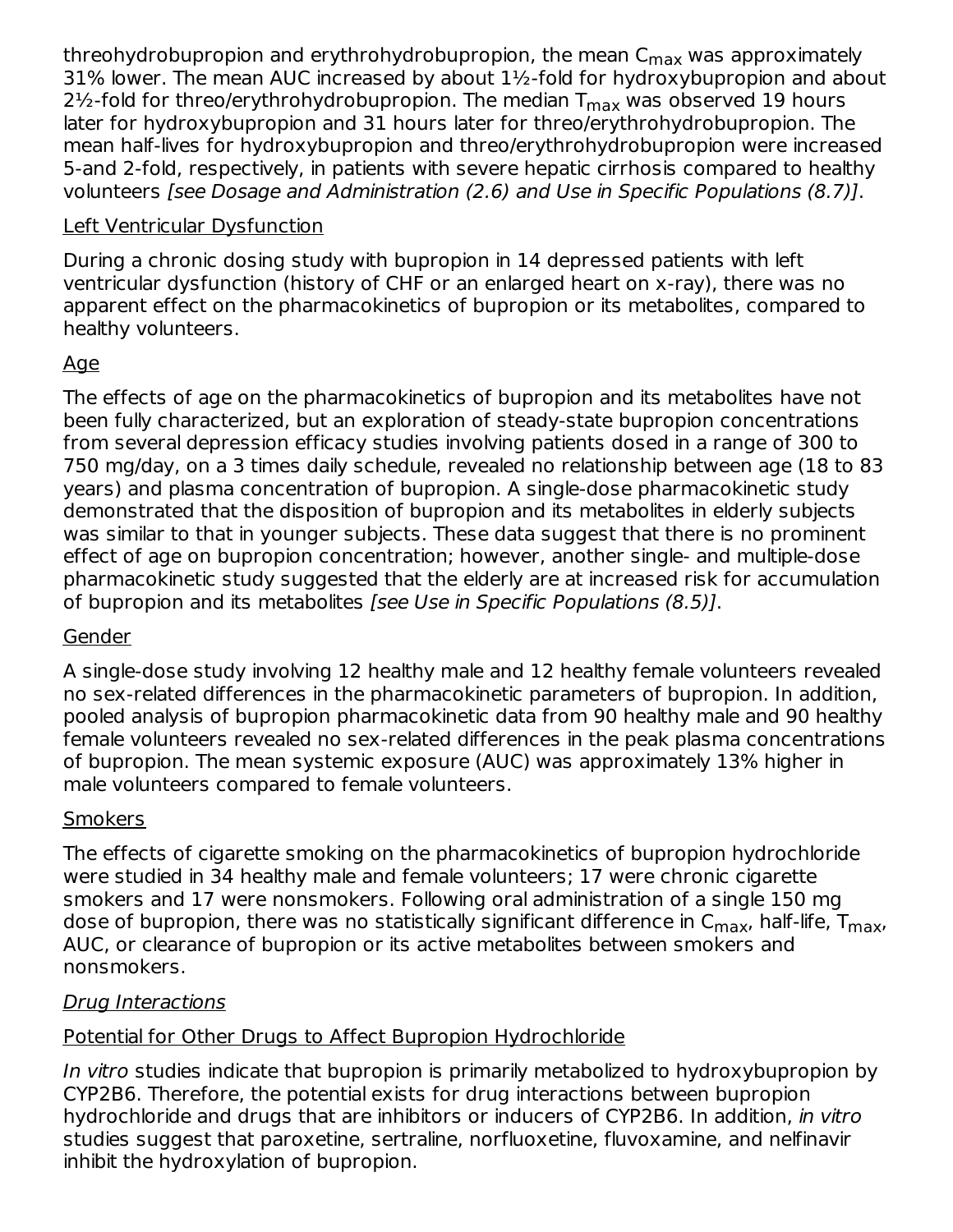## Inhibitors of CYP2B6

Ticlopidine and Clopidogrel: In a study in healthy male volunteers, clopidogrel 75 mg once daily or ticlopidine 250 mg twice daily increased exposures (C<sub>max</sub> and AUC) of bupropion by 40% and 60% for clopidogrel, by 38% and 85% for ticlopidine, respectively. The exposures of hydroxybupropion were decreased.

*Prasugrel:* In healthy subjects, prasugrel increased bupropion C<sub>max</sub> and AUC values by 14% and 18%, respectively, and decreased C $_{\sf max}$  and AUC values of hydroxybupropion by 32% and 24%, respectively.

Cimetidine: Following oral administration of bupropion 300 mg with and without cimetidine 800 mg in 24 healthy young male volunteers, the pharmacokinetics of bupropion and hydroxybupropion were unaffected. However, there were 16% and 32% increases in the AUC and C<sub>max</sub>, respectively, of the combined moieties of threohydrobupropion and erythrohydrobupropion.

Citalopram: Citalopram did not affect the pharmacokinetics of bupropion and its three metabolites.

## Inducers of CYP2B6

Ritonavir and Lopinavir: In a healthy volunteer study, ritonavir 100 mg twice daily reduced the AUC and C<sub>max</sub> of bupropion by 22% and 21%, respectively. The exposure of the hydroxybupropion metabolite was decreased by 23%, the threohydrobupropion decreased by 38%, and the erythrohydrobupropion decreased by 48%. In a second healthy volunteer study, ritonavir 600 mg twice daily decreased the AUC and C<sub>max</sub> of bupropion by 66% and 62%, respectively. The exposure of the hydroxybupropion metabolite was decreased by 78%, the threohydrobupropion decreased by 50%, and the erythrohydrobupropion decreased by 68%.

In another healthy volunteer study, lopinavir 400 mg/ritonavir 100 mg twice daily decreased bupropion AUC and C<sub>max</sub> by 57%. The AUC and C<sub>max</sub> of hydroxybupropion metabolite were decreased by 50% and 31%, respectively.

Efavirenz: In a study of healthy volunteers, efavirenz 600 mg once daily for 2 weeks reduced the AUC and C<sub>max</sub> of bupropion by approximately 55% and 34%, respectively. The AUC of hydroxybupropion was unchanged, whereas C<sub>max</sub> of hydroxybupropion was increased by 50%.

Carbamazepine, Phenobarbital, Phenytoin: While not systematically studied, these drugs may induce the metabolism of bupropion.

### Potential for Bupropion Hydrochloride to Affect Other Drugs

Animal data indicated that bupropion may be an inducer of drug-metabolizing enzymes in humans. In a study of 8 healthy male volunteers, following a 14-day administration of bupropion 100 mg three times per day, there was no evidence of induction of its own metabolism. Nevertheless, there may be the potential for clinically important alterations of blood levels of coadministered drugs.

### Drugs Metabolized by CYP2D6

In vitro, bupropion and hydroxybupropion are CYP2D6 inhibitors. In a clinical study of 15 male subjects (ages 19 to 35 years) who were extensive metabolizers of CYP2D6, bupropion given as 150 mg twice daily followed by a single dose of 50 mg desipramine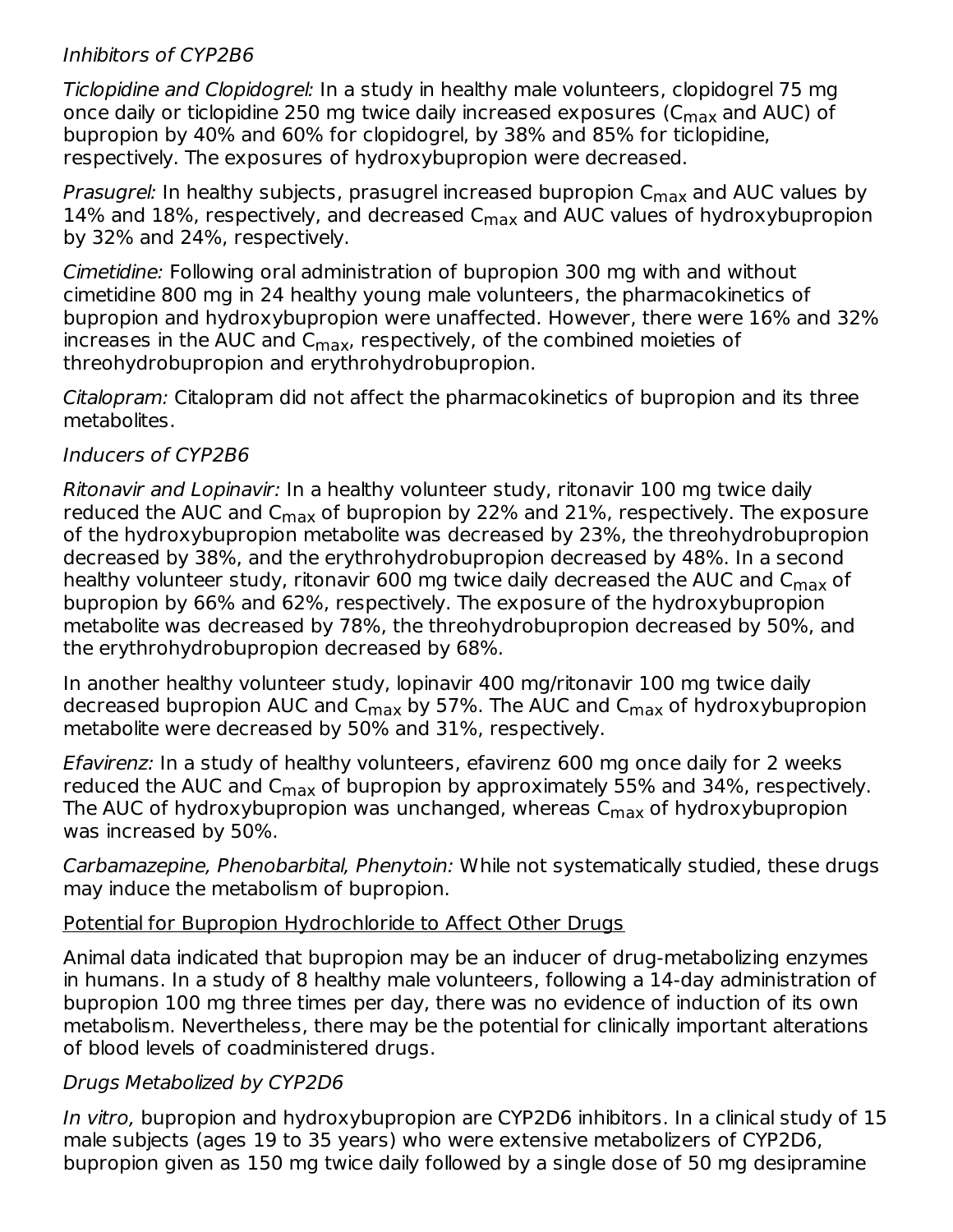increased the C<sub>max</sub>, AUC, and T $_{1/2}$  of desipramine by an average of approximately 2-, 5-, and 2-fold, respectively. The effect was present for at least 7 days after the last dose of bupropion. Concomitant use of bupropion with other drugs metabolized by CYP2D6 has not been formally studied.

Citalopram: Although citalopram is not primarily metabolized by CYP2D6, in one study bupropion increased the  $\mathsf{C}_{\mathsf{max}}$  and AUC of citalopram by 30% and 40%, respectively.

Lamotrigine: Multiple oral doses of bupropion had no statistically significant effects on the single-dose pharmacokinetics of lamotrigine in 12 healthy volunteers.

# **13 NONCLINICAL TOXICOLOGY**

# **13.1 Carcinogenesis, Mutagenesis, Impairment of Fertility**

Lifetime carcinogenicity studies were performed in rats and mice at doses up to 300 and 150 mg/kg/day bupropion hydrochloride, respectively. These doses are approximately 7 and 2 times the maximum recommended human dose (MRHD), respectively, on a mg/m $^2$ basis. In the rat study there was an increase in nodular proliferative lesions of the liver at doses of 100 to 300 mg/kg/day of bupropion hydrochloride (approximately 2 to 7 times the MRHD on a mg/m<sup>2</sup>basis); lower doses were not tested. The question of whether or not such lesions may be precursors of neoplasms of the liver is currently unresolved. Similar liver lesions were not seen in the mouse study, and no increase in malignant tumors of the liver and other organs was seen in either study.

Bupropion produced a positive response (2 to 3 times control mutation rate) in 2 of 5 strains in one Ames bacterial mutagenicity assay, but was negative in another. Bupropion produced an increase in chromosomal aberrations in 1 of 3 in vivo rat bone marrow cytogenetic studies.

A fertility study in rats at doses up to 300 mg/kg/day revealed no evidence of impaired fertility.

# **14 CLINICAL STUDIES**

## **14.1 Major Depressive Disorder**

The efficacy of bupropion in the treatment of major depressive disorder was established with the immediate-release formulation of bupropion hydrochloride in two 4-week, placebo-controlled trials in adult inpatients with MDD and in one 6-week, placebocontrolled trial in adult outpatients with MDD. In the first study, the bupropion dose range was 300 mg to 600 mg per day administered in 3 divided doses; 78% of patients were treated with doses of 300 mg to 450 mg per day. The trial demonstrated the efficacy of bupropion as measured by the Hamilton Depression Rating Scale (HAMD) total score, the HAMD depressed mood item (item 1), and the Clinical Global Impressions-Severity Scale (CGI-S). The second study included 2 fixed doses of bupropion (300 mg and 450 mg per day) and placebo. This trial demonstrated the efficacy of bupropion for only the 450 mg dose. The efficacy results were significant for the HAMD total score and the CGI-S severity score, but not for HAMD item 1. In the third study, outpatients were treated with bupropion 300 mg per day. This study demonstrated the efficacy of bupropion as measured by the HAMD total score, the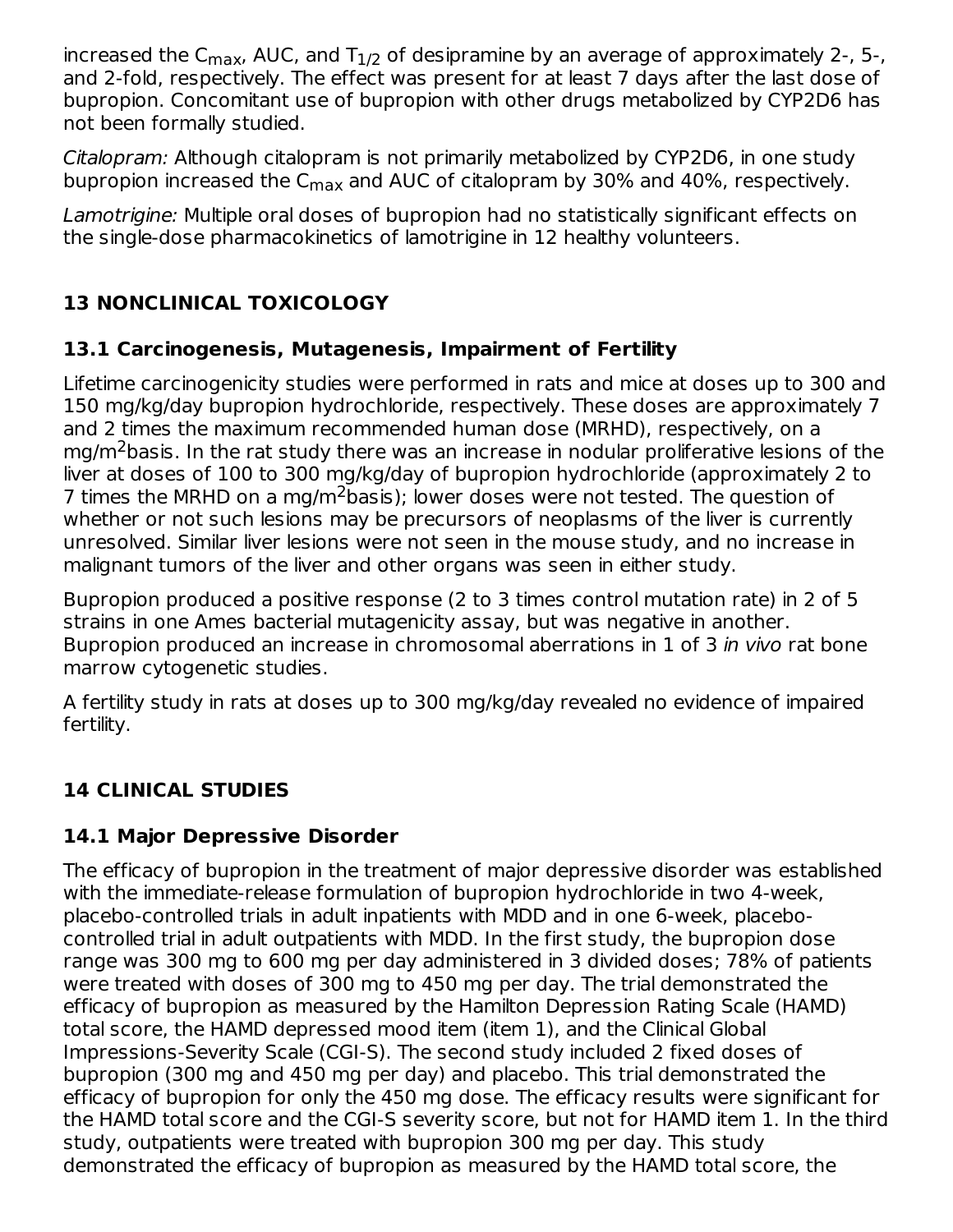HAMD item 1, the Montgomery-Asberg Depression Rating Scale (MADRS), the CGI-S score, and the CGI-Improvement Scale (CGI-I) score.

A longer-term, placebo-controlled, randomized withdrawal trial demonstrated the efficacy of bupropion HCl sustained-release in the maintenance treatment of MDD. The trial included adult outpatients meeting DSM-IV criteria for MDD, recurrent type, who had responded during an 8-week open-label trial of bupropion 300 mg per day. Responders were randomized to continuation of bupropion 300 mg per day or placebo for up to 44 weeks of observation for relapse. Response during the open-label phase was defined as a CGI-Improvement Scale score of 1 (very much improved) or 2 (much improved) for each of the final 3 weeks. Relapse during the double-blind phase was defined as the investigator's judgment that drug treatment was needed for worsening depressive symptoms. Patients in the bupropion group experienced significantly lower relapse rates over the subsequent 44 weeks compared to those in the placebo group.

Although there are no independent trials demonstrating the efficacy of bupropion hydrochloride in the acute treatment of MDD, studies have demonstrated similar bioavailability between the immediate-, sustained-, and extended-release formulations of bupropion HCl under steady-state conditions (i.e., the exposures [C<sub>max</sub> and AUC] for bupropion and its metabolites are similar among the 3 formulations).

# **14.2 Seasonal Affective Disorder**

The efficacy of bupropion hydrochloride in the prevention of seasonal major depressive episodes associated with SAD was established in 3 randomized, double-blind, placebocontrolled trials in adult outpatients with a history of MDD with an autumn-winter seasonal pattern (as defined by DSM-IV criteria). Bupropion treatment was initiated prior to the onset of symptoms in the autumn (September to November). Treatment was discontinued following a 2-week taper that began during the first week of spring (fourth week of March), resulting in a treatment duration of approximately 4 to 6 months for the majority of patients. Patients were randomized to treatment with bupropion hydrochloride or placebo. The initial bupropion dose was 150 mg once daily for 1 week, followed by up-titration to 300 mg once daily. Patients who were deemed by the investigator to be unlikely or unable to tolerate 300 mg once daily were allowed to remain on, or had their dose reduced to, 150 mg once daily. The mean bupropion doses in the 3 trials ranged from 257 mg to 280 mg per day. Approximately 59% of patients continued in the study for 3 to 6 months; 26% continued for <3 months, 15% continued for >6 months.

To enter the trials, patients must have had a low level of depressive symptoms, as demonstrated by a score of <7 on the Hamilton Depression Rating Scale-17 (HAMD17) and a HAMD24 score of <14. The primary efficacy measure was the Structured Interview Guide for the Hamilton Depression Rating Scale, Seasonal Affective Disorders (SIGH-SAD), which is identical to the HAMD24. The SIGH-SAD consists of the HAMD17 plus 7 items specifically assessing core symptoms of seasonal affective disorder: social withdrawal, weight gain, increased appetite, increased eating, carbohydrate craving, hypersomnia, and fatigability. The primary efficacy endpoint was the onset of a seasonal major depressive episode. The criteria for defining an episode included: 1) the investigator's judgment that a major depressive episode had occurred or that the patient required intervention for depressive symptoms, or 2) a SIGH-SAD score of >20 on 2 consecutive weeks. The primary analysis was a comparison of depression-free rates between the bupropion and placebo groups.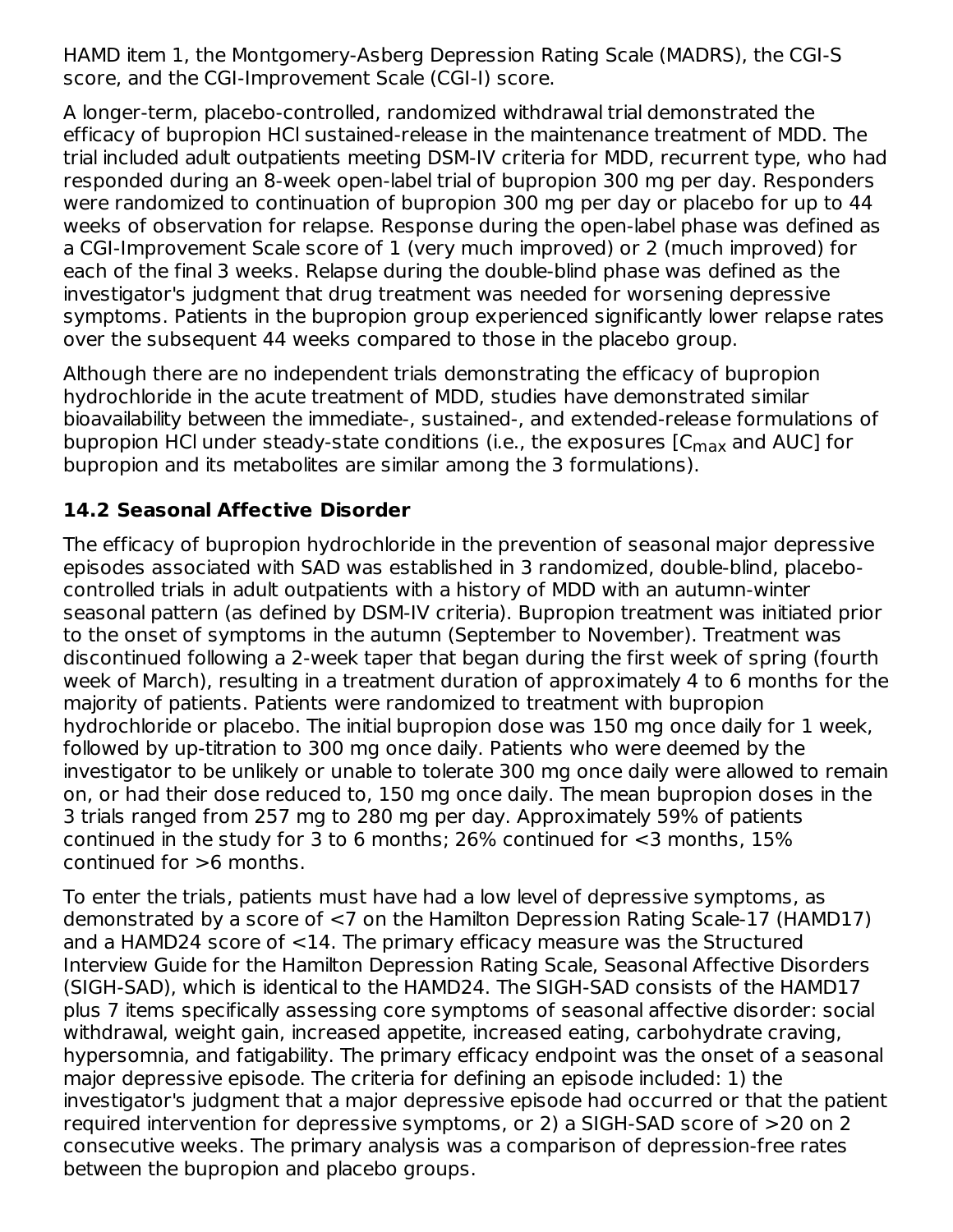In these 3 trials, the percentage of patients who were depression-free (did not have an episode of MDD) at the end of treatment was significantly higher in the bupropion group than in the placebo group: 81.4% vs. 69.7%, 87.2% vs. 78.7%, and 84.0% vs. 69.0% for Trials 1, 2 and 3, respectively. For the 3 trials combined, the depression-free rate was 84.3% versus 72.0% in the bupropion and placebo group, respectively.

## **16 HOW SUPPLIED/STORAGE AND HANDLING**

Bupropion hydrochloride extended-release tablets, USP (XL) are supplied as:

Bupropion hydrochloride extended-release tablets, USP (XL) 150 mg are white to pale yellow round biconvex coated tablet imprinted with '188' in black ink on one side and plain on other side. They are available as follows.

| Bottles of 30 tablets with child-resistant closure, | NDC 58657-710-30 |
|-----------------------------------------------------|------------------|
| Bottles of 90 tablets with child-resistant closure, | NDC 58657-710-90 |
| Bottles of 500 tablets,                             | NDC 58657-710-50 |

Bupropion hydrochloride extended-release tablets, USP (XL) 300 mg are white to pale yellow, round biconvex coated tablet imprinted with '189' in black ink on one side and plain on the other side. They are as follows.

| Bottles of 30 tablets with child-resistant closure, | NDC 58657-711-30 |
|-----------------------------------------------------|------------------|
| Bottles of 90 tablets with child-resistant closure, | NDC 58657-711-90 |
| Bottles of 500 tablets,                             | NDC 58657-711-50 |

Store at 20° to 25°C (68° to 77°F) [see USP Controlled Room Temperature]. Protect from light.

Bupropion hydrochloride extended-release tablets, USP (XL) may have an odor.

# **17 PATIENT COUNSELING INFORMATION**

Advise the patient to read the FDA-approved patient labeling (Medication Guide).

Inform patients, their families, and their caregivers about the benefits and risks associated with treatment with bupropion hydrochloride extended-release tablets (XL) and counsel them in its appropriate use.

A patient Medication Guide about "Antidepressant Medicines, Depression and Other Serious Mental Illnesses, and Suicidal Thoughts or Actions," "Quitting Smoking, Quit-Smoking Medications, Changes in Thinking and Behavior, Depression, and Suicidal Thoughts or Actions," and "What Other Important Information Should I Know About Bupropion Hydrochloride Extended-Release Tablets (XL)?" is available for bupropion hydrochloride extended-release tablets (XL). Instruct patients, their families, and their caregivers to read the Medication Guide and assist them in understanding its contents. Patients should be given the opportunity to discuss the contents of the Medication Guide and to obtain answers to any questions they may have. The complete text of the Medication Guide is reprinted at the end of this document.

Advise patients regarding the following issues and to alert their prescriber if these occur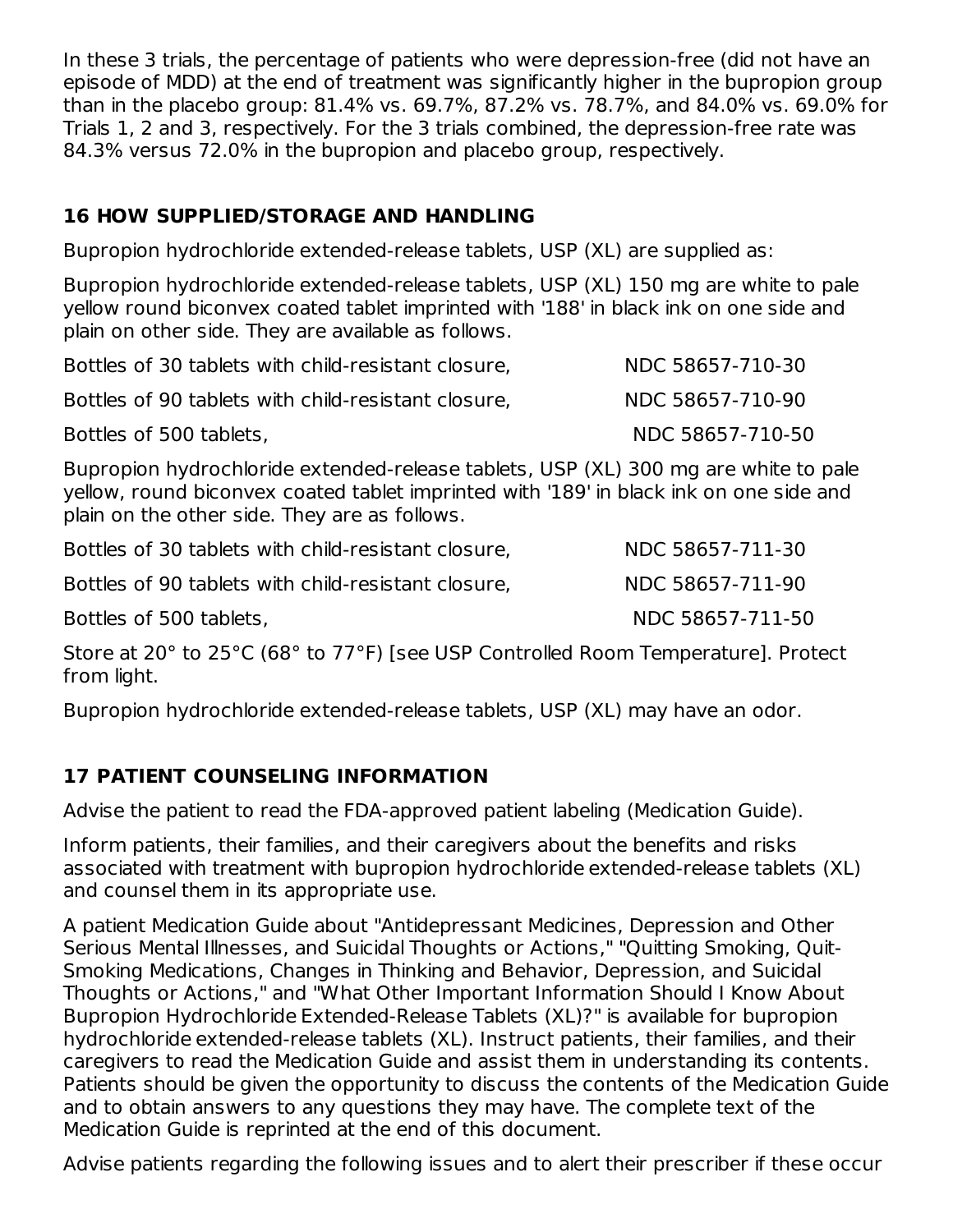while taking bupropion hydrochloride extended-release tablets (XL).

## **Suicidal Thoughts and Behaviors**

Instruct patients, their families, and/or their caregivers to be alert to the emergence of anxiety, agitation, panic attacks, insomnia, irritability, hostility, aggressiveness, impulsivity, akathisia (psychomotor restlessness), hypomania, mania, other unusual changes in behavior, worsening of depression, and suicidal ideation, especially early during antidepressant treatment and when the dose is adjusted up or down. Advise families and caregivers of patients to observe for the emergence of such symptoms on a day-to-day basis, since changes may be abrupt. Such symptoms should be reported to the patient's prescriber or health professional, especially if they are severe, abrupt in onset, or were not part of the patient's presenting symptoms. Symptoms such as these may be associated with an increased risk for suicidal thinking and behavior and indicate a need for very close monitoring and possibly changes in the medication.

## **Neuropsychiatric Adverse Events and Suicide Risk in Smoking Cessation Treatment**

Although bupropion hydrochloride extended-release tablets (XL) are not indicated for smoking cessation treatment, it contains the same active ingredient as  $\mathsf{ZYBAN}^{\circledR}$  which is approved for this use. Inform patients that some patients have experienced changes in mood (including depression and mania), psychosis, hallucinations, paranoia, delusions, homicidal ideation, aggression, hostility, agitation, anxiety, and panic, as well as suicidal ideation and suicide when attempting to quit smoking while taking bupropion. Instruct patients to discontinue bupropion hydrochloride extended-release tablets (XL) and contact a healthcare professional if they experience such symptoms [see Warnings and Precautions (5.2) and Adverse Reactions (6.2)].

## **Severe Allergic Reactions**

Educate patients on the symptoms of hypersensitivity and to discontinue bupropion hydrochloride extended-release tablets (XL) if they have a severe allergic reaction.

# **Seizure**

Instruct patients to discontinue and not restart bupropion hydrochloride extendedrelease tablets (XL) if they experience a seizure while on treatment. Advise patients that the excessive use or the abrupt discontinuation of alcohol, benzodiazepines, antiepileptic drugs, or sedatives/hypnotics can increase the risk of seizure. Advise patients to minimize or avoid the use of alcohol.

# **Angle-Closure Glaucoma**

Patients should be advised that taking bupropion hydrochloride extended-release tablets (XL) can cause mild pupillary dilation, which in susceptible individuals, can lead to an episode of angle-closure glaucoma. Pre-existing glaucoma is almost always open-angle glaucoma because angle-closure glaucoma, when diagnosed, can be treated definitively with iridectomy. Open-angle glaucoma is not a risk factor for angle-closure glaucoma. Patients may wish to be examined to determine whether they are susceptible to angle closure, and have a prophylactic procedure (e.g., iridectomy), if they are susceptible [see Warnings and Precautions (5.7)].

# **Bupropion-Containing Products**

Educate patients that bupropion hydrochloride extended-release tablets (XL) contains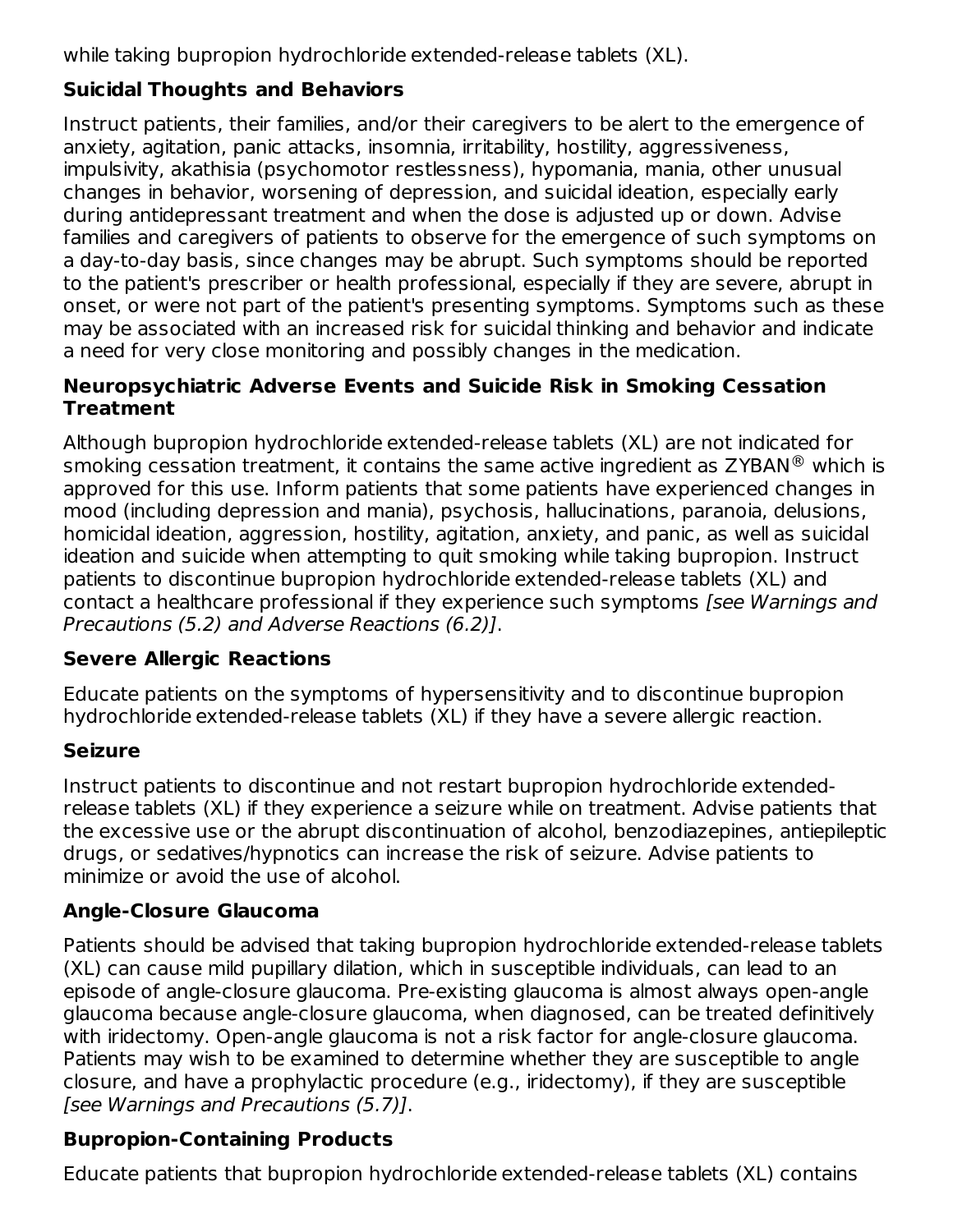the same active ingredient (bupropion) found in ZYBAN, which is used as an aid to smoking cessation treatment, and that bupropion hydrochloride extended-release tablets (XL) should not be used in combination with ZYBAN or any other medications that contain bupropion hydrochloride (such as WELLBUTRIN SR, the sustained-release formulation, WELLBUTRIN, the immediate-release formulation, and APLENZIN, a bupropion hydrobromide formulation). In addition, there are a number of generic bupropion HCl products for the immediate, sustained, and extended-release formulations.

## **Potential for Cognitive and Motor Impairment**

Advise patients that any CNS-active drug like bupropion hydrochloride extended-release tablets (XL) may impair their ability to perform tasks requiring judgment or motor and cognitive skills. Advise patients that until they are reasonably certain that bupropion hydrochloride extended-release tablets (XL) do not adversely affect their performance, they should refrain from driving an automobile or operating complex, hazardous machinery. Bupropion hydrochloride extended-release tablets (XL) treatment may lead to decreased alcohol tolerance.

### **Concomitant Medications**

Counsel patients to notify their healthcare provider if they are taking or plan to take any prescription or over-the-counter drugs, because bupropion hydrochloride extendedrelease tablets (XL) and other drugs may affect each other's metabolism.

## **Pregnancy**

Advise patients to notify their healthcare provider if they become pregnant or intend to become pregnant during therapy bupropion hydrochloride extended-release tablets  $(XL)$ .

### **Administration Information**

Instruct patients to swallow bupropion hydrochloride extended-release tablets (XL) whole so that the release rate is not altered. Instruct patients if they miss a dose, not to take an extra tablet to make up for the missed dose and to take the next tablet at the regular time because of the dose-related risk of seizure. Instruct patients that bupropion hydrochloride extended-release tablets (XL) should be swallowed whole and not crushed, divided, or chewed. Bupropion hydrochloride extended-release tablets (XL) should be administered in the morning and may be taken with or without food.

Manufactured for:

Method Pharmaceuticals, LLC 419 Bank St,

Suite 100, Southlake, TX 76092.

Manufactured by:

Graviti Pharmaceuticals Pvt. Ltd.

Telangana-502307, INDIA.

All Brand names mentioned are registered trademarks of their respective owners and are not of Graviti Pharmaceuticals Private Limited.

Revised: 08/2021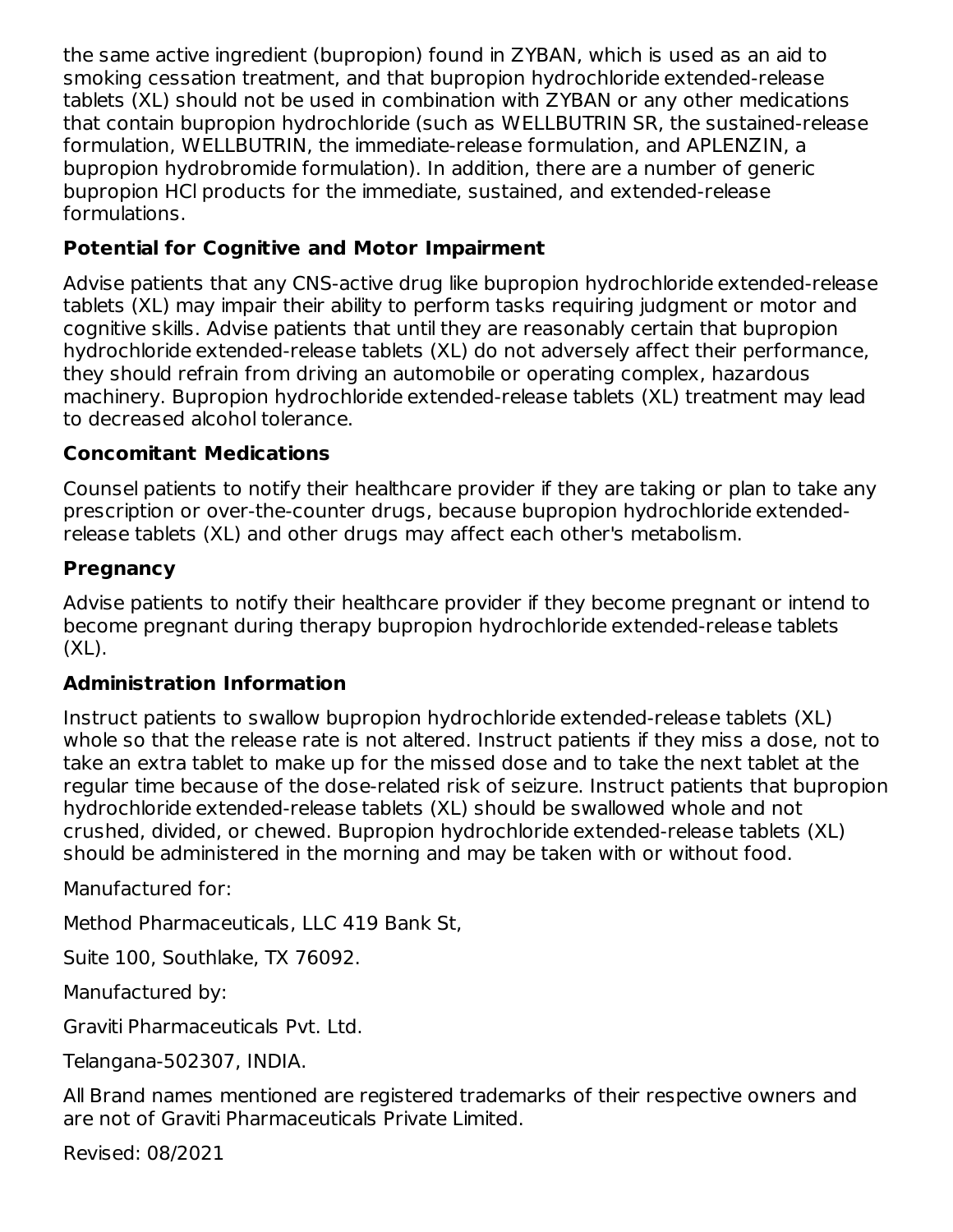#### **MEDICATION GUIDE**

**Bupropion hydrochloride extended-release tablets, USP (XL)**

**(bue proe' pee on) (hye" droe klor' ide)**

**IMPORTANT: Be sure to read the three sections of this Medication Guide. The first section is about the risk of suicidal thoughts and actions with antidepressant medicines; the second section is about the risk of changes in thinking and behavior, depression and suicidal thoughts or actions with medicines used to quit smoking; and the third section is entitled "What Other Important Information Should I Know About Bupropion Hydrochloride Extended-Release Tablets (XL)?"**

#### **Antidepressant Medicines, Depression and Other Serious Mental Illnesses, and Suicidal Thoughts or Actions**

This section of the Medication Guide is only about the risk of suicidal thoughts and actions with antidepressant medicines.

**What is the most important information I should know about antidepressant medicines, depression and other serious mental illnesses, and suicidal thoughts or actions?**

- 1. **Antidepressant medicines may increase the risk of suicidal thoughts or actions in some children, teenagers, or young adults within the first few months of treatment.**
- 2. **Depression or other serious mental illnesses are the most important causes of suicidal thoughts and actions. Some people may have a particularly high risk of having suicidal thoughts or actions.** These include people who have (or have a family history of) bipolar illness (also called manicdepressive illness) or suicidal thoughts or actions.
- 3. **How can I watch for and try to prevent suicidal thoughts and actions in myself or a family member?**
- Pay close attention to any changes, especially sudden changes, in mood, behaviors, thoughts, or feelings. This is very important when an antidepressant medicine is started or when the dose is changed.
- Call your healthcare provider right away to report new or sudden changes in mood, behavior, thoughts, or feelings.
- Keep all follow up visits with your healthcare provider as scheduled. Call the healthcare provider between visits as needed, especially if you have concerns about symptoms.

### **Call your healthcare provider right away if you or your family member has any of the following symptoms, especially if they are new, worse, or worry you:**

- thoughts about suicide or dying
- trouble sleeping (insomnia)
- attempts to commit suicide
- new or worse irritability
- new or worse depression
- acting aggressive, being angry, or violent
- new or worse anxiety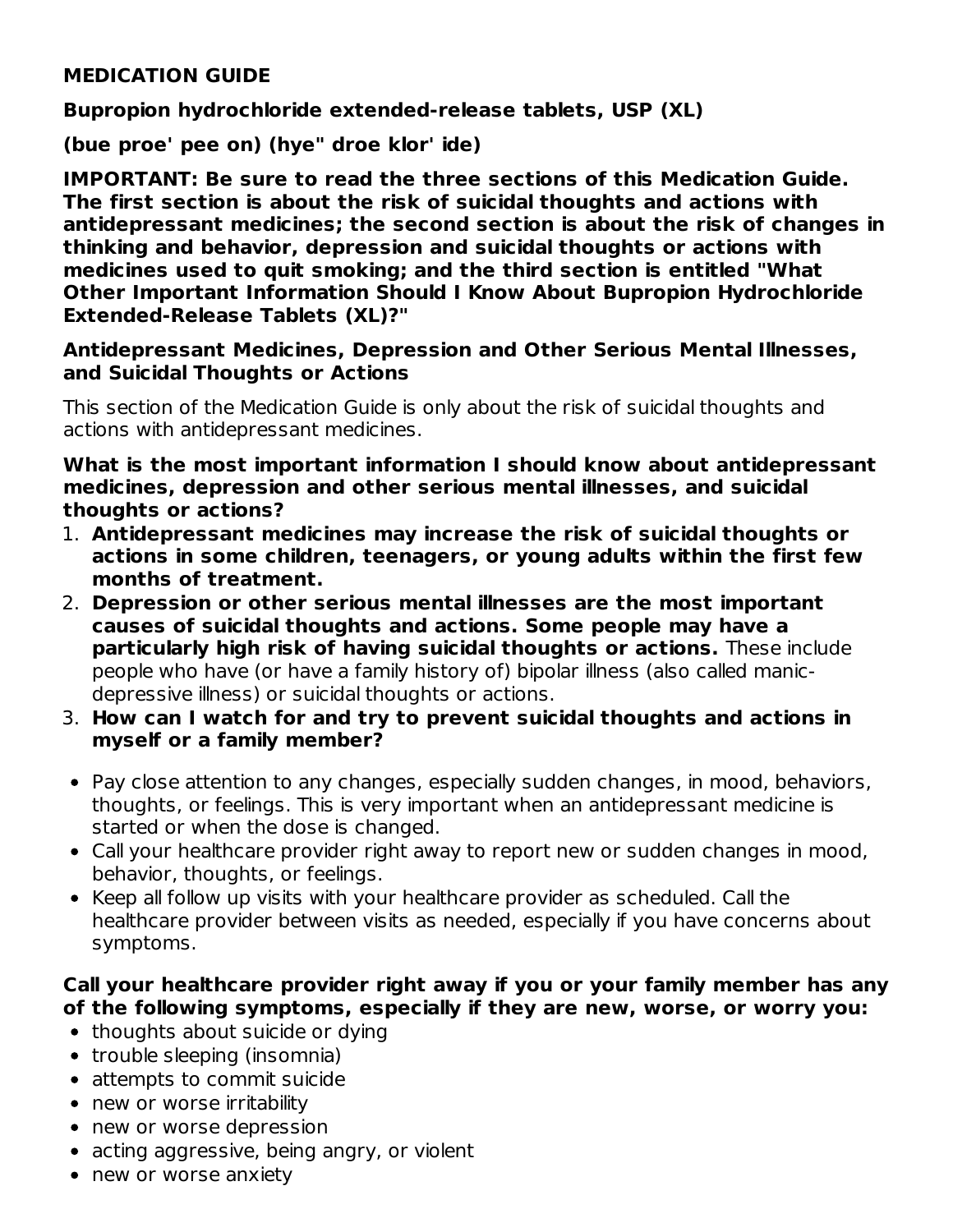- acting on dangerous impulses
- feeling very agitated or restless
- an extreme increase in activity and talking (mania)
- panic attacks
- other unusual changes in behavior or mood

### **What else do I need to know about antidepressant medicines?**

- **Never stop an antidepressant medicine without first talking to a healthcare provider.** Stopping an antidepressant medicine suddenly can cause other symptoms.
- **Antidepressants are medicines used to treat depression and other illnesses.** It is important to discuss all the risks of treating depression and also the risks of not treating it. Patients and their families or other caregivers should discuss all treatment choices with the healthcare provider, not just the use of antidepressants.
- **Antidepressant medicines have other side effects.** Talk to the healthcare provider about the side effects of the medicine prescribed for you or your family member.
- **Antidepressant medicines can interact with other medicines.** Know all of the medicines that you or your family member takes. Keep a list of all medicines to show the healthcare provider. Do not start new medicines without first checking with your healthcare provider.

It is not known if bupropion hydrochloride extended-release tablets (XL) are safe and effective in children under the age of 18.

## **Quitting Smoking, Quit-Smoking Medications, Changes in Thinking and Behavior, Depression, and Suicidal Thoughts or Actions**

This section of the Medication Guide is only about the risk of changes in thinking and behavior, depression and suicidal thoughts or actions with drugs used to quit smoking. Although bupropion hydrochloride extended-release tablets (XL) are not a treatment for quitting smoking, it contains the same active ingredient (bupropion hydrochloride) as ZYBAN which is used to help patients quit smoking.

#### **Talk to your healthcare provider or your family member's healthcare provider about:**

- all risks and benefits of quit-smoking medicines.
- all treatment choices for quitting smoking.

When you try to quit smoking, with or without bupropion you may have symptoms that may be due to nicotine withdrawal, including:

- urge to smoke
- frustration
- restlessness
- depressed mood
- anger
- decreased heart rate
- trouble sleeping
- feeling anxious
- increased appetite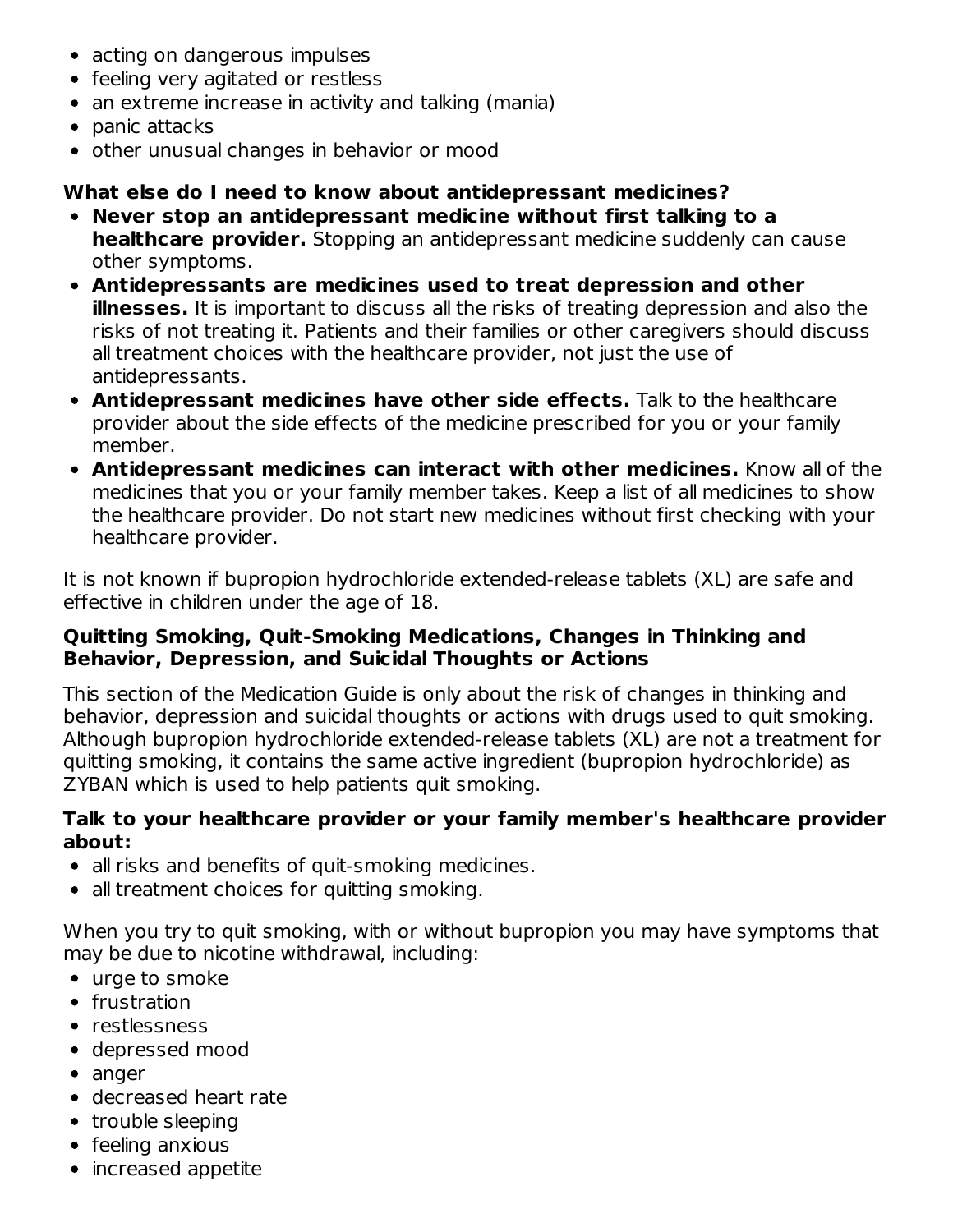- irritability
- difficulty concentrating
- weight gain

Some people have even experienced suicidal thoughts when trying to quit smoking without medication. Sometimes quitting smoking can lead to worsening of mental health problems that you already have, such as depression.

Some people have had serious side effects while taking bupropion to help them quit smoking, including:

**New or worse mental health problems, such as changes in behavior or thinking, aggression, hostility, agitation, depression, or suicidal thoughts or actions.** Some people had these symptoms when they began taking bupropion, and others developed them after several weeks of treatment, or after stopping bupropion. These symptoms happened more often in people who had a history of mental health problems before taking bupropion than in people without a history of mental health problems.

**Stop taking bupropion hydrochloride extended-release tablets (XL) and call your healthcare provider right away if you, your family, or caregiver notice any of these symptoms.** Work with your healthcare provider to decide whether you should continue to take bupropion hydrochloride extended-release tablets (XL). In many people, these symptoms went away after stopping bupropion hydrochloride extendedrelease tablets (XL), but in some people symptoms continued after stopping bupropion hydrochloride extended-release tablets (XL). It is important for you to follow-up with your healthcare provider until your symptoms go away. **Before taking bupropion hydrochloride extended-release tablets (XL)**, tell your healthcare provider if you have ever had depression or other mental health problems. You should also tell your healthcare provider about any symptoms you had during other times you tried to quit smoking, with or without bupropion.

## **What Other Important Information Should I Know About Bupropion Hydrochloride Extended-Release Tablets (XL)?**

- **Seizures: There is a chance of having a seizure (convulsion, fit) with bupropion hydrochloride extended-release tablets (XL), especially in people:**
- with certain medical problems.
- who take certain medicines.

The chance of having seizures increases with higher doses of bupropion hydrochloride extended-release tablets (XL). For more information, see the sections "Who should not take bupropion hydrochloride extended-release tablets (XL)?" and "What should I tell my healthcare provider before taking bupropion hydrochloride extended-release tablets (XL)?" Tell your healthcare provider about all of your medical conditions and all the medicines you take. **Do not take any other medicines while you are taking bupropion hydrochloride extended-release tablets (XL) unless your healthcare provider has said it is okay to take them.**

**If you have a seizure while taking bupropion hydrochloride extended-release tablets (XL), stop taking the tablets and call your healthcare provider right away.** Do not take bupropion hydrochloride extended-release tablets (XL) again if you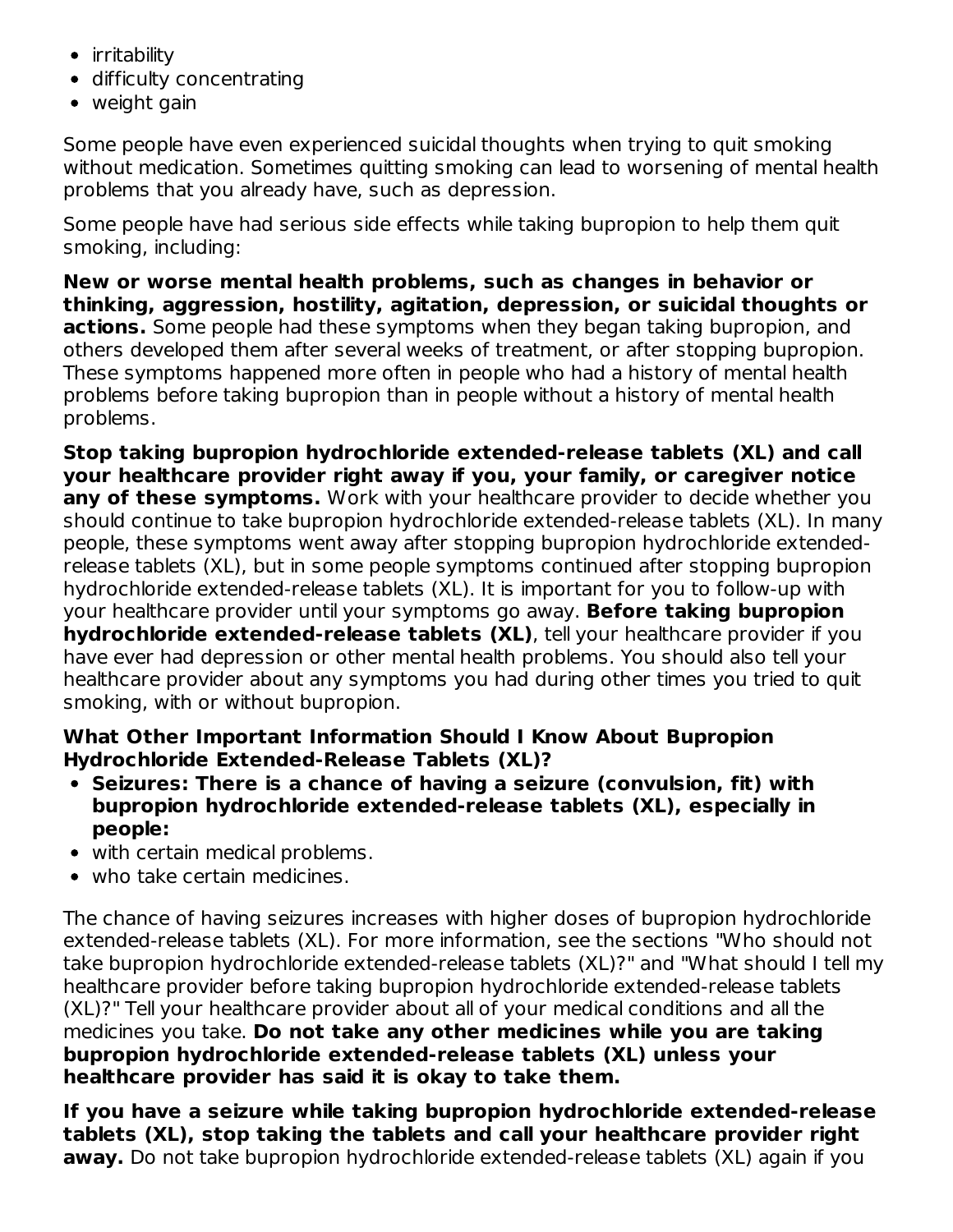have a seizure.

- **High blood pressure (hypertension). Some people get high blood pressure that can be severe, while taking bupropion hydrochloride extendedrelease tablets (XL).** The chance of high blood pressure may be higher if you also use nicotine replacement therapy (such as a nicotine patch) to help you stop smoking (see the section of this Medication Guide called "How should I take bupropion hydrochloride extended-release tablets (XL)?").
- **Manic episodes.** Some people may have periods of mania while taking bupropion hydrochloride extended-release tablets (XL), including:
- Greatly increased energy
- Severe trouble sleeping
- Racing thoughts
- Reckless behavior
- Unusually grand ideas
- Excessive happiness or irritability
- Talking more or faster than usual

If you have any of the above symptoms of mania, call your healthcare provider.

- **Unusual thoughts or behaviors.** Some patients have unusual thoughts or behaviors while taking bupropion hydrochloride extended-release tablets (XL), including delusions (believe you are someone else), hallucinations (seeing or hearing things that are not there), paranoia (feeling that people are against you), or feeling confused. If this happens to you, call your healthcare provider.
- **Visual problems** .
- $\bullet$  eye pain
- changes in vision
- swelling or redness in or around the eye

Only some people are at risk for these problems. You may want to undergo an eye examination to see if you are at risk and receive preventative treatment if you are.

**Severe allergic reactions. Some people can have severe allergic reactions to bupropion hydrochloride extended-release tablets (XL). Stop taking bupropion hydrochloride extended-release tablets (XL) and call your healthcare provider right away** if you get a rash, itching, hives, fever, swollen lymph glands, painful sores in the mouth or around the eyes, swelling of the lips or tongue, chest pain, or have trouble breathing. These could be signs of a serious allergic reaction.

# **What are bupropion hydrochloride extended-release tablets (XL)?**

Bupropion hydrochloride extended-release tablets (XL) is a prescription medicine used to treat adults with a certain type of depression called major depressive disorder and for the prevention of autumn-winter seasonal depression (seasonal affective disorder).

# **Who should not take bupropion hydrochloride extended-release tablets (XL)?**

# **Do not take bupropion hydrochloride extended-release tablets (XL) if you:**

- have or had a seizure disorder or epilepsy.
- have or had an eating disorder such as anorexia nervosa or bulimia.
- **are taking any other medicines that contain bupropion, including WELLBUTRIN, WELLBUTRIN SR, APLENZIN®, ZYBAN, or FORFIVO XL.**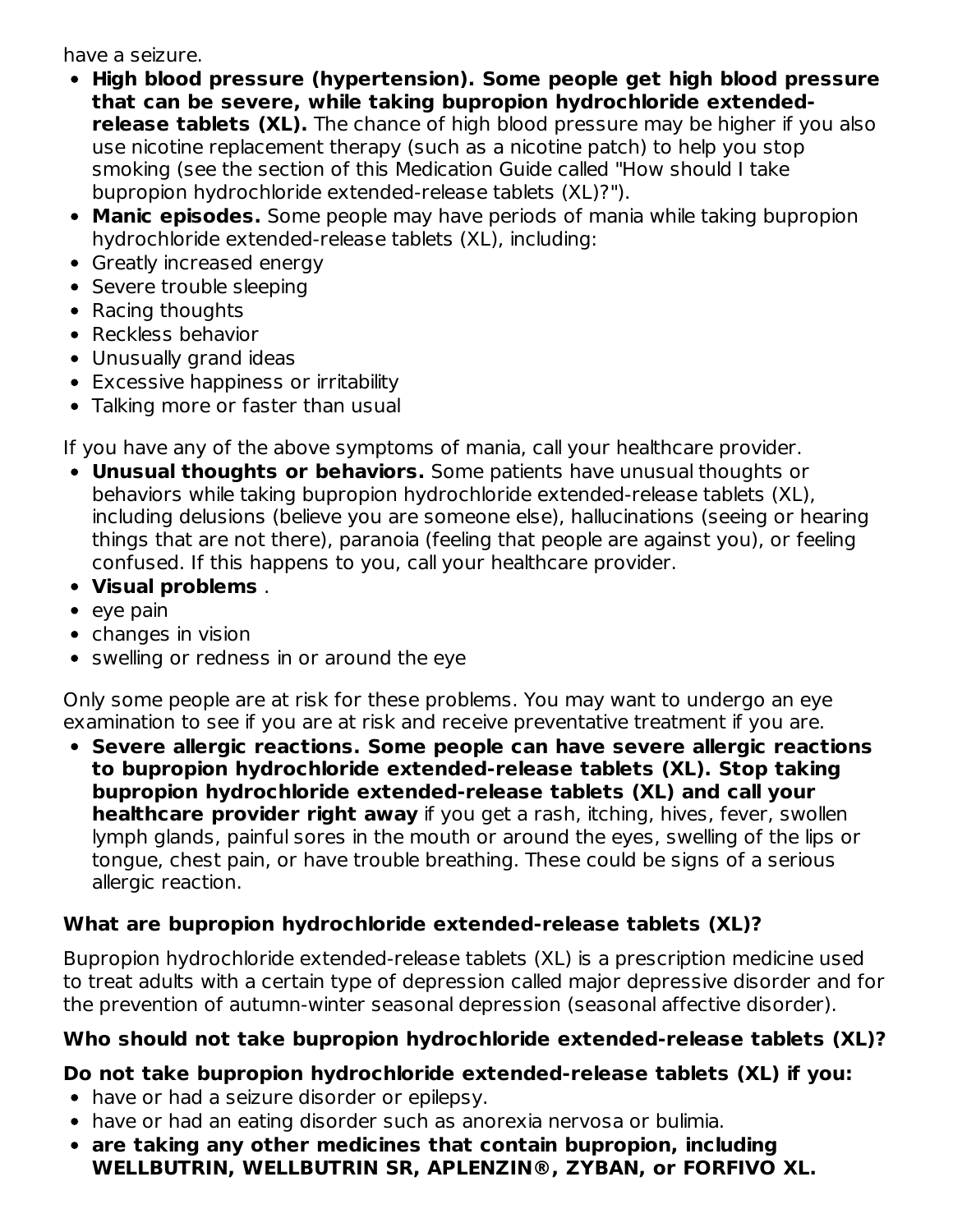Bupropion is the same active ingredient that is in bupropion hydrochloride extendedrelease tablets (XL).

- drink a lot of alcohol and abruptly stop drinking, or take medicines called sedatives (these make you sleepy), benzodiazepines, or anti-seizure medicines, and you stop taking them all of a sudden.
- take a monoamine oxidase inhibitor (MAOI). Ask your healthcare provider or pharmacist if you are not sure if you take an MAOI, including the antibiotic linezolid.
- **do not take an MAOI within 2 weeks of stopping bupropion hydrochloride extended-release tablets (XL) unless directed to do so by your healthcare provider.**
- **do not start bupropion hydrochloride extended-release tablets (XL) if you stopped taking an MAOI in the last 2 weeks unless directed to do so by your healthcare provider.**
- are allergic to the active ingredient in bupropion hydrochloride extended-release tablets (XL), bupropion, or to any of the inactive ingredients. See the end of this Medication Guide for a complete list of ingredients in bupropion hydrochloride extended-release tablets (XL).

## **What should I tell my healthcare provider before taking bupropion hydrochloride extended-release tablets (XL)?**

Tell your healthcare provider if you have ever had depression, suicidal thoughts or actions, or other mental health problems. You should also tell your healthcare provider about any symptoms you had during other times you tried to quit smoking, with or without bupropion hydrochloride extended-release tablets (XL). See "Quitting Smoking, Quit-Smoking Medications, Changes in Thinking and Behavior, Depression, and Suicidal Thoughts or Actions."

- **Tell your healthcare provider about your other medical conditions, including if you:**
- have liver problems, especially cirrhosis of the liver.
- have kidney problems.
- have, or have had, an eating disorder such as anorexia nervosa or bulimia.
- have had a head injury.
- have had a seizure (convulsion, fit).
- have a tumor in your nervous system (brain or spine).
- have had a heart attack, heart problems, or high blood pressure.
- are a diabetic taking insulin or other medicines to control your blood sugar.
- drink alcohol.
- abuse prescription medicines or street drugs.
- are pregnant or plan to become pregnant. Talk to your healthcare provider about the risk to your unborn baby if you take bupropion hydrochloride extended-release tablets (XL) during pregnancy.
- Tell your healthcare provider if you become pregnant or think you are pregnant during treatment with bupropion hydrochloride extended-release tablets (XL)
- are breastfeeding or plan to breastfeed during treatment with bupropion hydrochloride extended-release tablets (XL). Bupropion hydrochloride passes into your milk. Talk to your healthcare provider about the best way to feed your baby during treatment with bupropion hydrochloride extended-release tablets (XL).

# **Tell your healthcare provider about all the medicines you take,** including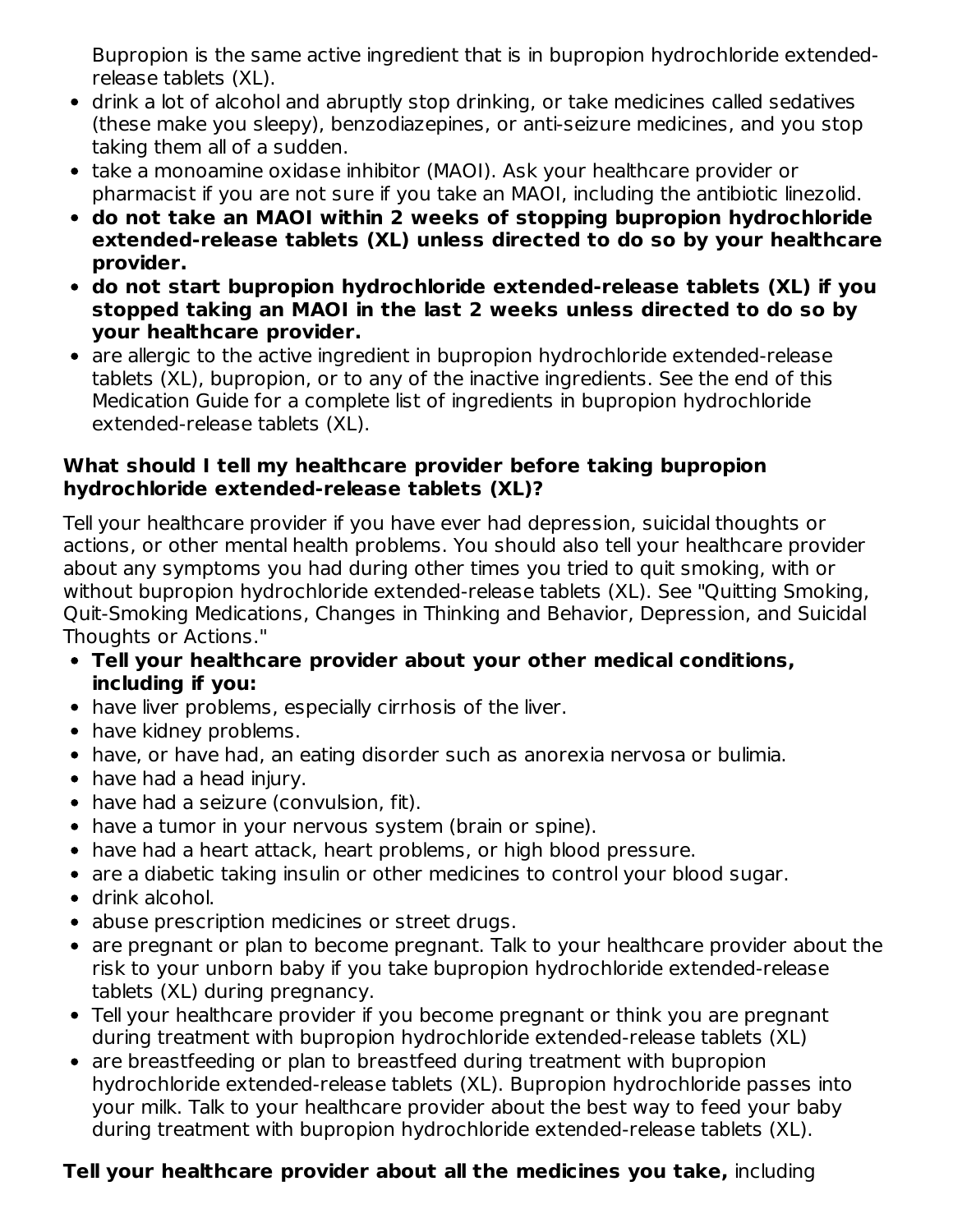prescription, over-the-counter medicines, vitamins, and herbal supplements. Many medicines increase your chances of having seizures or other serious side effects if you take them while you are taking bupropion hydrochloride extended-release tablets (XL).

# **How should I take bupropion hydrochloride extended-release tablets (XL)?**

- Take bupropion hydrochloride extended-release tablets (XL) exactly as prescribed by your healthcare provider. Do not change your dose or stop taking bupropion hydrochloride extended-release tablets (XL) without talking with your healthcare provider first.
- **Swallow bupropion hydrochloride extended-release tablets (XL) whole. Do not chew, cut, or crush bupropion hydrochloride extended-release tablets (XL).** If you do, the medicine will be released into your body too quickly. If this happens you may be more likely to get side effects including seizures. **Tell your healthcare provider if you cannot swallow tablets.**
- Bupropion hydrochloride extended-release tablets (XL) may have an odor. This is normal.
- Take your doses of bupropion hydrochloride extended-release tablets (XL) at least 8 hours apart.
- You may take bupropion hydrochloride extended-release tablets (XL) with or without food.
- If you miss a dose, do not take an extra dose to make up for the dose you missed. Wait and take your next dose at the regular time. **This is very important** . Too much bupropion hydrochloride extended-release tablets (XL) can increase your chance of having a seizure.
- If you take too much bupropion hydrochloride extended-release tablets (XL), or overdose, call your local emergency room or poison control center right away.
- **Do not take any other medicines while taking bupropion hydrochloride extended-release tablets (XL) unless your healthcare provider has told you it is okay.**
- If you are taking bupropion hydrochloride extended-release tablets (XL) for the treatment of major depressive disorder, it may take several weeks for you to feel that bupropion hydrochloride extended-release tablets (XL) are working. Once you feel better, it is important to keep taking bupropion hydrochloride extended-release tablets (XL) exactly as directed by your healthcare provider. Call your healthcare provider if you do not feel bupropion hydrochloride extended-release tablets (XL) are working for you.

## **What should I avoid while taking bupropion hydrochloride extended-release tablets (XL)?**

- Limit or avoid using alcohol during treatment with bupropion hydrochloride extendedrelease tablets (XL). If you usually drink a lot of alcohol, talk with your healthcare provider before suddenly stopping. If you suddenly stop drinking alcohol, you may increase your chance of having seizures.
- Do not drive a car or use heavy machinery until you know how bupropion hydrochloride extended-release tablets (XL) affects you. Bupropion hydrochloride extended-release tablets (XL) can affect your ability to do these things safely.

### **What are possible side effects of bupropion hydrochloride extended-release tablets (XL)?**

Bupropion hydrochloride extended-release tablets (XL) can cause serious side effects.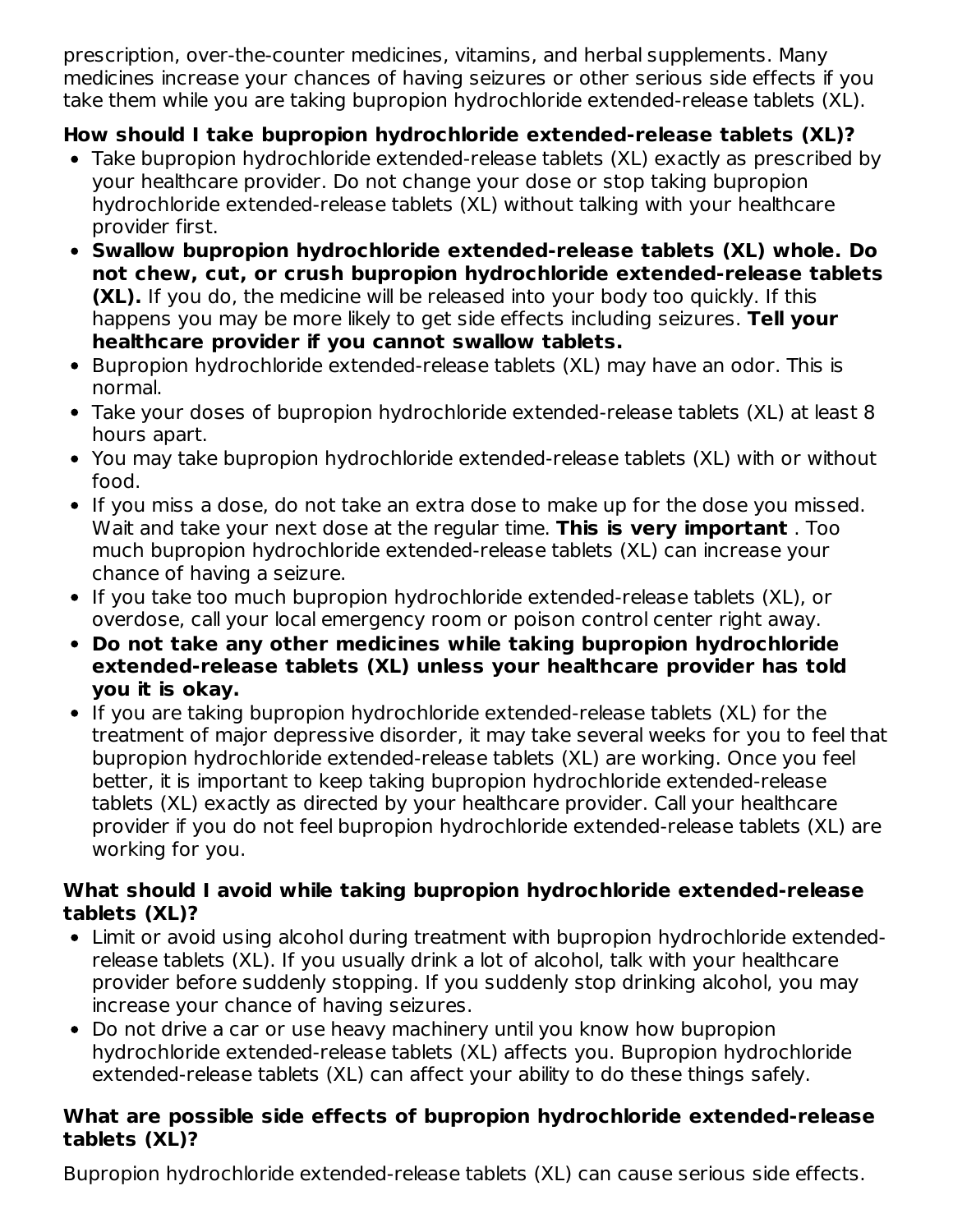See the sections at the beginning of this Medication Guide for information about serious side effects of bupropion hydrochloride extended-release tablets (XL).

The most common side effects of bupropion hydrochloride extended-release tablets (XL) include:

- trouble sleeping
- feeling anxious
- stuffy nose
- nausea
- dry mouth
- constipation
- dizziness
- joint aches

If you have trouble sleeping, do not take bupropion hydrochloride extended-release tablets (XL) too close to bedtime.

Tell your healthcare provider right away about any side effects that bother you.

These are not all the possible side effects of bupropion hydrochloride extended-release tablets (XL). For more information, ask your healthcare provider or pharmacist.

Call your doctor for medical advice about side effects. You may report side effects to FDA at 1-800-FDA-1088.

You may also report side effects to Method Pharmaceuticals, LLC at 1-877-250-3427.

# **How should I store bupropion hydrochloride extended-release tablets (XL)?**

• Store bupropion hydrochloride extended-release tablets (XL) at 20° to 25°C (68° to 77°F).

Keep bupropion hydrochloride extended-release tablets (XL) and all medicines out of the reach of children.

### **General information about the safe and effective use of bupropion hydrochloride extended-release tablets (XL).**

Medicines are sometimes prescribed for purposes other than those listed in a Medication Guide. Do not use bupropion hydrochloride extended-release tablets (XL) for a condition for which it was not prescribed. Do not give bupropion hydrochloride extended-release tablets (XL) to other people, even if they have the same symptoms you have. It may harm them.

If you take a urine drug screening test, bupropion hydrochloride extended-release tablets (XL) may make the test result positive for amphetamines. If you tell the person giving you the drug screening test that you are taking bupropion hydrochloride extended-release tablets (XL), they can do a more specific drug screening test that should not have this problem.

This Medication Guide summarizes important information about bupropion hydrochloride extended-release tablets (XL). If you would like more information, talk with your healthcare provider. You can ask your healthcare provider or pharmacist for information about bupropion hydrochloride extended-release tablets (XL) that is written for health professionals.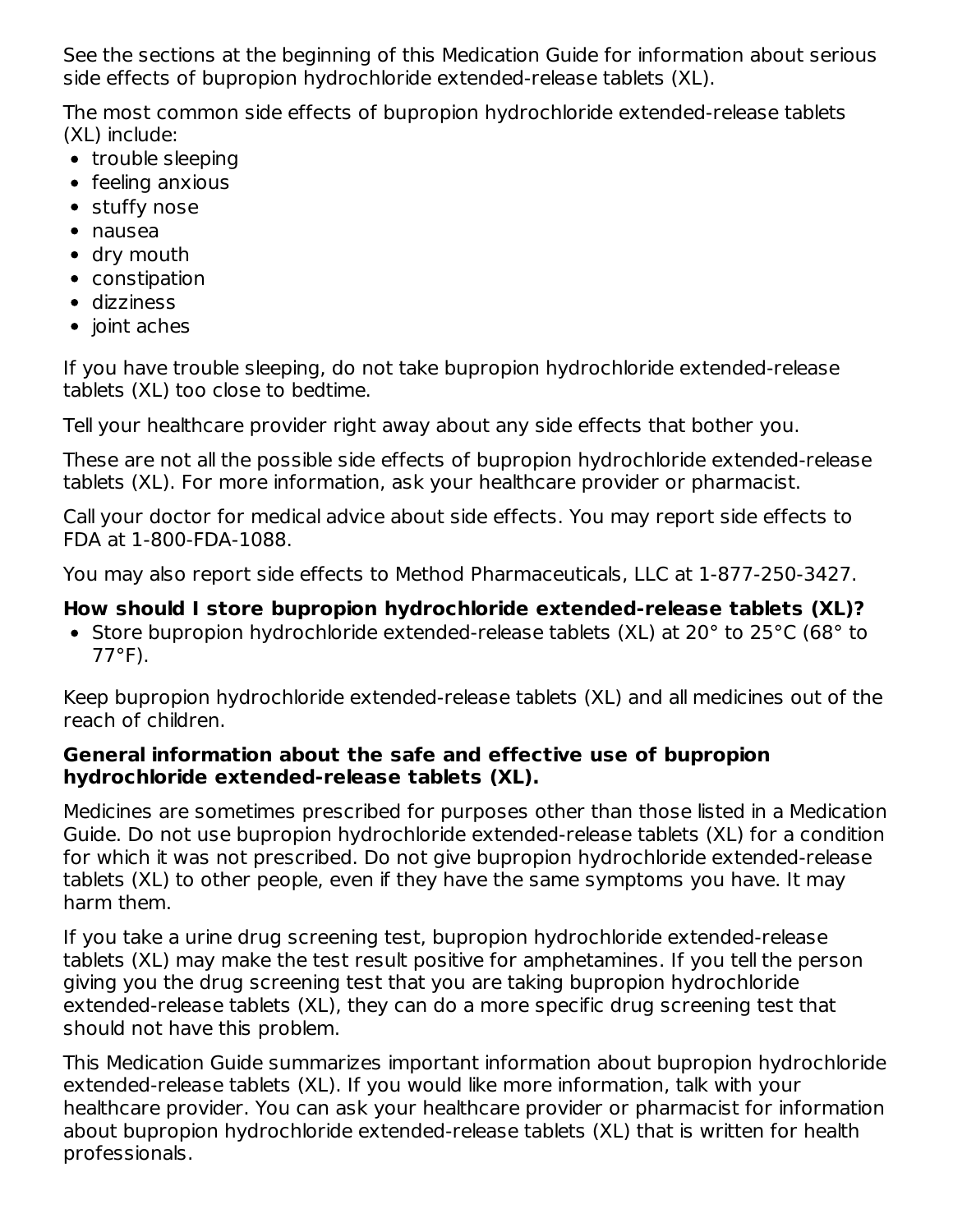For more information about bupropion hydrochloride extended-release tablets (XL), call 1-877-250-3427.

### **What are the ingredients in bupropion hydrochloride extended-release tablets (XL)?**

**Active ingredient:** bupropion hydrochloride.

**Inactive ingredients:** Ethylcellulose, glyceryl behenate, hydrochloric acid, magnesium stearate, methacrylic acid and ethyl acrylate copolymer dispersion, methylene chloride, opadry®clear (it contains hypromellose, triacetin and talc), opacode® (it contains shellac glaze, ferrosoferric oxide, propylene glycol and ammonium hydroxide), polyethylene glycol, povidone, silicon dioxide and triethyl citrate.

## **Manufactured for:**

Method Pharmaceuticals, LLC 419 Bank St,

Suite 100, Southlake, TX 76092.

# **Manufactured by:**

Graviti Pharmaceuticals Pvt. Ltd.

Telangana-502307, INDIA.

All Brand names mentioned are registered trademarks of their respective owners and are not of Graviti Pharmaceuticals Private Limited.

This Medication Guide has been approved by the U.S. Food and Drug Administration

Revised: 08/2021

# **PACKAGE LABEL.PRINCIPAL DISPLAY PANEL**

ONCE-DAILY

NDC 58657-710-30

buPROPion Hydrochloride Extended-Release Tablets, USP (XL)

150 mg

WARNING: Do not use in combination with Zyban or any other medicines that contain bupropion hydrochloride.

PHARMACIST: Dispense the Medication Guide provided separately to each patient.

Rx Only

30 Tablets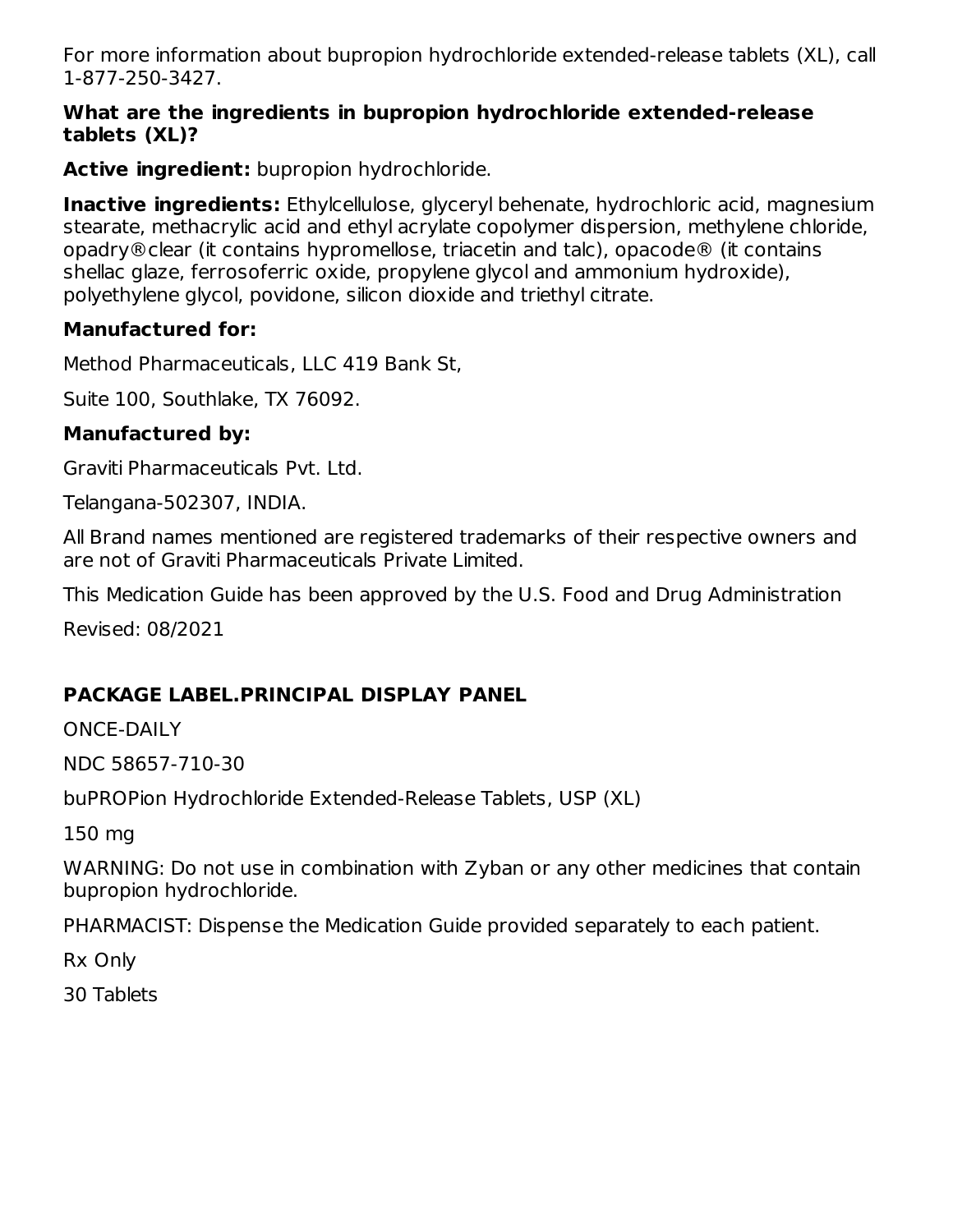

#### ONCE-DAILY

NDC 58657-711-30

buPROPion Hydrochloride Extended-Release Tablets, USP (XL)

300 mg

WARNING: Do not use in combination with Zyban or any other medicines that contain bupropion hydrochloride.

PHARMACIST: Dispense the Medication Guide provided separately to each patient.

Rx Only

#### 30 Tablets



# **BUPROPION HYDROCHLORIDE**

bupropion hydrochloride tablet, extended release

| <b>Product Information</b> |                         |                           |               |  |
|----------------------------|-------------------------|---------------------------|---------------|--|
| <b>Product Type</b>        | HUMAN PRESCRIPTION DRUG | <b>Item Code (Source)</b> | NDC:58657-710 |  |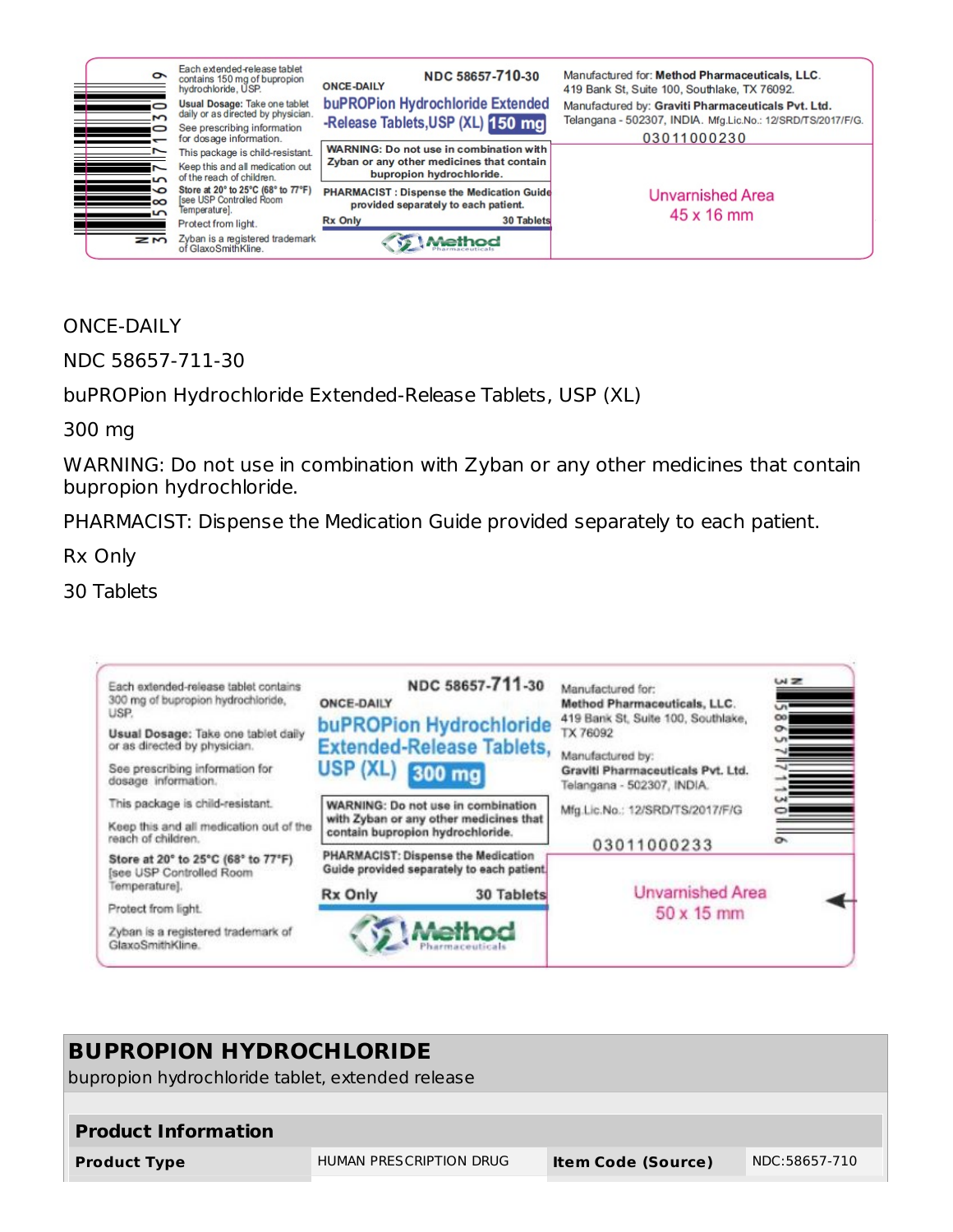|                                                    |                                                                                             | <b>Active Ingredient/Active Moiety</b>                                  |              |                                          |                 |                 |  |
|----------------------------------------------------|---------------------------------------------------------------------------------------------|-------------------------------------------------------------------------|--------------|------------------------------------------|-----------------|-----------------|--|
| <b>Ingredient Name</b><br><b>Basis of Strength</b> |                                                                                             |                                                                         |              |                                          | <b>Strength</b> |                 |  |
|                                                    | UNII:01ZG3TPX31)                                                                            | <b>BUPROPION HYDROCHLORIDE (UNII: ZG7E5POY8O) (BUPROPION -</b>          |              | <b>BUPROPION</b><br><b>HYDROCHLORIDE</b> |                 | 150 mg          |  |
|                                                    |                                                                                             |                                                                         |              |                                          |                 |                 |  |
|                                                    |                                                                                             |                                                                         |              |                                          |                 |                 |  |
|                                                    | <b>Inactive Ingredients</b>                                                                 |                                                                         |              |                                          |                 |                 |  |
|                                                    |                                                                                             | <b>Ingredient Name</b>                                                  |              |                                          |                 | <b>Strength</b> |  |
|                                                    |                                                                                             | ETHYLCELLULOSE (100 MPA.S) (UNII: 47MLB0F1MV)                           |              |                                          |                 |                 |  |
|                                                    |                                                                                             | <b>GLYCERYL DIBEHENATE (UNII: R8WTH25YS2)</b>                           |              |                                          |                 |                 |  |
|                                                    |                                                                                             | <b>HYDROCHLORIC ACID (UNII: QTT17582CB)</b>                             |              |                                          |                 |                 |  |
|                                                    |                                                                                             | <b>MAGNESIUM STEARATE (UNII: 70097M6I30)</b>                            |              |                                          |                 |                 |  |
|                                                    |                                                                                             | POLYETHYLENE GLYCOL 1450 (UNII: 0)4Z5Z32L4)                             |              |                                          |                 |                 |  |
|                                                    | <b>POVIDONE K90 (UNII: RDH86HJV5Z)</b>                                                      |                                                                         |              |                                          |                 |                 |  |
|                                                    |                                                                                             | <b>SILICON DIOXIDE (UNII: ETJ7Z6XBU4)</b>                               |              |                                          |                 |                 |  |
|                                                    |                                                                                             | <b>TRIETHYL CITRATE (UNII: 8Z96QXD6UM)</b>                              |              |                                          |                 |                 |  |
|                                                    |                                                                                             | HYPROMELLOSE, UNSPECIFIED (UNII: 3NXW29V3WO)                            |              |                                          |                 |                 |  |
|                                                    | <b>TRIACETIN (UNII: XHX3C3X673)</b>                                                         |                                                                         |              |                                          |                 |                 |  |
|                                                    | <b>TALC</b> (UNII: 7SEV7J4R1U)                                                              |                                                                         |              |                                          |                 |                 |  |
|                                                    | <b>SHELLAC (UNII: 46N107B710)</b>                                                           |                                                                         |              |                                          |                 |                 |  |
|                                                    |                                                                                             | <b>FERROSOFERRIC OXIDE (UNII: XM0M87F357)</b>                           |              |                                          |                 |                 |  |
|                                                    |                                                                                             | <b>PROPYLENE GLYCOL (UNII: 6DC9Q167V3)</b>                              |              |                                          |                 |                 |  |
|                                                    | <b>AMMONIA (UNII: 5138Q19F1X)</b>                                                           |                                                                         |              |                                          |                 |                 |  |
|                                                    |                                                                                             | <b>METHACRYLIC ACID AND ETHYL ACRYLATE COPOLYMER (UNII: NX76LV5T8J)</b> |              |                                          |                 |                 |  |
|                                                    |                                                                                             | <b>METHYLENE CHLORIDE (UNII: 588X2YUY0A)</b>                            |              |                                          |                 |                 |  |
|                                                    |                                                                                             |                                                                         |              |                                          |                 |                 |  |
|                                                    | <b>Product Characteristics</b>                                                              |                                                                         |              |                                          |                 |                 |  |
|                                                    |                                                                                             |                                                                         |              |                                          |                 |                 |  |
|                                                    | <b>Color</b>                                                                                | WHITE (white to pale yellow)                                            | <b>Score</b> |                                          |                 | no score        |  |
|                                                    | <b>Shape</b>                                                                                | <b>ROUND</b>                                                            | <b>Size</b>  |                                          | 7 <sub>mm</sub> |                 |  |
|                                                    | Flavor                                                                                      |                                                                         |              | <b>Imprint Code</b>                      | 188             |                 |  |
|                                                    | <b>Contains</b>                                                                             |                                                                         |              |                                          |                 |                 |  |
|                                                    |                                                                                             |                                                                         |              |                                          |                 |                 |  |
|                                                    | <b>Packaging</b>                                                                            |                                                                         |              |                                          |                 |                 |  |
| <b>Marketing Start</b><br><b>Marketing End</b>     |                                                                                             |                                                                         |              |                                          |                 |                 |  |
| #                                                  | <b>Item Code</b>                                                                            | <b>Package Description</b>                                              |              | <b>Date</b>                              |                 | <b>Date</b>     |  |
| $\mathbf{1}$                                       | NDC:58657-710-<br>30                                                                        | 30 in 1 BOTTLE; Type 0: Not a Combination<br>Product                    | 01/28/2019   |                                          |                 |                 |  |
| $\mathbf 2$                                        | NDC:58657-710-<br>90                                                                        | 90 in 1 BOTTLE; Type 0: Not a Combination<br>Product                    | 01/28/2019   |                                          |                 |                 |  |
| 3                                                  | 500 in 1 BOTTLE; Type 0: Not a Combination<br>NDC:58657-710-<br>01/28/2019<br>50<br>Product |                                                                         |              |                                          |                 |                 |  |
|                                                    |                                                                                             |                                                                         |              |                                          |                 |                 |  |

# **Marketing Information**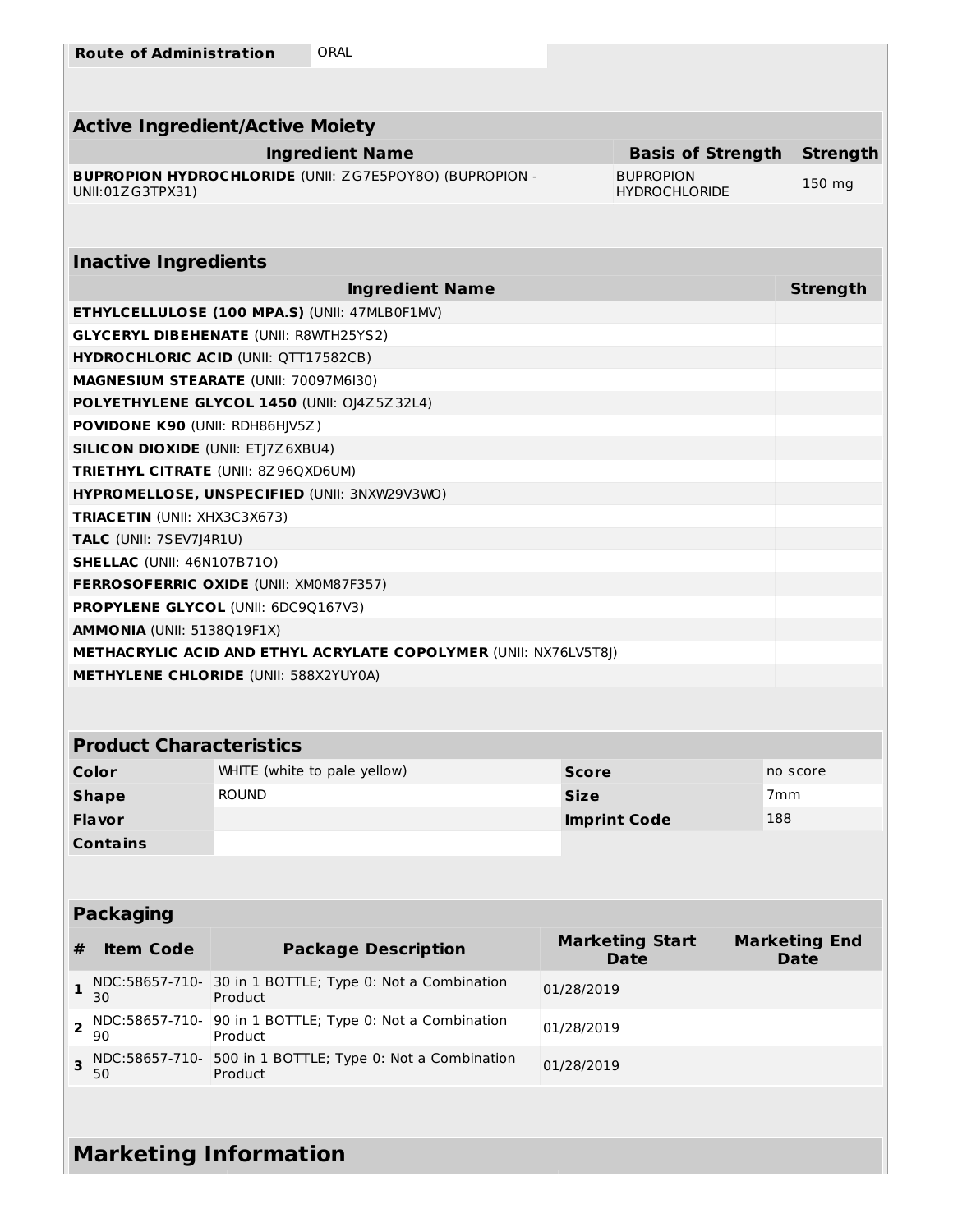| <b>Marketing</b><br>Category                                                 |                                                             | <b>Application Number or Monograph</b><br><b>Citation</b>      |                             | <b>Marketing Start</b><br>Date |  | <b>Marketing End</b><br>Date |  |  |  |
|------------------------------------------------------------------------------|-------------------------------------------------------------|----------------------------------------------------------------|-----------------------------|--------------------------------|--|------------------------------|--|--|--|
| <b>ANDA</b>                                                                  | ANDA211020                                                  |                                                                | 01/28/2019                  |                                |  |                              |  |  |  |
|                                                                              |                                                             |                                                                |                             |                                |  |                              |  |  |  |
|                                                                              |                                                             |                                                                |                             |                                |  |                              |  |  |  |
| <b>BUPROPION HYDROCHLORIDE</b>                                               |                                                             |                                                                |                             |                                |  |                              |  |  |  |
|                                                                              |                                                             | bupropion hydrochloride tablet, extended release               |                             |                                |  |                              |  |  |  |
|                                                                              |                                                             |                                                                |                             |                                |  |                              |  |  |  |
| <b>Product Information</b>                                                   |                                                             |                                                                |                             |                                |  |                              |  |  |  |
| <b>Product Type</b>                                                          | <b>HUMAN PRESCRIPTION DRUG</b><br><b>Item Code (Source)</b> |                                                                |                             | NDC:58657-711                  |  |                              |  |  |  |
|                                                                              | <b>Route of Administration</b><br>ORAL                      |                                                                |                             |                                |  |                              |  |  |  |
|                                                                              |                                                             |                                                                |                             |                                |  |                              |  |  |  |
|                                                                              |                                                             |                                                                |                             |                                |  |                              |  |  |  |
| <b>Active Ingredient/Active Moiety</b>                                       |                                                             |                                                                |                             |                                |  |                              |  |  |  |
|                                                                              |                                                             | <b>Ingredient Name</b>                                         |                             | <b>Basis of Strength</b>       |  | <b>Strength</b>              |  |  |  |
|                                                                              |                                                             | <b>BUPROPION HYDROCHLORIDE (UNII: ZG7E5POY8O) (BUPROPION -</b> |                             | <b>BUPROPION</b>               |  | 300 mg                       |  |  |  |
| UNII:01ZG3TPX31)                                                             |                                                             |                                                                |                             | <b>HYDROCHLORIDE</b>           |  |                              |  |  |  |
|                                                                              |                                                             |                                                                |                             |                                |  |                              |  |  |  |
| <b>Inactive Ingredients</b>                                                  |                                                             |                                                                |                             |                                |  |                              |  |  |  |
|                                                                              |                                                             | <b>Ingredient Name</b>                                         |                             |                                |  | <b>Strength</b>              |  |  |  |
| ETHYLCELLULOSE (100 MPA.S) (UNII: 47MLB0F1MV)                                |                                                             |                                                                |                             |                                |  |                              |  |  |  |
| <b>GLYCERYL DIBEHENATE (UNII: R8WTH25YS2)</b>                                |                                                             |                                                                |                             |                                |  |                              |  |  |  |
| <b>HYDROCHLORIC ACID (UNII: QTT17582CB)</b>                                  |                                                             |                                                                |                             |                                |  |                              |  |  |  |
| MAGNESIUM STEARATE (UNII: 70097M6I30)                                        |                                                             |                                                                |                             |                                |  |                              |  |  |  |
| POLYETHYLENE GLYCOL 1450 (UNII: 0)4Z5Z32L4)                                  |                                                             |                                                                |                             |                                |  |                              |  |  |  |
| POVIDONE K90 (UNII: RDH86HJV5Z)                                              |                                                             |                                                                |                             |                                |  |                              |  |  |  |
| <b>SILICON DIOXIDE (UNII: ETJ7Z6XBU4)</b>                                    |                                                             |                                                                |                             |                                |  |                              |  |  |  |
| TRIETHYL CITRATE (UNII: 8Z96QXD6UM)                                          |                                                             |                                                                |                             |                                |  |                              |  |  |  |
| HYPROMELLOSE, UNSPECIFIED (UNII: 3NXW29V3WO)<br>TRIACETIN (UNII: XHX3C3X673) |                                                             |                                                                |                             |                                |  |                              |  |  |  |
| TALC (UNII: 7SEV7J4R1U)                                                      |                                                             |                                                                |                             |                                |  |                              |  |  |  |
| <b>SHELLAC (UNII: 46N107B710)</b>                                            |                                                             |                                                                |                             |                                |  |                              |  |  |  |
| FERROSOFERRIC OXIDE (UNII: XM0M87F357)                                       |                                                             |                                                                |                             |                                |  |                              |  |  |  |
| PROPYLENE GLYCOL (UNII: 6DC9Q167V3)                                          |                                                             |                                                                |                             |                                |  |                              |  |  |  |
| AMMONIA (UNII: 5138Q19F1X)                                                   |                                                             |                                                                |                             |                                |  |                              |  |  |  |
| METHACRYLIC ACID AND ETHYL ACRYLATE COPOLYMER (UNII: NX76LV5T8J)             |                                                             |                                                                |                             |                                |  |                              |  |  |  |
| <b>METHYLENE CHLORIDE (UNII: 588X2YUY0A)</b>                                 |                                                             |                                                                |                             |                                |  |                              |  |  |  |
|                                                                              |                                                             |                                                                |                             |                                |  |                              |  |  |  |
|                                                                              |                                                             |                                                                |                             |                                |  |                              |  |  |  |
| <b>Product Characteristics</b>                                               |                                                             |                                                                |                             |                                |  |                              |  |  |  |
| Color                                                                        | WHITE (white to pale yellow)                                |                                                                | <b>Score</b><br><b>Size</b> |                                |  | no score                     |  |  |  |
| ROUND (biconvex coated)<br><b>Shape</b><br><b>Flavor</b>                     |                                                             |                                                                |                             |                                |  | 9mm                          |  |  |  |
| 189<br><b>Imprint Code</b><br><b>Contains</b>                                |                                                             |                                                                |                             |                                |  |                              |  |  |  |
|                                                                              |                                                             |                                                                |                             |                                |  |                              |  |  |  |

**Packaging**